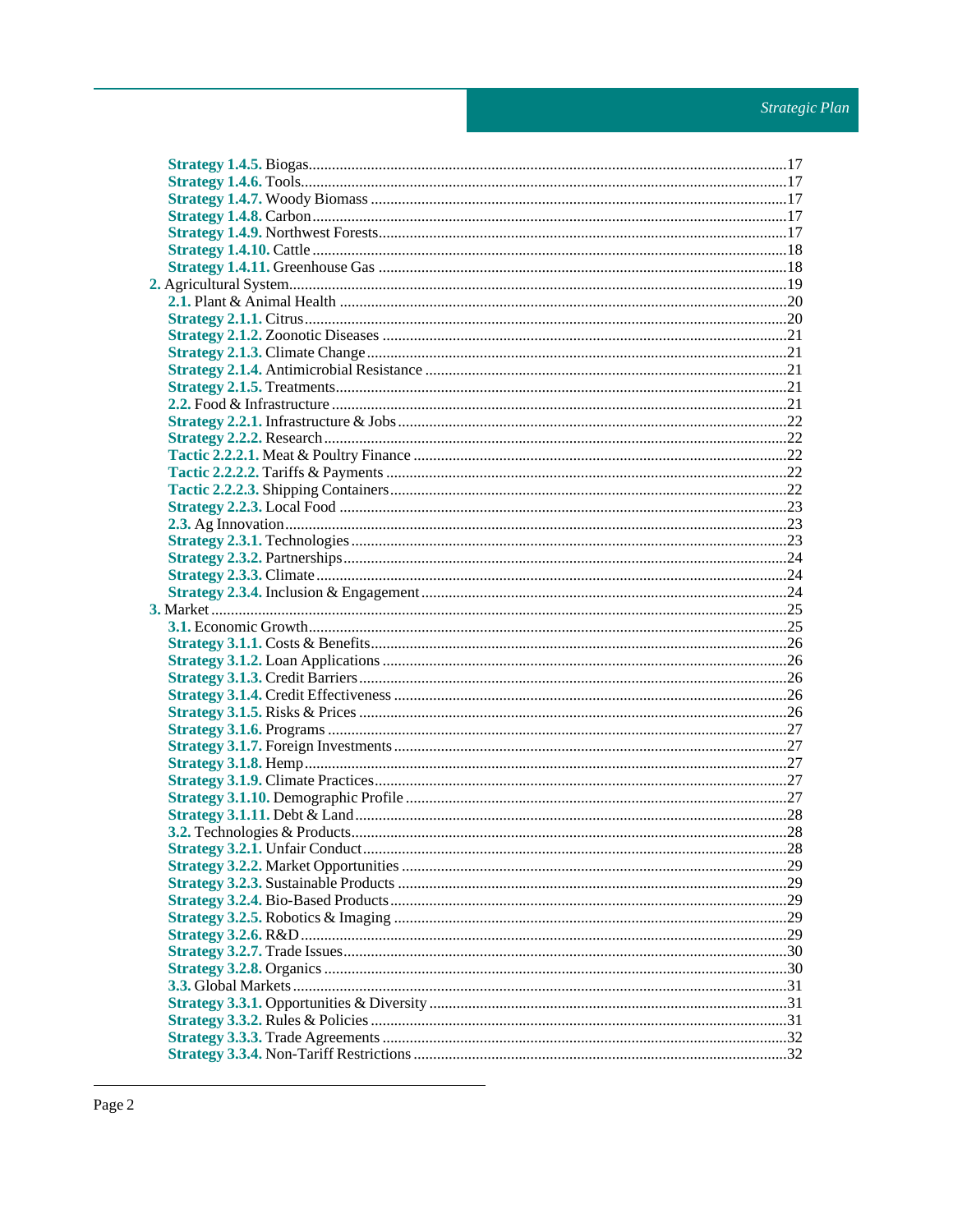# Strategic Plan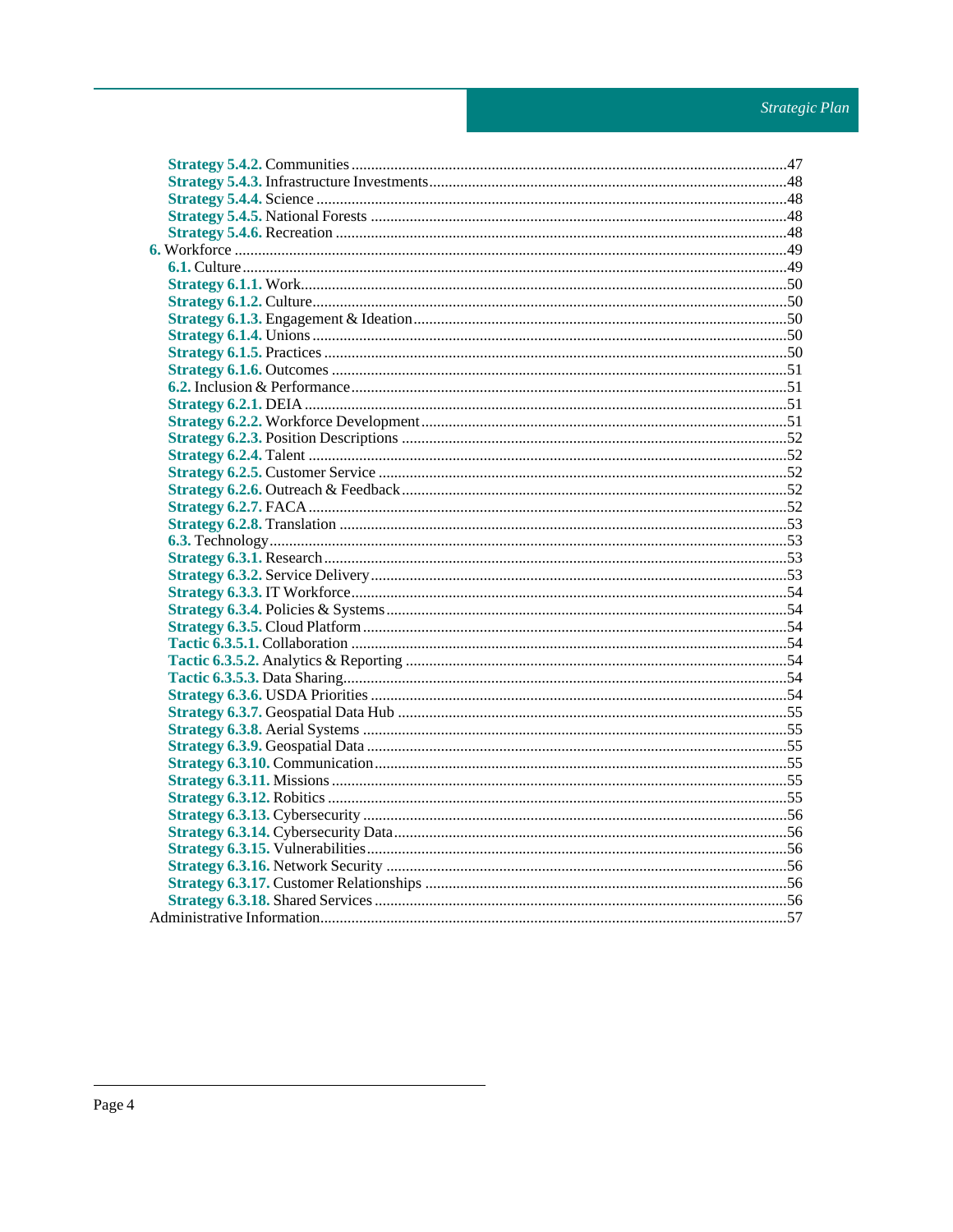

# **U.S. Department of Agriculture (USDA)**

# **Description:**

USDA is comprised of 29 agencies organized under eight Mission Areas and 16 Staff Offices, with nearly 100,000 employees serving the American people at more than 6,000 locations across the country and abroad.

# **Stakeholder(s):**

**Tom Vilsack**: *Secretary*

**AMS** : *Agricultural Marketing Service*

**ARS** : *Agricultural Research Service*

**APHIS** : *Animal and Plant Health Inspection Service*

**CACFP** : *Child and Adult Care Food Program*

**CRP** : *Conservation Reserve Program*

**ERS** : *Economic Research Service*

**FAS** : *Foreign Agriculture Service*

**FDPIR** : *Food Distribution Program on Indian Reservations*

**FLP** : *Farm Loan Program*

**FNCS** : *Food, Nutrition, and Consumer Services*

**FNS** : *Food and Nutrition Service* **FPAC** : *Farm Production and Conservation*

**FSA** : *Farm Service Agency*

**FSIS** : *Food Safety and Inspection Service*

**NASS** : *National Agricultural Statistics Service*

**NRCS** : *Natural Resources Conservation Service*

**OBPA** : *Office of Budget and Program Analysis*

**OCE** : *Office of the Chief Economist*

**OCS** : *Office of the Chief Scientist*

**R&D** : *Research and development*

**RPIC** : *Rural Placemaking Innovation Challenge*

**SNAP** : *Supplemental Nutrition Assistance Program*

**WIC** : *Special Supplemental Nutrition Program for Women, Infants, and Children*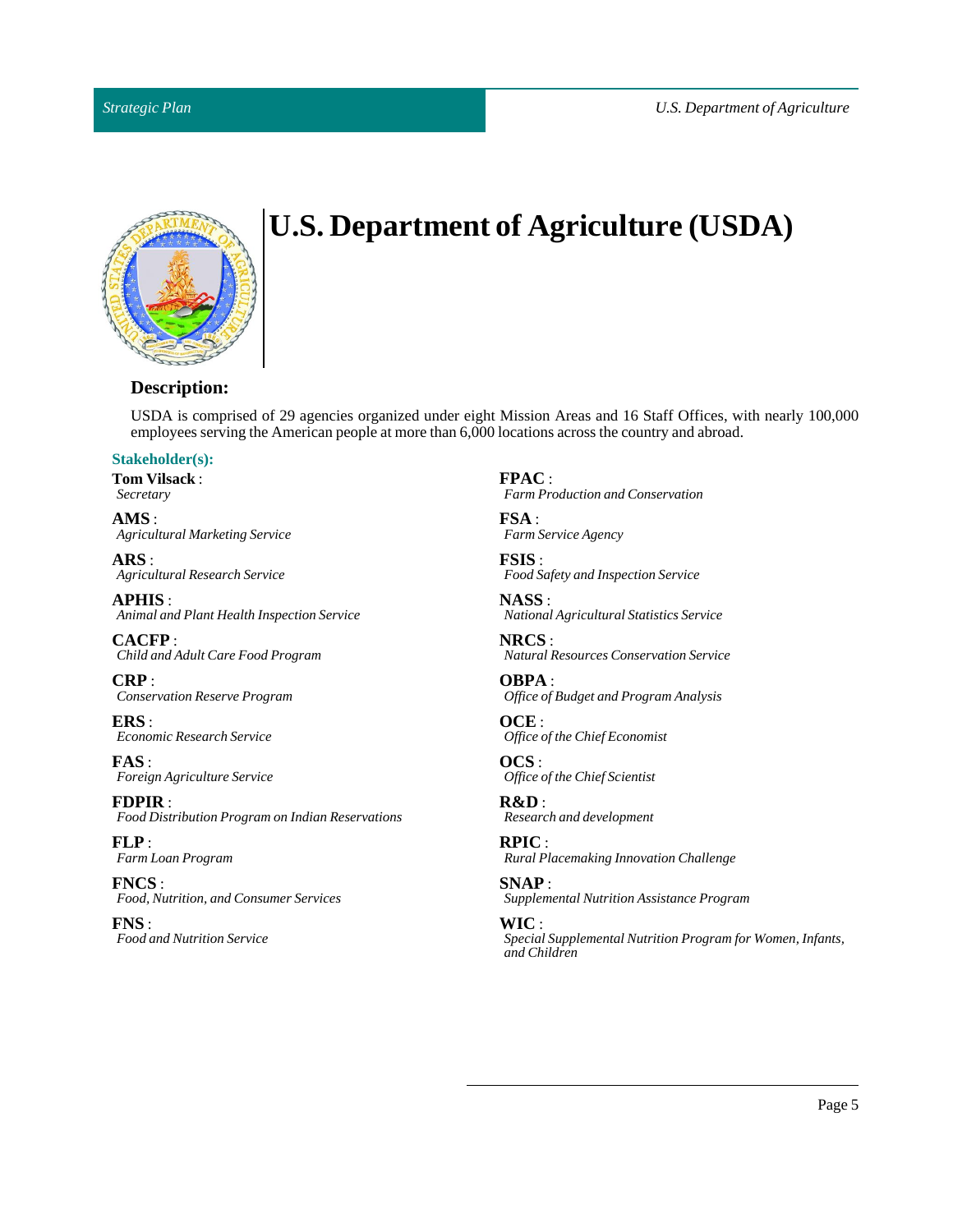# <span id="page-5-0"></span>Vision

An equitable and climate-smart food and agriculture economy that protects and improves the health, nutrition, and quality of life of all Americans; yields healthy land, forests, and clean water; helps rural America thrive; and feeds the world.

# <span id="page-5-1"></span>Mission

To serve all Americans by providing effective, innovative, science-based public policy leadership in agriculture, food and nutrition, natural resource protection and management, rural development, and related issues with a commitment to deliverable equitable and climate-smart opportunities thatinspire and help America thrive

# <span id="page-5-2"></span>Values

**Dignity**: Respect and Dignity ~ We treat all people with courtesy and respect, and we value the inherent dignity of every individual.

# **Respect**

**Equity**: Equity and Inclusion ~ We seek to end discrimination in all forms, wherever it exists, and expand services and opportunities to underserved people and communities across America, starting with our workforce.

# **Inclusion**

**Integrity**: Trust and Integrity ~ We act in a manner that is deserving of the public's trust and with the utmost integrity in everything we do as public servants.

# **Trust**

**Service**: Service and Results ~ We listen to our internal and external customers and actively incorporate their ideas on how to best reach our diverse customers and deliver service that significantly and positively impacts the lives of all Americans.

# **Results**

**Science**: Science Leadership ~ We base our decisions and policy on science and data that are reliable, timely, relevant and free from political interference.

# **Leadership**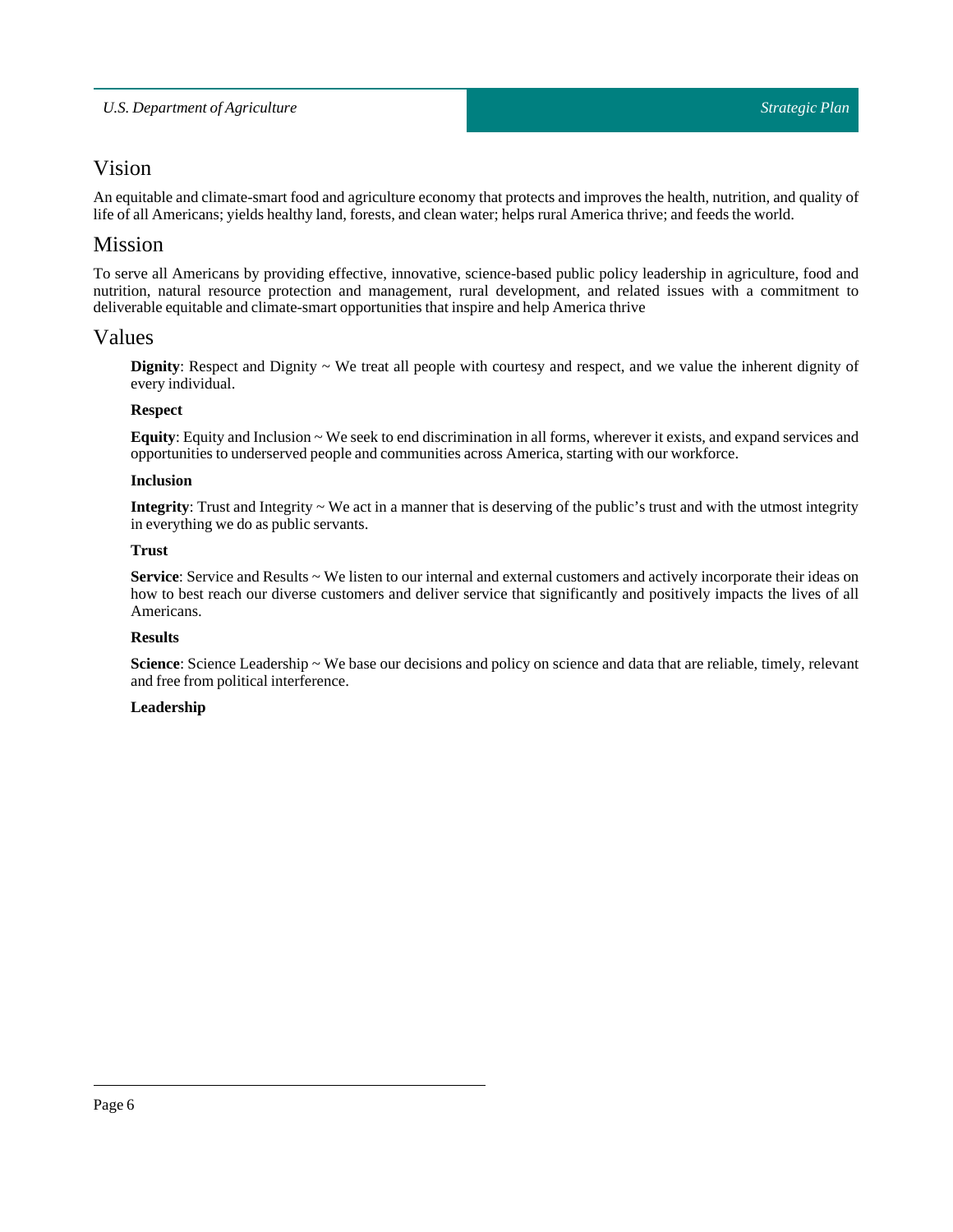# <span id="page-6-0"></span>**1. Climate Change**

*Combat Climate Change to Support America's Working Lands, Natural Resources, and Communities*

Climate change poses a significant risk to agriculture, forests, and grasslands across the United States and the communities that support and depend on them. Now is the time to act. Our agricultural lands, National forests, and private working lands require conservation and restoration efforts to strengthen their resilience to drought, invasive species, and wildfire. The Department must lead with investments in science, research, and climate-smart solutions. These investments will mitigate the impacts of climate change, increase adaptation to climate change, generate new income opportunities, and build generational wealth in disadvantaged communities.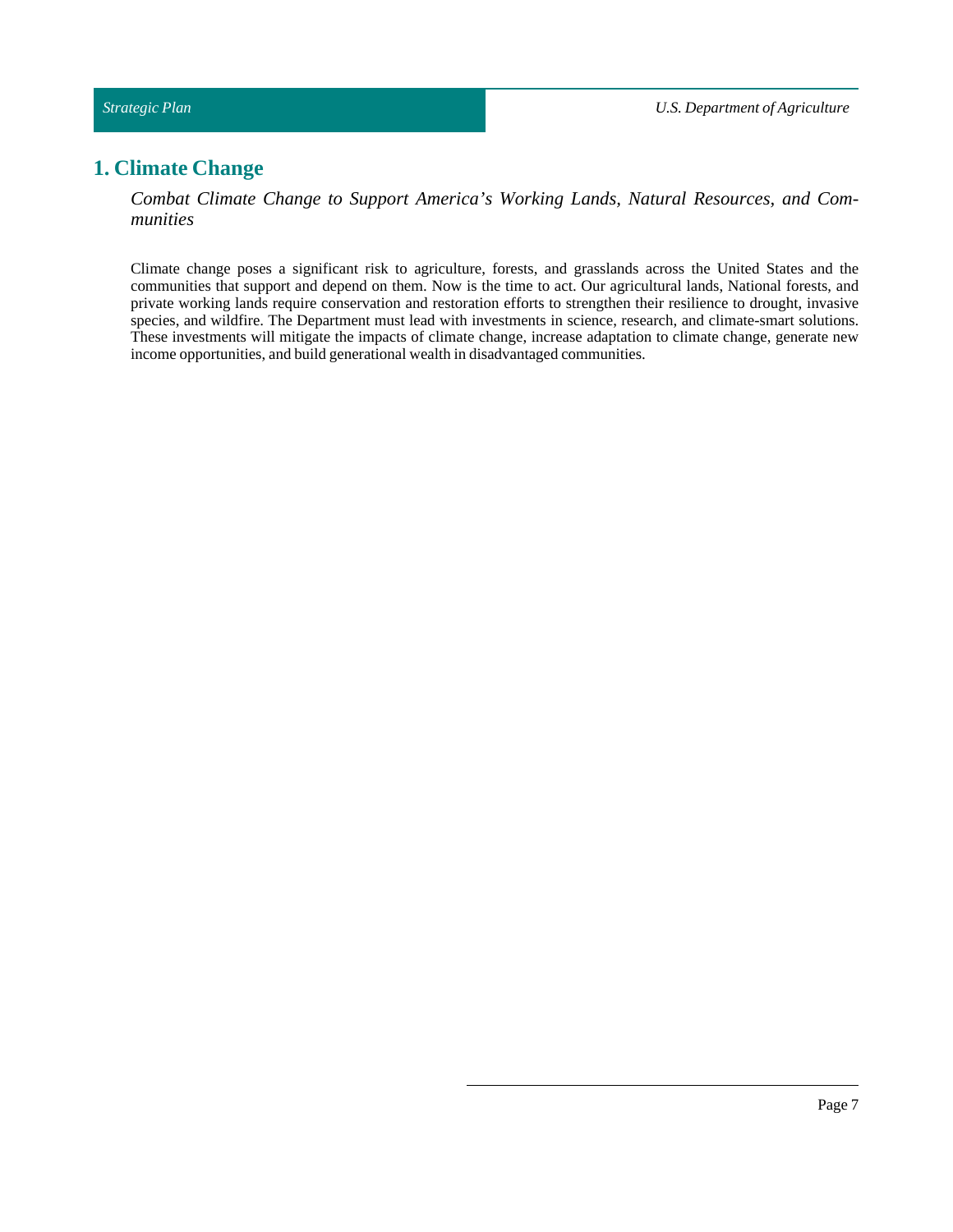Agriculture can lead the fight on climate using climate-smart agriculture, forestry, and renewable energy practices that sequester carbon, reduce emissions, improve adaptation, and increase market opportunities for all producers. USDA is working to develop and implement a comprehensive climate-smart strategy that is centered on voluntary incentives and meeting the needs of our diverse producers, landowners, and communities. Our approach includes significant investments in resources for all producers and landowners. Additionally, it provides a host of new tools to deploy important conservation practices and the research essential to inform them.

USDA's priorities to help all producers, landowners, partners, and rural and Tribal communities tackle climate change include:

- Mitigation: Support meeting the President's target of reducing greenhouse gas emissions economywide by 50 to 52% by 2030.
- Adaptation: Implement climate adaptation plans to ensure preparedness of USDA and its stakeholders for the current and projected impacts of climate change.
- Equity and Environmental Justice: Contribute to the Justice40 Initiative to benefit communities disproportionately impacted by climate change and strengthen commitment to environmental justice. Justice40 is a whole-of-government effort to ensure that Federal agencies work with States and local communities to make good on President Biden's promise to deliver at least 40% of the overall benefits from Federal investments in climate and clean energy to disadvantaged communities.
- Research and Development: Focus climate research and development efforts to better understand the full range of potential climate impacts, accelerate development of science-based solutions, inform the deployment of adaptation and mitigation strategies, and remove barriers to access. Agencies are encouraged to leverage the USDA Climate Hubs as a framework to support the delivery of climate change mitigation and adaptation science, technology, and tools.

# <span id="page-7-0"></span>**1.1.** Agricultural Lands

*Use Climate-Smart Management and Sound Science to Enhance the Health and Productivity of Agricultural Lands*

USDA is developing and implementing a comprehensive strategy to incentivize climate-smart decision-making by all agricultural and forest producers, landowners, and communities. The Department will build on its progress to integrate climate change adaptation and mitigation into programs and services as we work to support farmers; ranchers; forest landowners; partners; and urban, rural, and Tribal communities in tackling climate change.

By increasing the sustainability of our forests, rangelands, and crop and livestock systems through the deployment of climate-smart and environmentally smart management, we will see improvements in the condition of these resources, the development of healthy ecosystems, and vibrant, resilient communities.

Implementation Strategies ~ USDA will achieve this objective through the following implementation strategies, with an emphasis on building evidence to inform decision-making:

### **Stakeholder(s):**

**Objective Leaders**

**Office of the Chief Scientist** : *Research, Education, and Economics* **Forest Service** : *Natural Resources and Environment*

**Office of the Chief Economist**

**Natural Resources Conservation Service** :

*Farm Production and Conservation*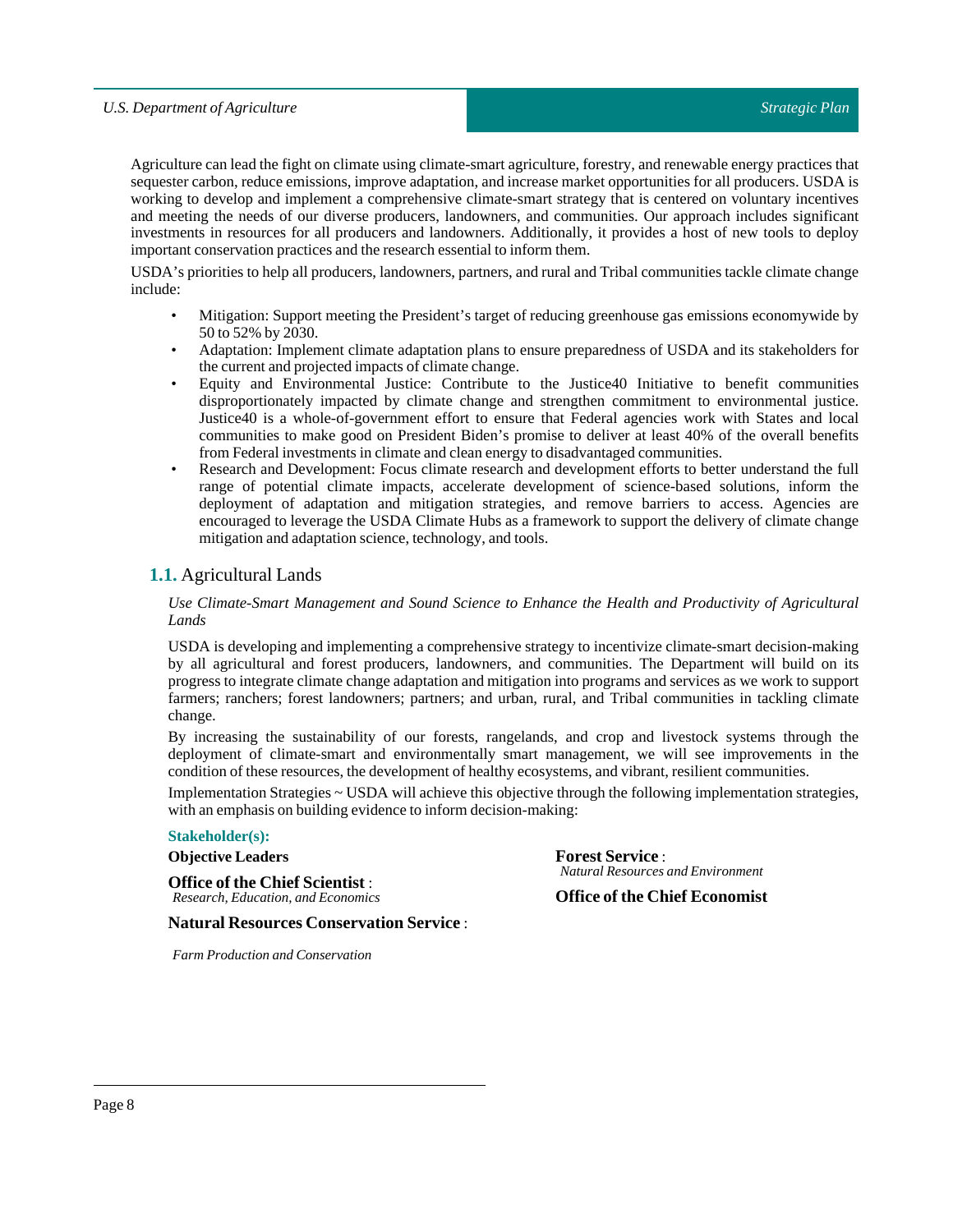<span id="page-8-0"></span>*Strategic Plan*

# **Strategy 1.1.1.** Soil Health

*Implement a Soil Health Monitoring Network to improve our understanding of soil management impacts on carbon sequestration.*

**Stakeholder(s): Soil Health Monitoring Network**

# <span id="page-8-1"></span>**Strategy 1.1.2.** Conservation Practice

*Improve conservation practice tracking and reporting to better inform conservation deployment strategies and report on progress,including through the Conservation Effects Assessment Program and other assessments.*

### <span id="page-8-2"></span>**Strategy 1.1.3.** Excellence

*Establish the Agricultural Research Service (ARS) Climate Change Center of Excellence to develop standardized research protocols for innovative climate-smarttechnologies and practices.*

### **Stakeholder(s):**

# **Agricultural Research Service (ARS) Climate Change Center of Excellence**

# <span id="page-8-3"></span>**Strategy 1.1.4.** Greenhouse Gas

*Establish the Greenhouse Gas Inventory and Assessment Program to improve USDA's reporting on greenhouse gas emissions and carbon sequestration.*

### **Stakeholder(s):**

**Greenhouse Gas Inventory and Assessment Program**

# <span id="page-8-4"></span>**Strategy 1.1.5.** Wildfire

*Implementthe 10-Year Wildfire Crisis Strategy to reduce the risk of catastrophic wildfire to communities.*

This strategy will dramatically increase the scale of fuels and forest health treatments, especially in areas of high risk. This strategy calls for treating up to 20 million additional acres of National Forest System Lands over the coming decade, along with up to 30 million additional acres on adjoining lands of multiple ownerships, while building a long-term maintenance plan.

**Stakeholder(s): National Forest System**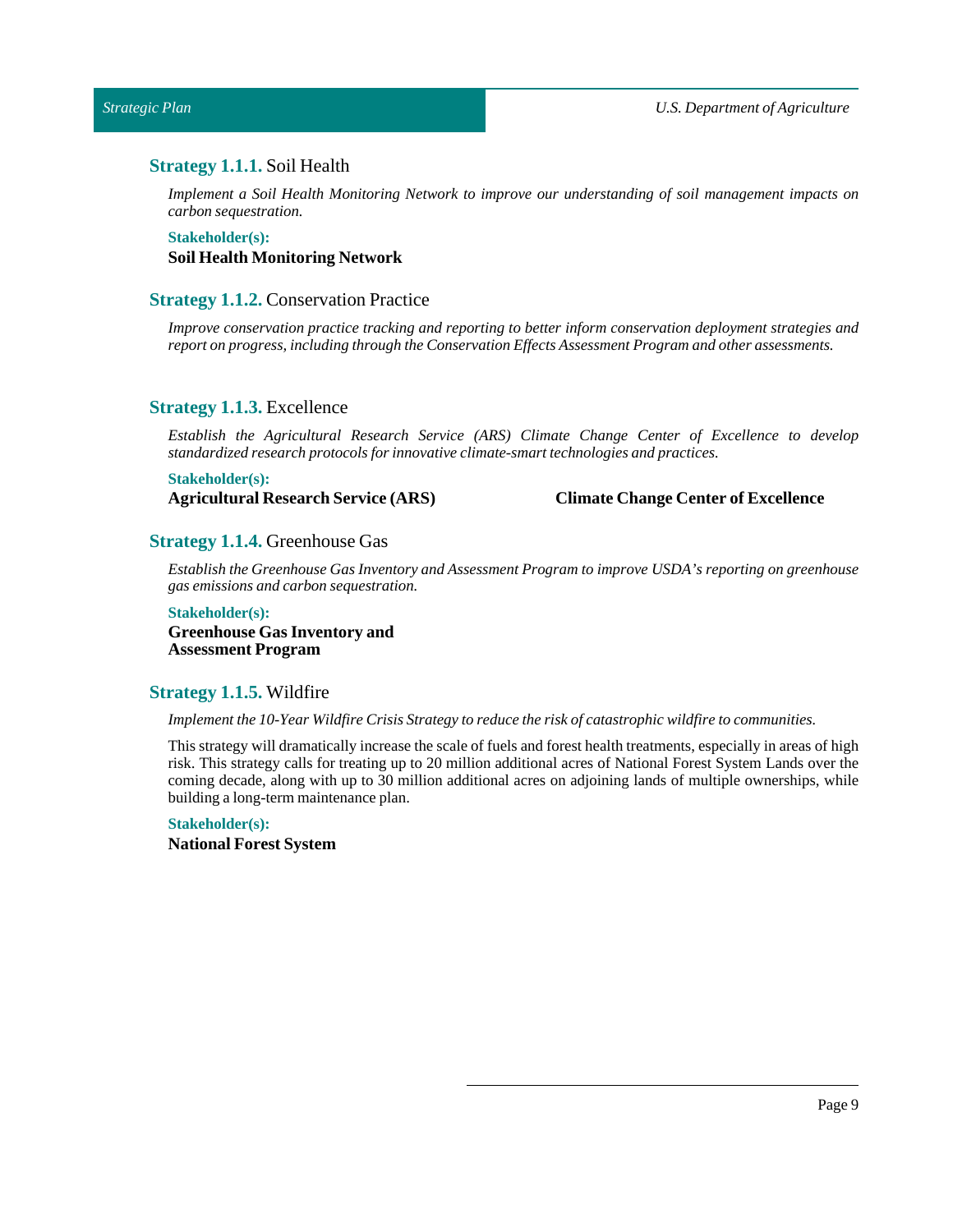# <span id="page-9-0"></span>**Strategy 1.1.6.** Fire Risk Data

Identify data needed to measure and index fire risk, risk reduction, and resilience in firesheds and to inform *prioritized investing in risk reduction and fireshed resilience.*

Leverage the ongoing work by the Forest Service's Research and Development (R&D) arm to identify data needed to measure and index fire risk, risk reduction, and resilience in firesheds and to inform prioritized investing in risk reduction and fireshed resilience.

# **Stakeholder(s):**

# **U.S. Forest Service**

# <span id="page-9-1"></span>**Strategy 1.1.7.** Timber

*Conduct an analysis oftimber removals and their consequentialimpacts on the forests and economies of various regions.*

The findings of this study will be used to site mills, estimate sustainability of supply chains and forests, and inform policy and decision-making.

# <span id="page-9-2"></span>**Strategy 1.1.8.** Woody Biomass

*Perform an assessment of alternative woody biomass harvesting scenarios to inform investment and resource treatment decisions.*

# <span id="page-9-3"></span>**Strategy 1.1.9.** Forest Sustainability

*Assess the extent to which U.S. forests are sustainable in ecological, social, and economic dimensions and benchmark this data to other Nations.*

# <span id="page-9-4"></span>**Strategy 1.1.10.** Collaboration & Equity

*Conduct a Nationwide statistical survey of individual forest owners to determine how the Forest Service can improve collaboration and ensure equitable treatment of underrepresented owners.*

**Stakeholder(s):**

**Forest Owners**

**Forest Service**

**Underrepresented Owners**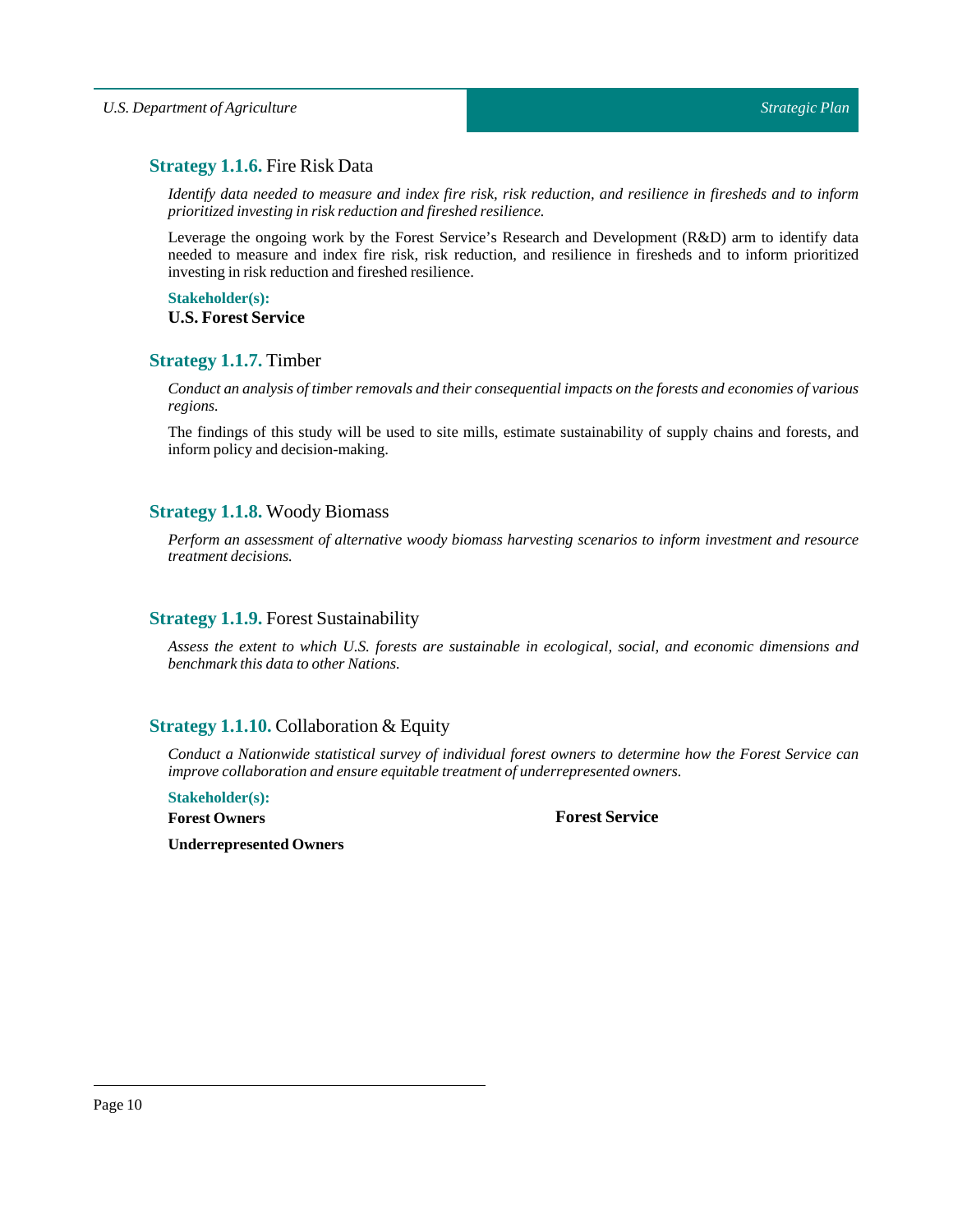# <span id="page-10-0"></span>**Strategy 1.1.11.** Transportation Networks

*Review and analyze information on climate-related disruptions to transportation networks across various modes* (e.g., *ocean, rail, trucking, etc.*).

Through cooperative agreements between the Agricultural Marketing Service (AMS) Transportation Services Division and university partners, review and analyze information on climate-related disruptions to transportation networks across various modes (e.g., ocean, rail, trucking, etc.).

### **Stakeholder(s):**

**Agricultural Marketing Service (AMS)** : *Transportation Services Division*

# **University Partners Transportation Networks**

# <span id="page-10-1"></span>**Strategy 1.1.12.** Critical Needs

Link rural, Tribal, and urban community resource concerns and focus resources on the most critical areas of *need to maximize conservation impact and allow all producers to be natural resource stewards.*

USDA is developing data layers that enable us to view communities in the context of climate change impacts, i. e., areas of severe drought, floods, wildfires, etc., or areas with mitigation opportunities. The data will be used to target funding where it has the greatest impact. Additionally, we are investigating how we can use indigenous knowledge to determine effective approaches to address extreme weather and climate events.

# <span id="page-10-2"></span>**Strategy 1.1.13.** Crops & Soils

*Advance innovation on new crop and soil management systems, environmental monitoring, and breeding.*

Invest in long-term climate change research, education, and extension through the Agriculture Research Service's Long-Term Agroecosystem Research Network and the USDA Climate Hubs to advance innovation on new crop and soil management systems, environmental monitoring, and breeding.

### **Stakeholder(s):**

**Agriculture Research Service**

**USDA Climate Hubs**

**Long-Term Agroecosystem Research Network**

# <span id="page-10-3"></span>**Strategy 1.1.14.** Pests

*Address increased pest resilience due to climate change.*

Address increased pest resilience due to climate change, including developing climate suitability maps for priority pests, and focus pest surveillance activities using risk-based approaches and data analytics to proactively safeguard against potential pest risks resulting from climate change.

# <span id="page-10-4"></span>**Strategy 1.1.15.** Pollinators

*Understand and identify forward-thinking strategies for ensuring pollinator resiliency in the face of heightened climate-induced stressors and forage declines.*

Support research and programmatic advancements that aim to understand and identify forward-thinking strategies for ensuring pollinator resiliency in the face of heightened climate-induced stressors and forage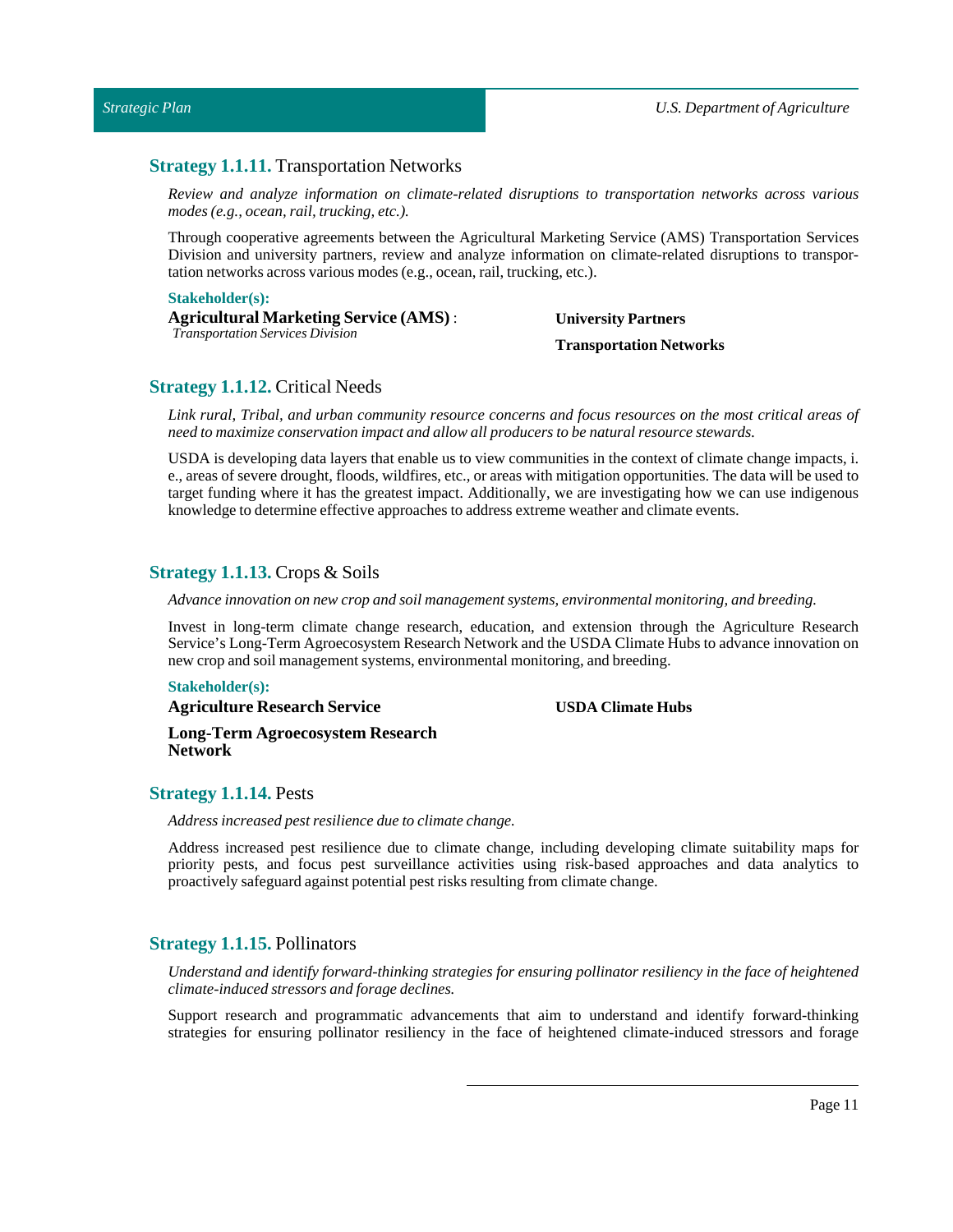declines. Establish a new pollinator subcommittee within the National Agricultural Research, Extension, Education, and Economics Advisory Board.

# **Stakeholder(s):**

**National Agricultural Research, Extension, Education, and Economics Advisory Board**

**Pollinator Subcommittee**

**Natural Resources and Environment Research, Education and Economics**

# <span id="page-11-0"></span>**1.2.** Adaptation

*Lead Efforts to Adaptto the Consequences of Climate Change in Agriculture and Forestry*

All farmers, ranchers, and forest landowners are on the front lines of climate change, facing changes in temperature and precipitation patterns and more frequent and intense events such as floods, drought, hurricanes, and wildfires. More than ever, their planning efforts and decision-making need to account for the impacts of climate change. Climate adaptation on the part of USDA will ensure that climate change thinking is integrated throughout USDA's mission, programs, operations, and management. USDA will continue to be a leader in the delivery of climate-smart science, research, and conservation practices, including through the USDA Climate Hubs.

USDA manages about 20% of the Nation's forests and nearly 10% of the Nation's rangelands. These forests and grasslands are essential to the environmental, economic, and social well-being of the country. However, these lands are suffering increasingly adverse impacts from severe wildfires, insect and disease infestations, human influences, and extreme weather events, inhibiting their ability to provide and sustain critical natural resources and recreation opportunities for the public. USDA's ongoing objective is to improve forest and grassland conditions to make them more resilient to extreme events; share stewardship responsibilities with neighboring private landowners, Tribes, and governments; be responsive to public needs; and ensure they are sustainable, healthy, and productive so future generations can continue to use and enjoy them.

Implementation Strategies ~ USDA will achieve this objective through the following implementation strategies, with an emphasis on building evidence to inform decision-making:

# **Stakeholder(s):**

**Objective Leaders**

**Office of the Chief Economist**

**Farm Production and Conservation**

# <span id="page-11-1"></span>**Strategy 1.2.1.** Farms & Forests

*Build long-term resilience at the farm and forest scale through investments in science-based adaptation practices thatfoster soil and forest health.*

**Stakeholder(s):**

**Farmers Foresters**

# <span id="page-11-2"></span>**Strategy 1.2.2.** Disasters

*Strengthen disaster preparedness, mitigation, response, and recovery through increased investment in outreach and technical assistance, preparation and response guides, and rapid response.*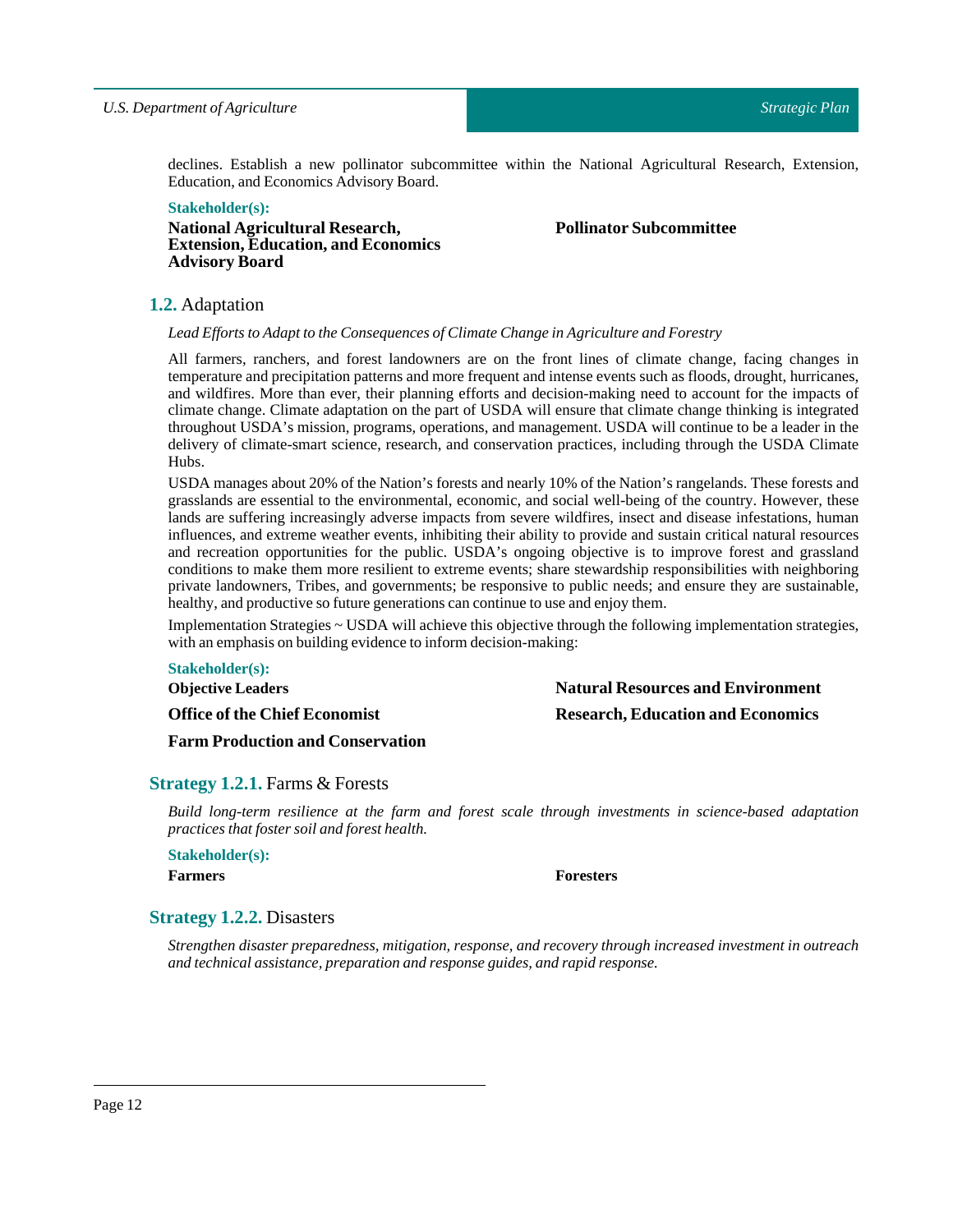# <span id="page-12-0"></span>**Strategy 1.2.3.** Safety Net

*Build a safety netthat helps producers both mitigate and respond to the impacts of climate change.*

# <span id="page-12-1"></span>**Strategy 1.2.4.** Tools & Technology

*Expand access to tools and technology for climate adaptation and enhance outreach and education to build adaptative capacity.*

### <span id="page-12-2"></span>**Strategy 1.2.5.** Wildfires

*Determine factors that influence management decisions on wildfire suppression operations by conducting in-person field testing and record reviews.*

# <span id="page-12-3"></span>**Strategy 1.2.6.** Forest Stewardship

*Establish measures to determine whether current funding allocation is the most effective use of program resources for Forest Stewardship Management Plans.*

Track implementation of recommendations from Forest Stewardship Management Plans to better understand conservation outcomes of the program.

# <span id="page-12-4"></span>**Strategy 1.2.7.** Hazardous Fuel

*Identify priorities for hazardous fuel treatments to maximize outcomes of fuel management efforts.* 

# <span id="page-12-5"></span>**Strategy 1.2.8.** Strategies

*Support urban, rural, and Tribal communities in implementing sustainable and climate-smart strategies that improve resilience.*

#### **Stakeholder(s):**

**Urban Communities**

**Tribal Communities**

**Rural Communities**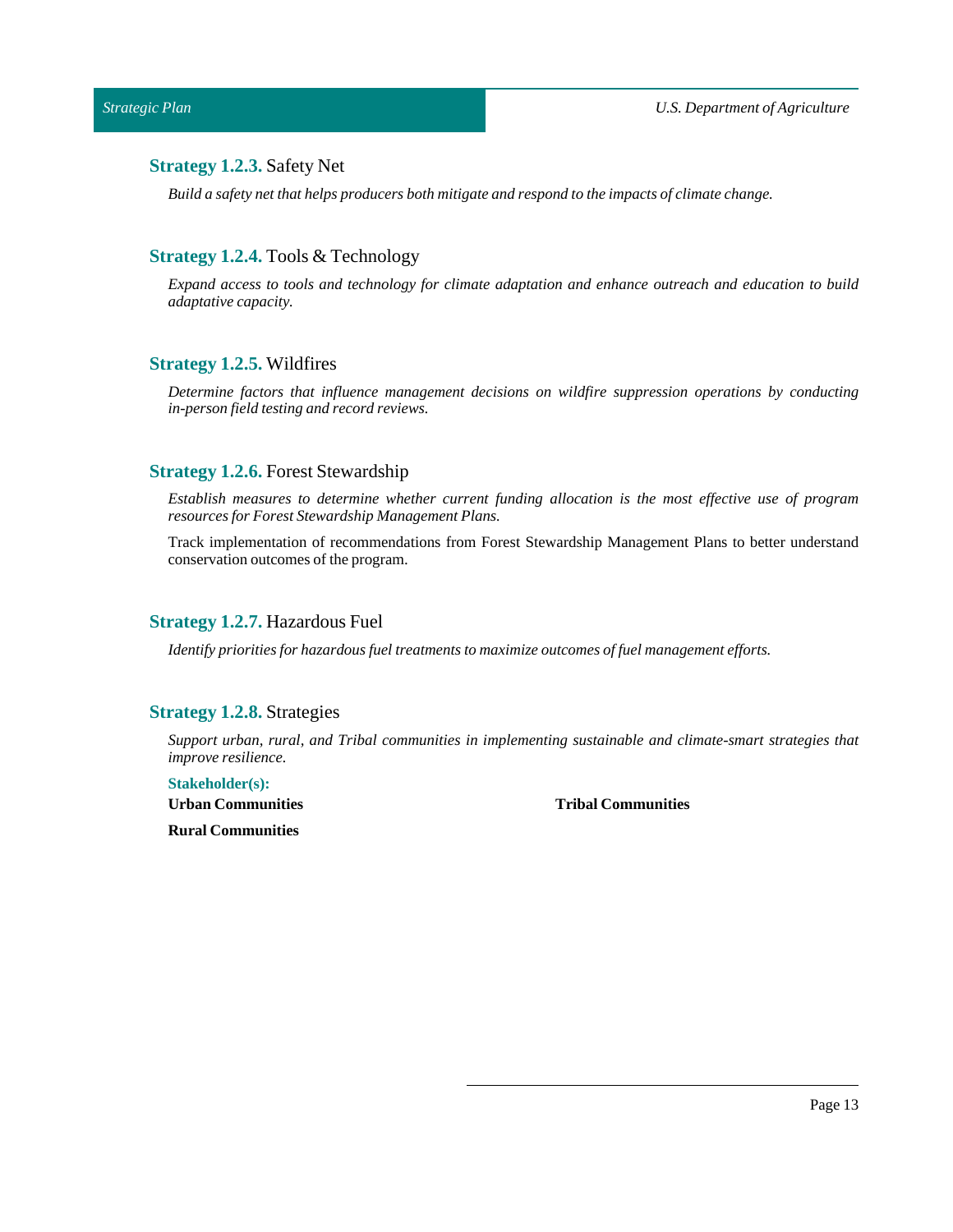# <span id="page-13-0"></span>**Strategy 1.2.9.** Quantification

*Quantify the number of climate adaptation and migration assessments, tools, and stakeholders supported through the USDA Climate Hubs.*

Quantify the number of climate adaptation and migration assessments, tools, and stakeholders supported through the USDA Climate Hubs to better understand vulnerabilities and improve adaption strategies for resilience and relevancy.

# **Stakeholder(s):**

**USDA Climate Hubs**

# <span id="page-13-1"></span>**Strategy 1.2.10.** Tools & Strategies

*Research innovative tools, technologies, and management strategies that quantify adoption benefits and strengthen mitigation, adaptation, and resiliency of production landscapes.*

# <span id="page-13-2"></span>**1.3.** Watersheds

*Restore, Protect, and Conserve Watersheds to Ensure Clean, Abundant, and Continuous Provision of Water Resources*

The Nation's forests and grasslands that provide clean and available water are a fundamental part of the American landscape and legacy that the Forest Service holds in trust for future and present generations. These lands, along with the millions of acres of well-managed, privately held forests and grasslands, provide clean air and water, forest and rangeland products, mineral and energy resources, jobs, and quality habitat for fish and wildlife. Productive agricultural landscapes, including clean and available water, healthy wetlands, streams and rivers, and abundant fish and wildlife, underlie robusttourism and recreational activities.

Implementation Strategies ~ USDA will achieve this objective through the following implementation strategies, with an emphasis on building evidence to inform decision-making:

# <span id="page-13-3"></span>**Strategy 1.3.1.** Climate Change

*Perform Resources Planning Act Assessments to determine the impact of climate change on natural resources.*

Findings of these assessments will be used to advise on legislation and inform policy decisions.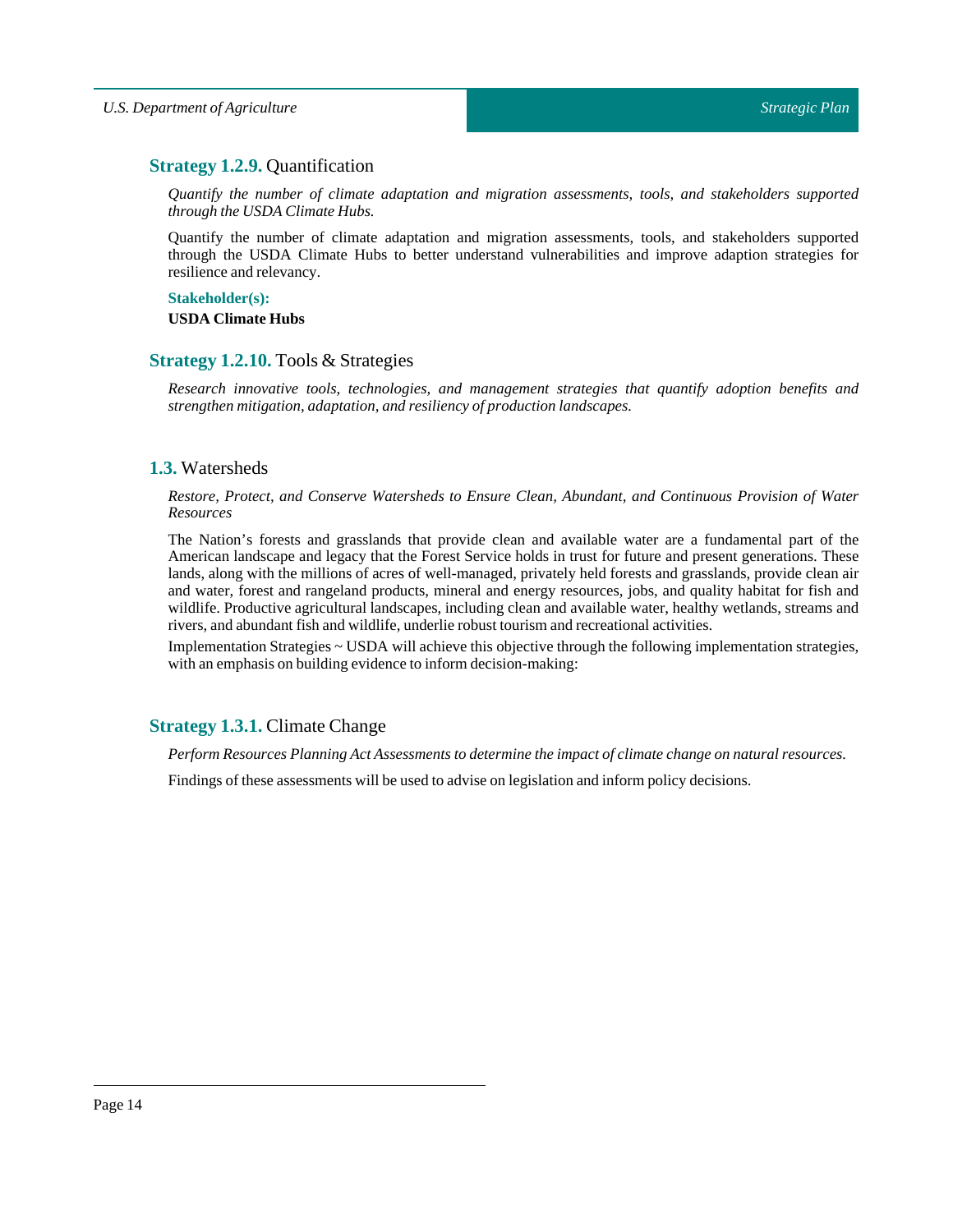# <span id="page-14-0"></span>**Strategy 1.3.2.** Forests & Grasslands

*Determine the extent to which Forest Service programs are effectively sustaining the health, diversity, and productivity offorests and grasslands.*

Conduct a Nationwide statistical survey of forest area and forest characteristics to determine the extent to which Forest Service programs are effectively sustaining the health, diversity, and productivity of forests and grasslands.

### **Stakeholder(s): Forest Service**

# <span id="page-14-1"></span>**Strategy 1.3.3.** Effectiveness

*Conduct an analysis of alternative strategies to increase the accessibility and effectiveness of discretionary National programs.*

Conduct an analysis of alternative strategies for discretionary National program decision-making associated with Farm Service Agency's (FSA) Conservation Reserve Program and Natural Resources Conservation Service (NRCS) conservation programs, including: the Environmental Quality Incentives Program, Agricultural Conservation Easement Program, Conservation Stewardship Program, and Regional Conservation Partnership Program, to increase accessibility and effectiveness.

### **Stakeholder(s):**

**Farm Service Agency (FSA)**

**Conservation Reserve Program (CRP)**

**Natural Resources Conservation Service (NRCS)**

**Environmental Quality Incentives Program**

**Agricultural Conservation Easement Program Conservation Stewardship Program Regional Conservation Partnership Program**

# <span id="page-14-2"></span>**Strategy 1.3.4.** CRP

*Improve the ability to measure the effectiveness of CRP.*

Improve the ability to measure the effectiveness of CRP in reducing the flow of soil particles and trapping nutrients in place, specifically, to estimate the water quality impacts of Clean Lakes, Estuaries, and Rivers (CLEAR) practices, including grassed waterways and restored wetlands, FSA is working with partners to have the capability in the next year to report a total value related to nutrient and sediment reduction for CLEAR practices.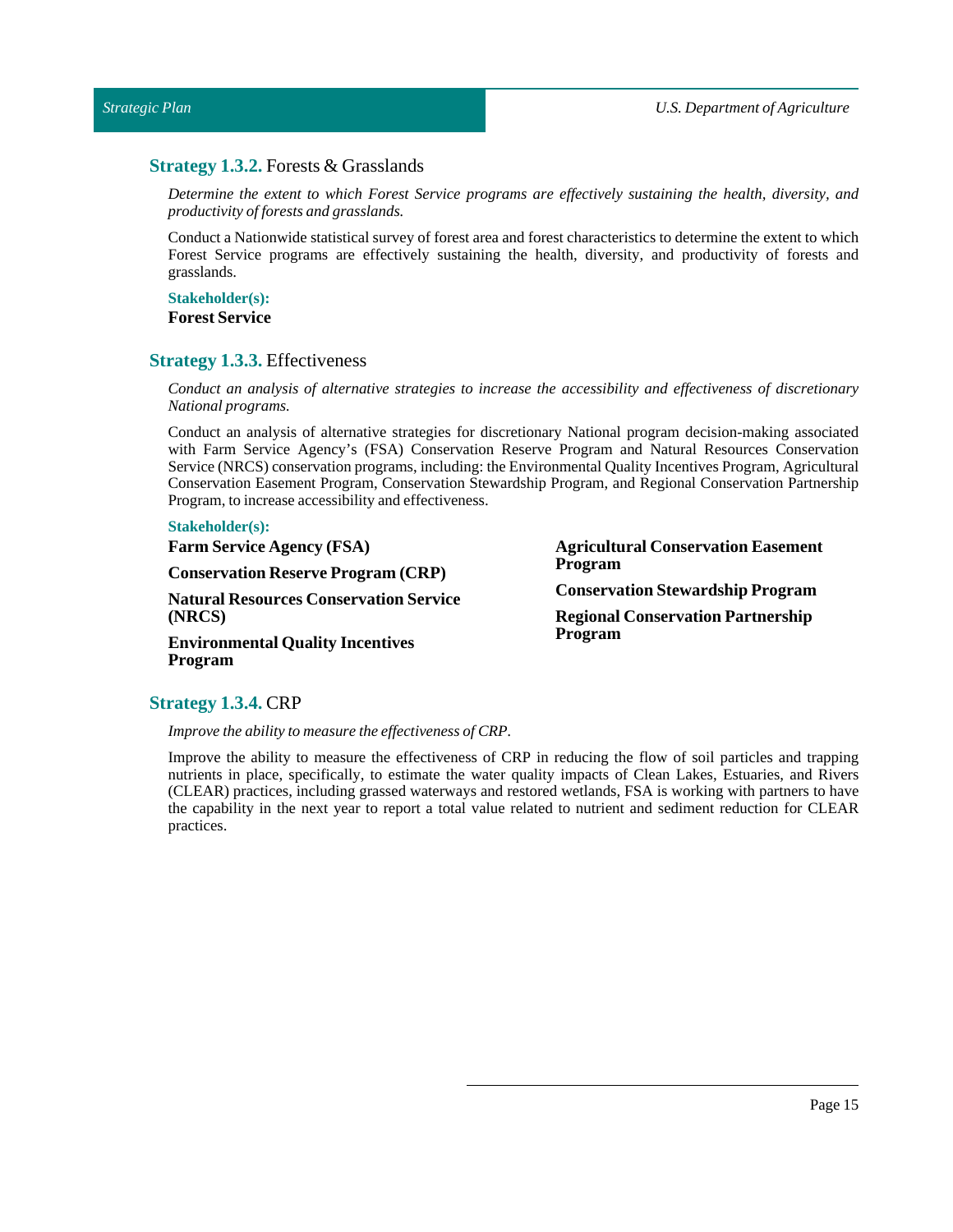# <span id="page-15-0"></span>**Strategy 1.3.5.** Data

*Continue conservation data tracking and analysis.*

Continue conservation data tracking and analysis, including impact on soil loss reduction on cropland, to better understand FSA and NRCS program use and dynamics and identify areas for additional outreach and public affairs engagement.

**Stakeholder(s):**

### **FSA Programs NRCS Programs**

# <span id="page-15-1"></span>**1.4.** Carbon & Greenhouse Gas

*Increase Carbon Sequestration, Reduce Greenhouse Gas Emissions, and Create Economic Opportunities (and DevelopLow-Carbon Energy Solutions).*

The Biden-Harris Administration has called for a whole-of-government approach to achieving net-zero greenhouse gas emissions by 2050, and USDA has a critical role to play to avoid the worst impacts of climate change. The Department will leverage its partnerships with agriculture, forestry, rural communities, Tribes, cooperatives, and businesses to reduce greenhouse gas emissions in agriculture, sequester forest carbon, decarbonize rural electricity, and investin renewable fuels production and renewable electricity generation.

Based on the best available science and strategies, increasing carbon sequestration and reducing greenhouse gas emissions will contribute to a lower Nation al emissions footprint. USDA will continue to analyze the economic costs and benefits of these conservation practices during implementation.

Implementation Strategies ~ USDA will achieve this objective through the following implementation strategies, with an emphasis on building evidence to inform decision-making:

| <b>Farm Production and Conservation</b>  |
|------------------------------------------|
| <b>Office of the Chief Economist</b>     |
| <b>Research, Education and Economics</b> |
|                                          |

# <span id="page-15-2"></span>**Strategy 1.4.1.** Partnerships

**Farm Service Agency**

*Create new market opportunities for climate-smart commodities and offer a mechanism to build a stable platform for climate action in the agriculture and forestry sectors.*

Implement the Climate-Smart Agriculture and Forestry Partnership Program to create new market opportunities for climate-smart commodities produced by farmers, ranchers, and forest owners and offer a mechanism to build a stable platform for climate action in the agriculture and forestry sectors.

**Stakeholder(s):**

**Agriculture Sector Forestry Sector** 

# <span id="page-15-3"></span>**Strategy 1.4.2.** Reforestation

*Finalize and implement the 10-year National Reforestation Strategy to provide a vision and framework to address the Nation's reforestation needs.*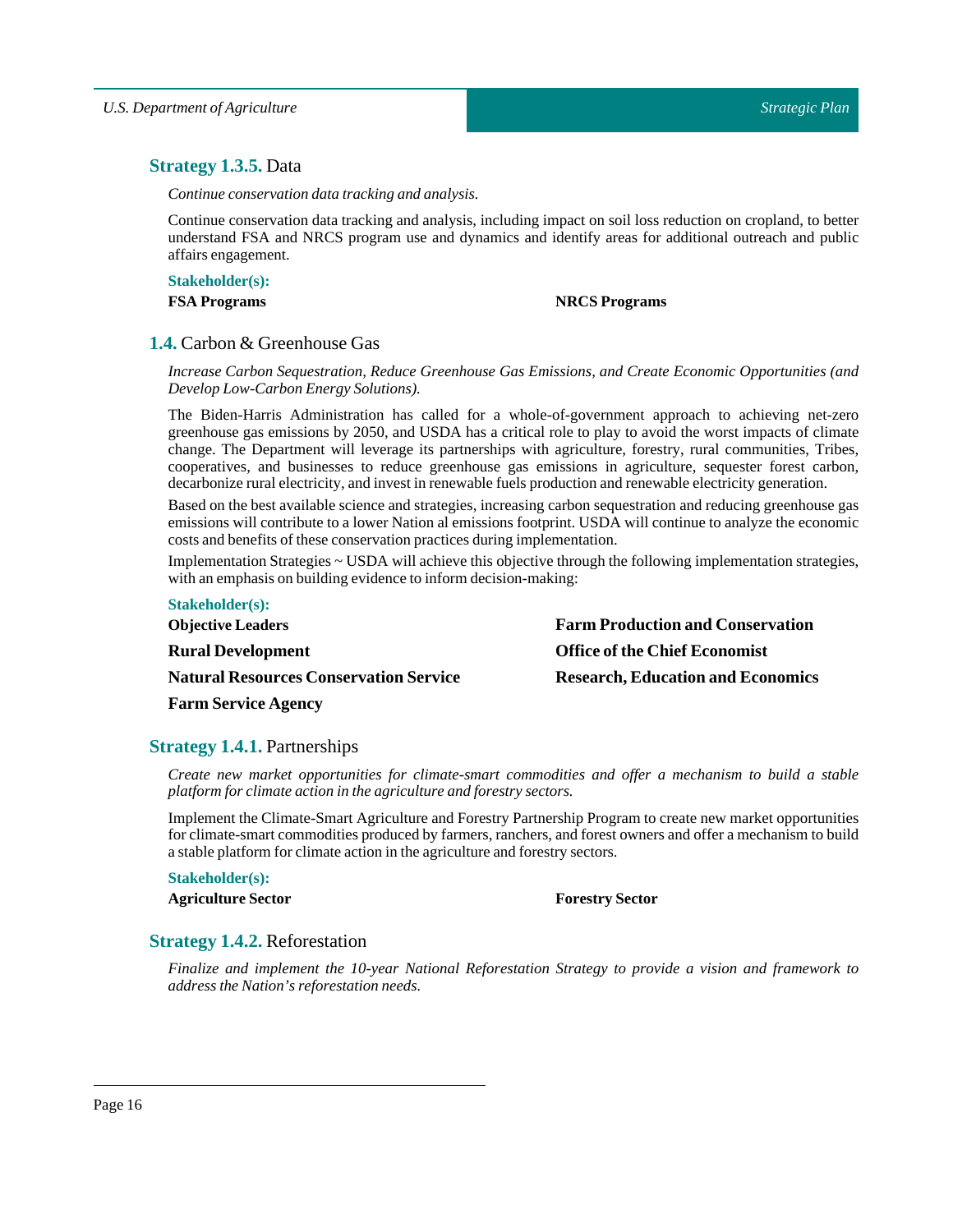# <span id="page-16-0"></span>**Strategy 1.4.3.** Fire

*Develop a Fire Risk Reduction Strategy.*

Develop a Fire Risk Reduction Strategy for reducing wildfire risk to rural, Tribal, and urban communities and natural resources in the West, working with partners to restore fire resilience across multiple jurisdictions and inform decisions to allocate of community defense grant funds.

### **Stakeholder(s):**

**Rural Communities** : *in the West*

#### **Urban Communities** : *in the West*

**Tribal Communities** : *in the West*

# <span id="page-16-1"></span>**Strategy 1.4.4.** Electricity

*Support rural andTribal clean electricity generation and energy efficiency.*

**Stakeholder(s): Rural Areas Tribal Nations**

# <span id="page-16-2"></span>**Strategy 1.4.5.** Biogas

*Support biogas and other clean fuels production and infrastructure.*

# <span id="page-16-3"></span>**Strategy 1.4.6.** Tools

*Investin field-scale tools for estimating greenhouse gas impacts in collaboration with other Federal agencies.* Conservation Technical Assistance funding will be used to support these efforts.

# <span id="page-16-4"></span>**Strategy 1.4.7.** Woody Biomass

*Determine how the U.S. can expand carbon sequestration and woody biomass supply on limited land.*

Conduct climate and agriculture research, including data collection and methodological work, to determine how the U.S. can expand carbon sequestration and woody biomass supply on limited land.

# <span id="page-16-5"></span>**Strategy 1.4.8.** Carbon

*Establish a carbon pilot program to measure carbon sequestration.*

### <span id="page-16-6"></span>**Strategy 1.4.9.** Northwest Forests

*Perform an analysis of the Northwest Forest Plan to inform decision makers on current and future possible conditions and trends in social, economic, and ecological systems.*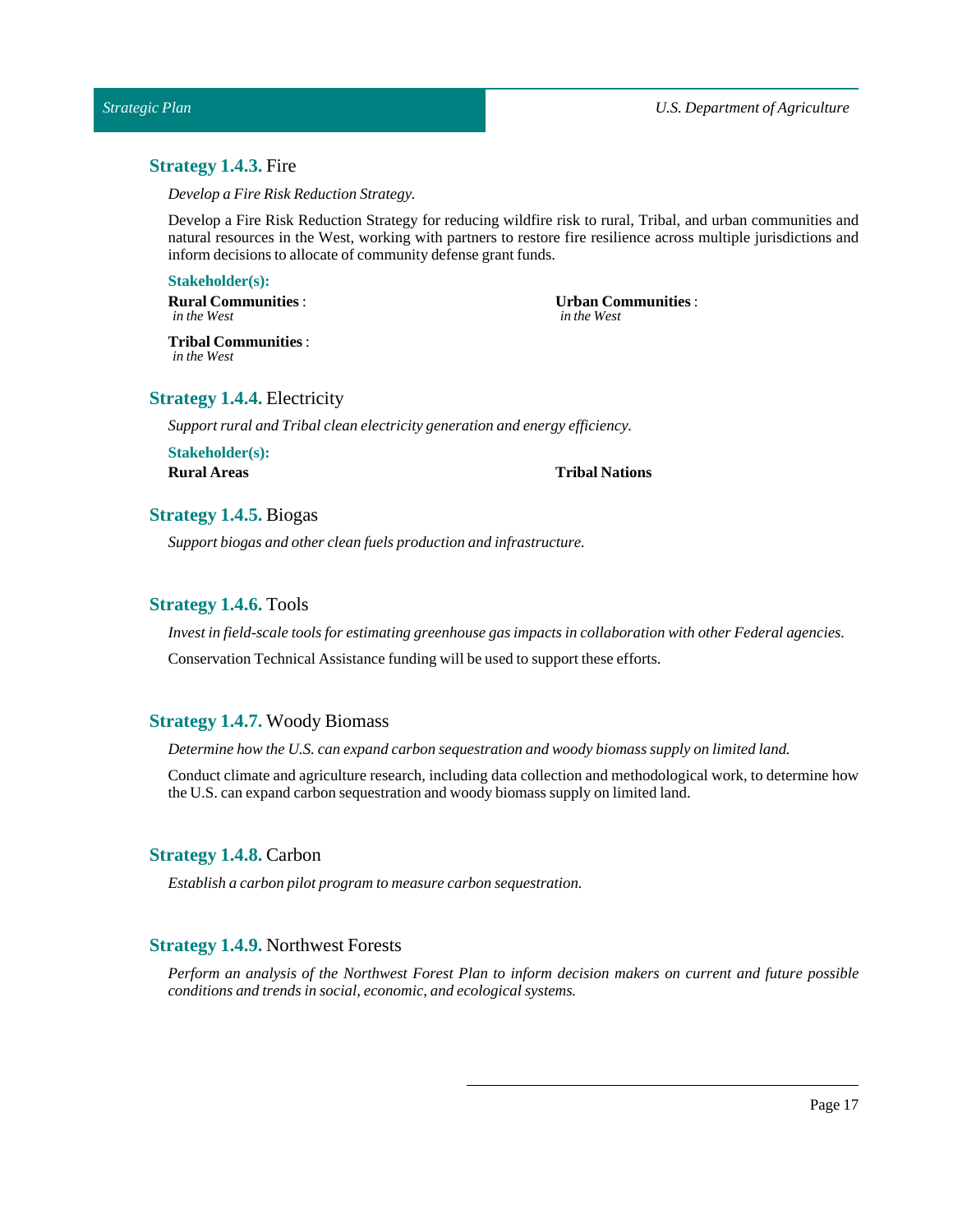# <span id="page-17-0"></span>**Strategy 1.4.10.** Cattle

*Assess how beef cattle production in the U.S. affects the environment.*

Assess the USDA baseline life-cycle analysis demonstrating how beef cattle production in the U.S. affects the environment so that all scientists and producers can improve the sustainability of animal agriculture.

**Stakeholder(s): Cattle Producers Scientists**

# <span id="page-17-1"></span>**Strategy 1.4.11.** Greenhouse Gas

*Improve understanding of agricultural soil carbon sequestration and greenhouse gas emissions processes*

Improve current understanding of agricultural soil carbon sequestration and greenhouse gas emissions processes, resulting in new tools, models, and technologies for accurate assessment of greenhouse gas fluxes from agricultural systems.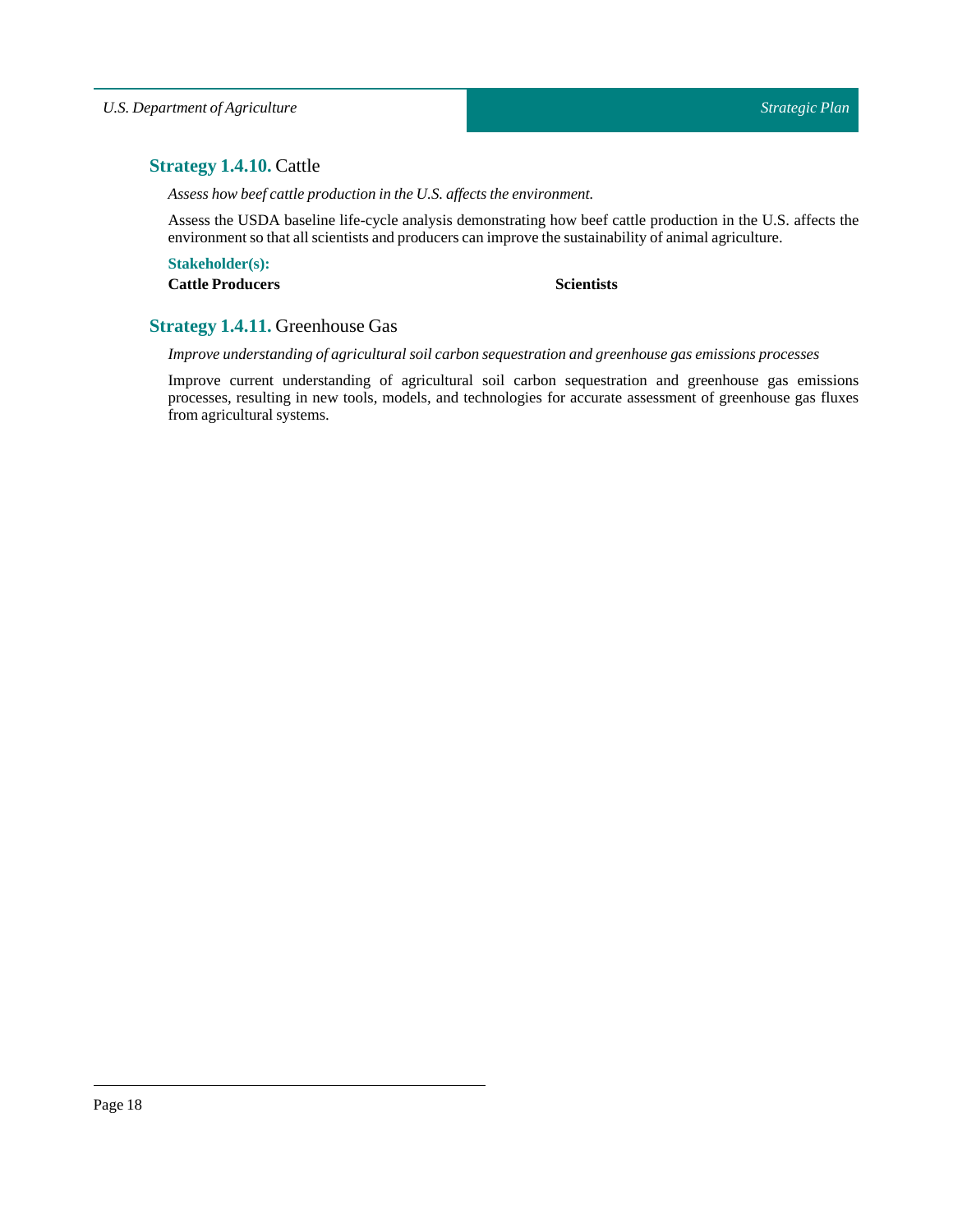# <span id="page-18-0"></span>**2. Agricultural System**

*Ensure America's Agricultural System is Equitable, Resilient, and Prosperous*

A strong and prosperous agricultural sector is essential to the well-being of the U.S. economy. America's farmers and ranchers ensure a reliable food supply, support job growth, and promote economic development. To maintain an equitable and competitive agricultural sector, USDA will safeguard animal and plant health, support farmers and ranchers' ability to start and maintain profitable cooperatives and businesses and offer financial support to all producers affected by natural disasters. Additionally, USDA's research agencies will continue to introduce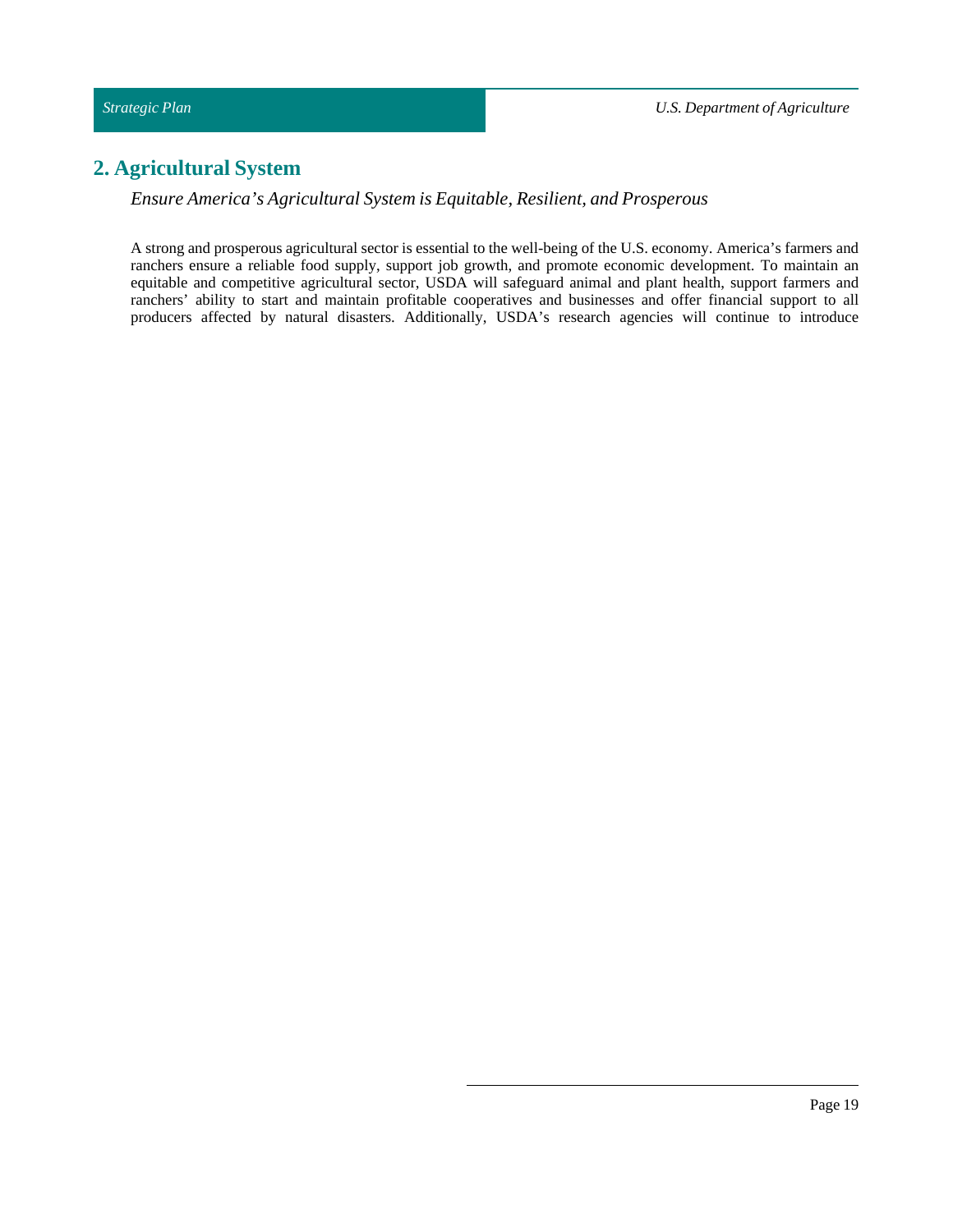high-performance plants and animals and offer integrated management options to increase the efficiency of farming practices.

USDA's priorities to improve the equity and resilience of the agricultural system include:

- Safeguarding Animal & Plant Health and Food Safety: Safeguard animal and plant health by mitigating risks posed by pests, diseases, and the impacts of climate change to create and improve market opportunities to ensure consumers at home and abroad can trust U.S.-produced foods and the USDA brand.
- Processing and Distribution Capacity: Prioritize support for new and existing small- and mid-sized dispersed processing facilities to increase food supply chain resilience and economic opportunity.
- Local and Regional Food Systems: Examine fair competition and equitable procurement decisions, programs, and services to determine how they can enhance local and regional food systems and increase equitable opportunities with an emphasis on supporting underserved producers, cooperatives, and businesses.
- Emerging Opportunities and Innovation: Ensure that USDA is on the cutting edge of agriculture and create new opportunities in urban, rural, Tribal, and suburban communities.

# <span id="page-19-0"></span>**2.1.** Plant & Animal Health

### *Protect Plant and Animal Health by Minimizing Major Diseases, Pests, and Wildlife Conflicts*

The impacts of pests, diseases, and wildlife conflicts on agricultural production, commerce, and trade can be immense. USDA must balance keeping American agriculture safe while expanding access to new agricultural markets all across the globe. Domestically, USDA conducts emergency response activities that minimize threats and their impacts on agricultural industries, adapting to changes in agricultural risk by adjusting available resources to address these threats. Concurrently, the Department embarks on collaborative research to develop pest-resistant strains of crops and new animal-disease vaccines, expedites the approval of new treatments, and develops strategies to prevent and mitigate damage related to conflicts with wildlife.

To reduce the risk of unsafe agricultural products entering the U.S., USDA incorporates mitigation strategies into international agreements and movement protocols. USDA works with its partners to conduct monitoring and surveillance efforts throughout the country to quickly detect and implement response efforts to foreign pests and diseases that may have evaded prevention measures. This rapid response to foreign pest and disease incursions results in minimal impact to U.S. producers and disruptions to trade and contributes to the protection of American agriculture.

By employing effective prevention and mitigation tactics, USDA will reduce the impact of agricultural pests and diseases, as well as wildlife damage, to ensure that U.S. farms and ranches remain healthy and productive.

Implementation Strategies ~ USDA will achieve this objective through the following implementation strategies, with an emphasis on building evidence to inform decision-making:

# **Stakeholder(s):**

### **Animal and Plant Health Inspection Service** : *Objective Leader*

# <span id="page-19-1"></span>**Strategy 2.1.1.** Citrus

Conduct research to understand the various tools, methods, and data on the economic impact of citrus greening *and import competition on U.S. agriculture.*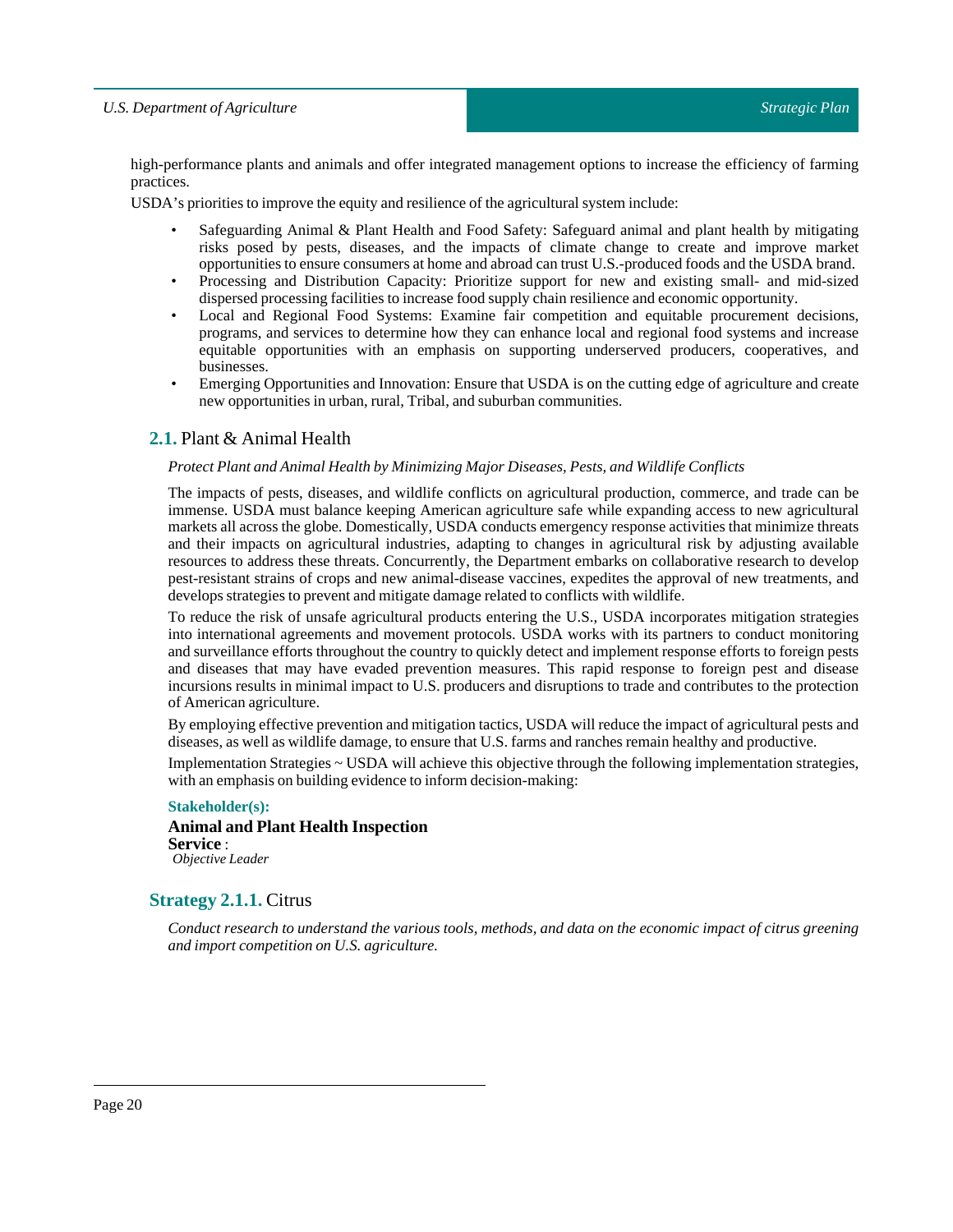### <span id="page-20-0"></span>**Strategy 2.1.2.** Zoonotic Diseases

*Develop a policy framework to identify and address zoonotic disease challenges in livestock and other farmed animals.*

Develop a science-based policy framework for how to best identify and address zoonotic disease challenges in livestock and other farmed animals, through pilot projects for surveillance of SARSCoV-2 in farmed wildlife and evaluation of policy alternatives.

### <span id="page-20-1"></span>**Strategy 2.1.3.** Climate Change

*Perform geospatial analysis, risk analysis, and predictive modeling to inform strategies for assessing climate change impacts on APHIS programs.*

Perform geospatial analysis, risk analysis, and predictive modeling to inform strategies for assessing climate change impacts on Animal and Plant Health Inspection Service (APHIS) programs, including the development of technologies and tools to identify and mitigate impacts of invasive species, pests, and diseases. APHIS will leverage existing partnerships with academia and other Federal agencies to identify data, policies, and opportunities such as the Civilian Climate Corps that can aid in decision-making and program planning.

#### **Stakeholder(s):**

**Animal and Plant Health Inspection Service (APHIS)**

### <span id="page-20-2"></span>**Strategy 2.1.4.** Antimicrobial Resistance

*Monitor antimicrobial resistance profiles in animal pathogens and establish a long-term surveillance program.*

Complete a National Animal Health Laboratory Network pilot project to monitor antimicrobial resistance profiles in animal pathogens and establish a long-term surveillance program with at least 30 participating laboratories.

### **Stakeholder(s):**

**National Animal Health Laboratory Network**

# <span id="page-20-3"></span>**Strategy 2.1.5.** Treatments

*Develop a plan for integrating more environmentally friendly treatments into plant pest and disease response and import/export risk mitigation measures.*

Through risk analysis, scientific literature and peer review, and methods development, APHIS will collect information to inform decision-making around treatment options and comply with environmental regulations.

# <span id="page-20-4"></span>**2.2.** Food & Infrastructure

### *Build Resilient Food Systems, Infrastructure, and Supply Chain*

USDA works tirelessly to ensure that the food system is fair, resilient, competitive, and distributed. USDA will continue to employ innovation and develop new markets, both at home and abroad, to ensure that these goals are met. The Department supports efforts that bolster the economic growth of U.S. growers and producers, local and regional food systems, innovative production methodologies, and marketing strategies. In response to the increased demand for local and regional foods caused by the COVID-19 pandemic, USDA will prioritize investments that strengthen these markets and ensure food supply chain resilience for the future. Investing in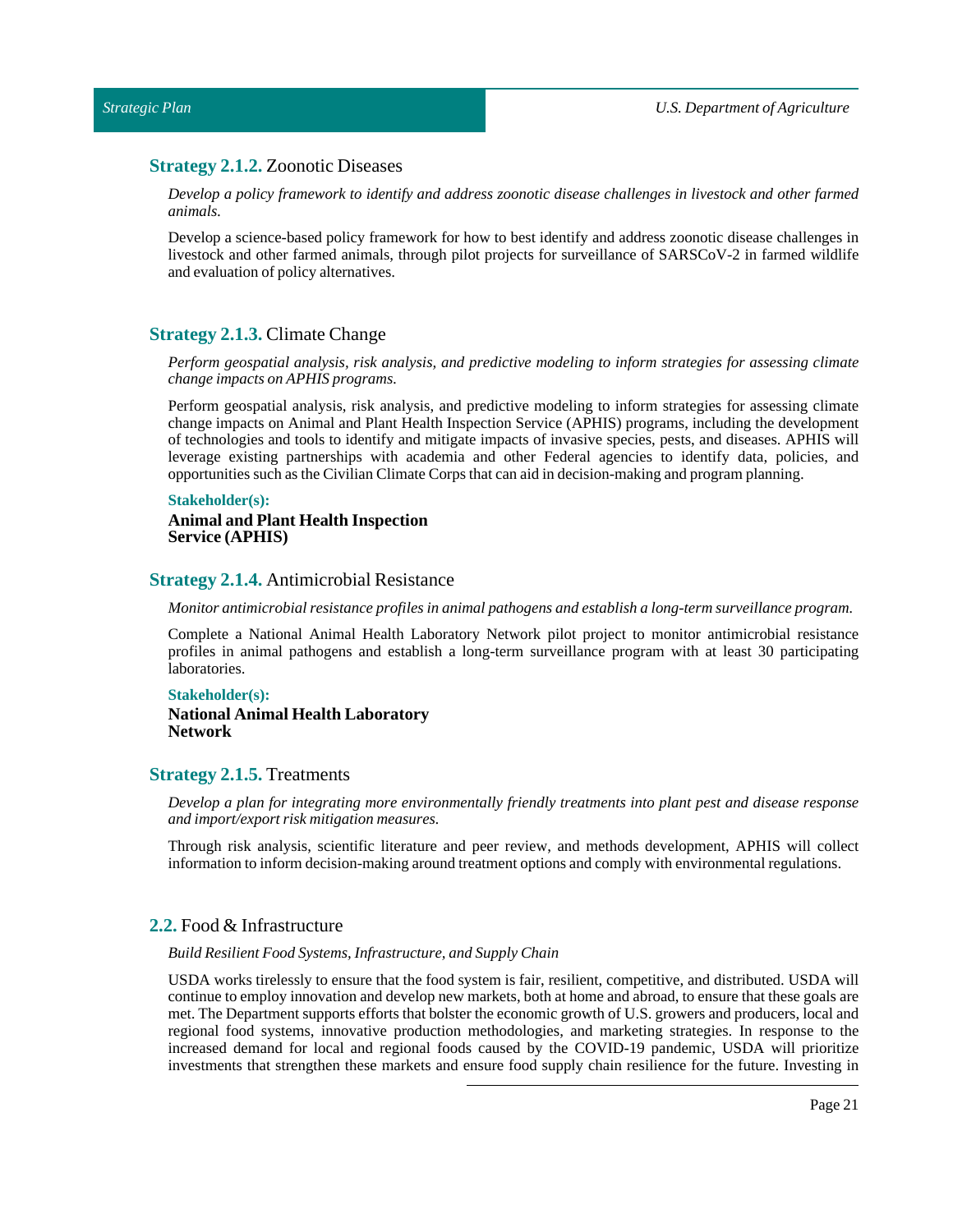local and regional food systems will further enhance the share of profits for those who grow, harvest, process, and prepare our food. Further, USDA will continue to advance opportunities in new markets abroad to better enable U.S. agriculture to access and sustain market growth.

By transforming the food system's infrastructure and strengthening critical supply chains, USDA will ensure resilience against threats and disturbances and provide local and regional food systems with economic opportunities and security.

Implementation Strategies ~ USDA will achieve this objective through the following implementation strategies, with an emphasis on building evidence to inform decision-making:

### **Stakeholder(s):**

**Objective Leaders**

**Agricultural Marketing Service**

# **Rural Development Farm Production and Conservation**

# <span id="page-21-0"></span>**Strategy 2.2.1.** Infrastructure & Jobs

*Assess the impact of the Department's Infrastructure Investment and Jobs Act and American Rescue Plan investments.*

Assess the impact of the Department's Infrastructure Investment and Jobs Act and American Rescue Plan investments on key outcomes using grant performance metrics for local and regional food systems (such as partnerships developed, business development changes, diversification, and expanded market development), and the supply chain (such as feasibility studies conducted, value chain enhancements made, increased small food business activity, number of new market access points established).

# <span id="page-21-1"></span>**Strategy 2.2.2.** Research

*Conduct research ...*

# <span id="page-21-2"></span>**Tactic 2.2.2.1.** Meat & Poultry Finance

*Conduct research on the role offinancing in the meat and poultry industry.*

**Stakeholder(s):**

### **Meat Industry Poultry Industry**

# <span id="page-21-3"></span>**Tactic 2.2.2.2.** Tariffs & Payments

*Conduct research on the short-run effects of retaliatory tariffs on different types of U.S. farms and the distribution of Market Facilitation Program payments.*

# <span id="page-21-4"></span>**Tactic 2.2.2.3.** Shipping Containers

*Conduct research on the impact ofthe shipping container market on supply chains.*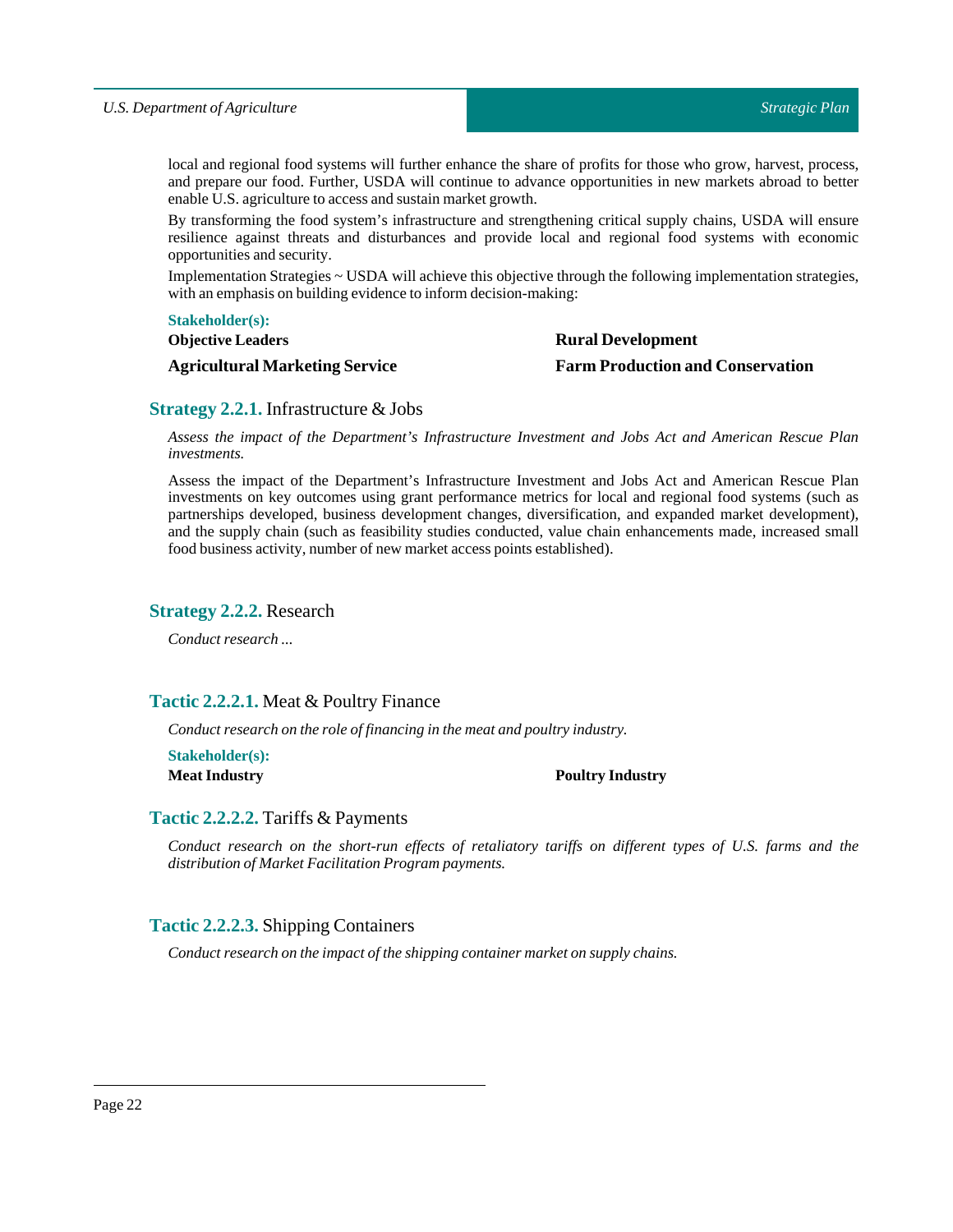# <span id="page-22-0"></span>**Strategy 2.2.3.** Local Food

*Implement the Local Food Purchase Assistance Cooperative Agreement Program.* 

Implement the Local Food Purchase Assistance Cooperative Agreement Program allowing State and Tribal governments to purchase local foods from local producers, focusing on socially disadvantaged producers and targeting distribution to underserved communities.

**Stakeholder(s):**

**State Governments**

**Underserved Communities**

**Tribal Governments**

# <span id="page-22-1"></span>**2.3.** Ag Innovation

### *Foster Agricultural Innovation*

The future of U.S. agriculture, which includes plant and animal agriculture, forestry, and aquaculture, depends on continued science, innovation, and process improvements supporting technological progress, production efficiencies, and environmental stewardship. Advancing areas with a focus on climate-smart agriculture will enable the creation of innovations to minimize the environmental footprint of agriculture and ensure sustainability while improving crop yields. New technologies and system designs are needed to produce higher-value end products from agricultural products, emerging crops, livestock, and forest feedstocks. This will enable new markets, establish new domestic supply chains, and create more jobs and economic opportunities. Increasing productivity has significant social and economic benefits for society.

USDA will prioritize innovation to meetthe needs of our stakeholders and build infrastructure for the challenges of today and tomorrow, with emphasis on continuous improvement. USDA will take proactive steps to ensure that data, evaluation, and learning opportunities are central to agriculture initiatives across the Department and Nation.

Implementation Strategies ~ USDA will achieve this objective through the following implementation strategies, with an emphasis on building science and data to inform decision-making:

### **Stakeholder(s):**

**Office of the Chief Scientist** : *Objective Leader – Research, Education, and Economics*

# <span id="page-22-2"></span>**Strategy 2.3.1.** Technologies

### *Develop innovative, commercially viable technologies in support of agriculture and agricultural markets.*

Develop innovative, commercially viable technologies in support of agriculture and agricultural markets including programs that target local food production, development of new products, labor-saving production technologies, and protection from animal and plant disease. Implement research to develop new products, input use efficiencies, and identify uses from food byproducts and waste.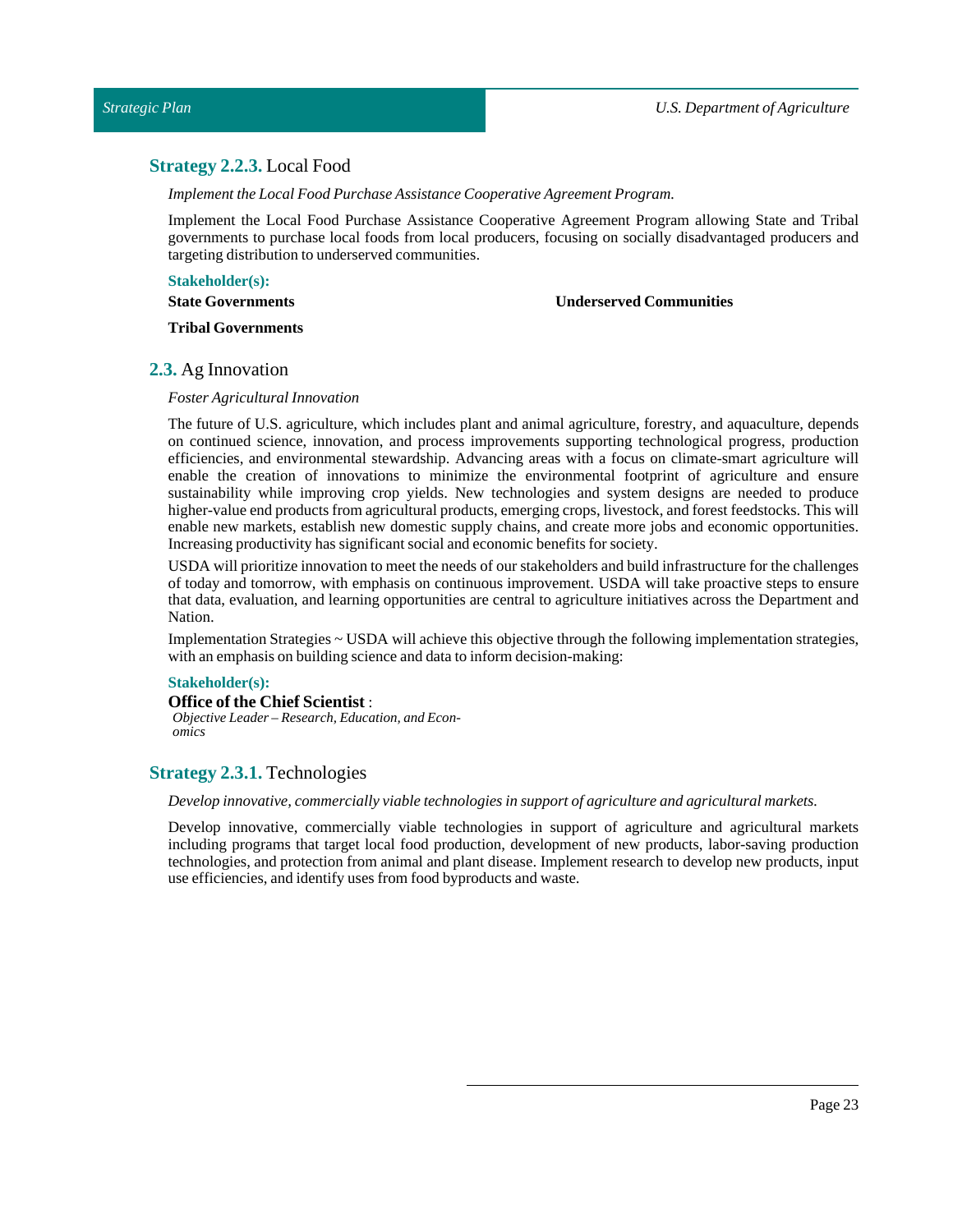# <span id="page-23-0"></span>**Strategy 2.3.2.** Partnerships

*Develop and transfer technologies through partnerships with universities, colleges, and private and Federal laboratories to produce innovative and high-value products.*

**Stakeholder(s): Universities Colleges**

**Private Laboratories**

# **Federal Laboratories**

# <span id="page-23-1"></span>**Strategy 2.3.3.** Climate

*Lead the Agriculture Innovation Mission for Climate.*

Lead the Agriculture Innovation Mission for Climate, which seeks to address the climate crisis by uniting participants to significantly increase and accelerate investment in, or other support for, climate-smart agriculture and food systems innovation over the next five years.

# <span id="page-23-2"></span>**Strategy 2.3.4.** Inclusion & Engagement

*Engage stakeholders to develop inclusive collaborative partnerships that foster innovation and adoption of*  $b$ *eneficial novel technologies.*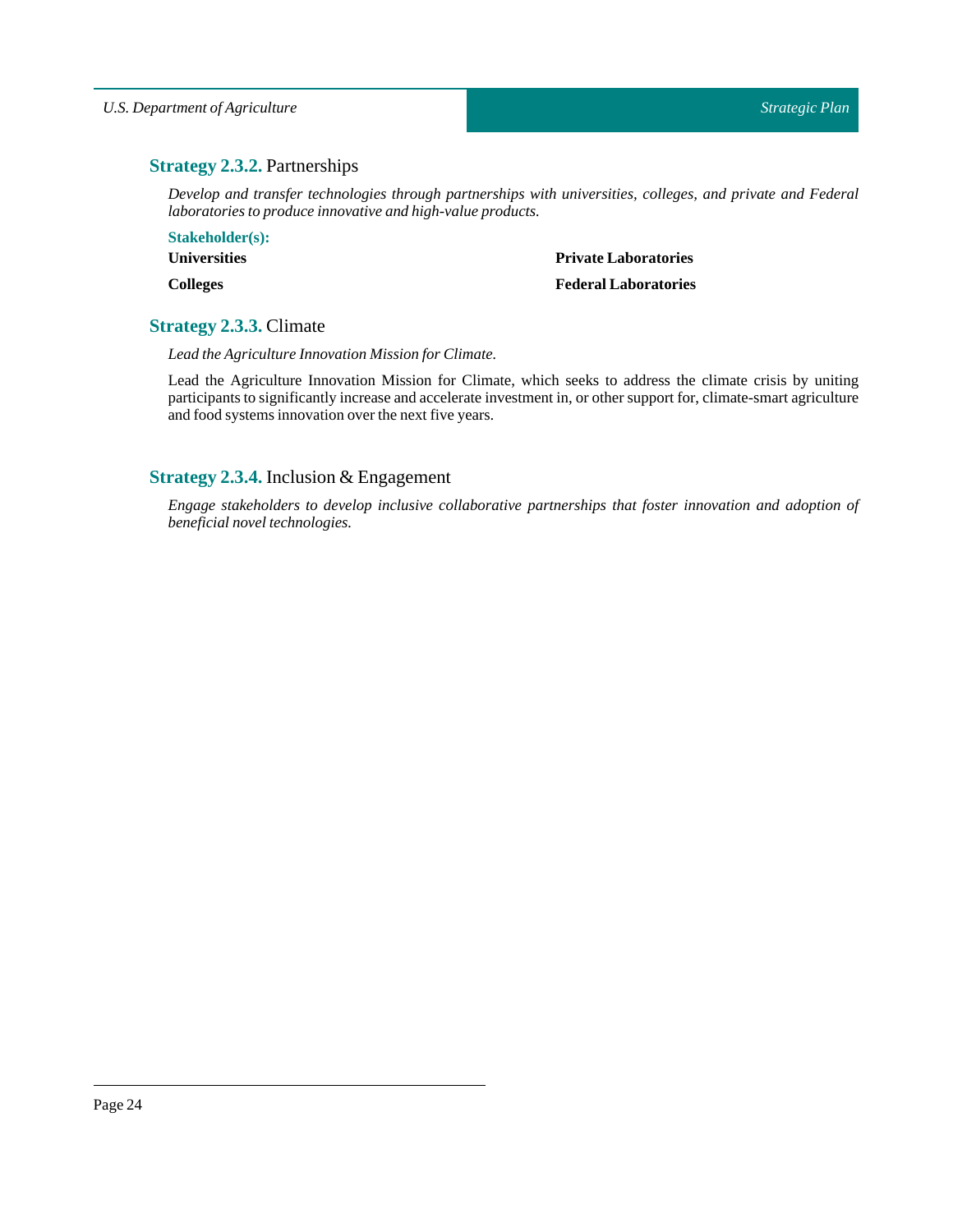# <span id="page-24-0"></span>**3. Market**

*Foster an Equitable and Competitive Marketplace for All Agricultural Producers*

Expanding international marketing opportunities for U.S. farmers and exporters is critical to fostering business and income growth across rural America. It is essential for USDA to continue its efforts to promote American agricultural products and exports through promotion activities, development of international standards, removal of trade barriers by monitoring and enforcing existing trade agreements, and negotiation of trade agreements that benefit the U.S. agricultural economy. USDA will also work with developing countries to grow their economies and facilitate trade, developing markets of the future for all our producers.

USDA's priorities to foster an equitable and competitive marketplace include:

- Open and Competitive Markets: Establish fair and better markets at home and abroad that are open, transparent, and competitive.
- Markets Abroad: Expand and diversify export markets and improve the ability of U.S. agriculture to access and sustain successful market growth abroad through a worker-oriented, market-oriented, science-based, and rules-based trade agenda.
- Mitigation: Support development of climate-smart commodity production to ensure access to domestic and international markets for low-carbon goods. Strategy Equity and Environmental Justice: Design, implement, and administer programs in a way that is environmentally sound and increases access, program participation, and investments for underserved communities. Contribute to the Justice40 Initiative to assess and track benefits to disadvantaged communities disproportionately impacted by climate change. Strategy Research and Development: Focus climate research and development efforts to better understand the full range of potential climate impacts, accelerate development of science-based solutions, inform the deployment of adaptation and mitigation strategies, and remove barriers to access. Agencies are encouraged to leverage the USDA Climate Hubs as a framework to support the delivery of climate change mitigation and adaptation science, technology, and tools.

# <span id="page-24-1"></span>**3.1.** Economic Growth

### *Foster Sustainable Economic Growth by Promoting Innovation, Building Resilience to Climate Change, and Expanding Renewable Energy*

According to the United Nations report, the world population is expected to reach 9.6 billion by 2050. Feeding this population will require us to adopt new technologies and scientific approaches to sustainably increase agricultural production. To ensure U.S. private working lands and public landscapes are conserved and managed for future generations, the Department will provide technical and financial assistance using the latest technology and research available. Fundamental and applied research will explore the complex interactions between human systems and the environment. This knowledge can then be shared with producers and land managers through resources, tools, and decision support, leading to enhanced adoption of climate-smart practices.

USDA is implementing a climate-smart strategy that will be integrated into Departmental programs and services beginning in FY 2022. This strategy will offer voluntary incentives to producers, landowners, and communities while being considerate of their needs as USDA works with them to address the causes and consequences of climate change. USDA will continue to play a crucial role in supporting America's rural prosperity by providing a strong safety net for America's farmers and ranchers. In addition, the Department will continue to improve program delivery and customer experience. By helping industry connect with consumers through grants and market development programs, USDA will foster new market opportunities while improving food access and market transparency. As a result, these programs and services will benefit industry stakeholders throughout the food supply chain.

Implementation Strategies ~ USDA will achieve this objective through the following implementation strategies, with an emphasis on building evidence to inform decision-making: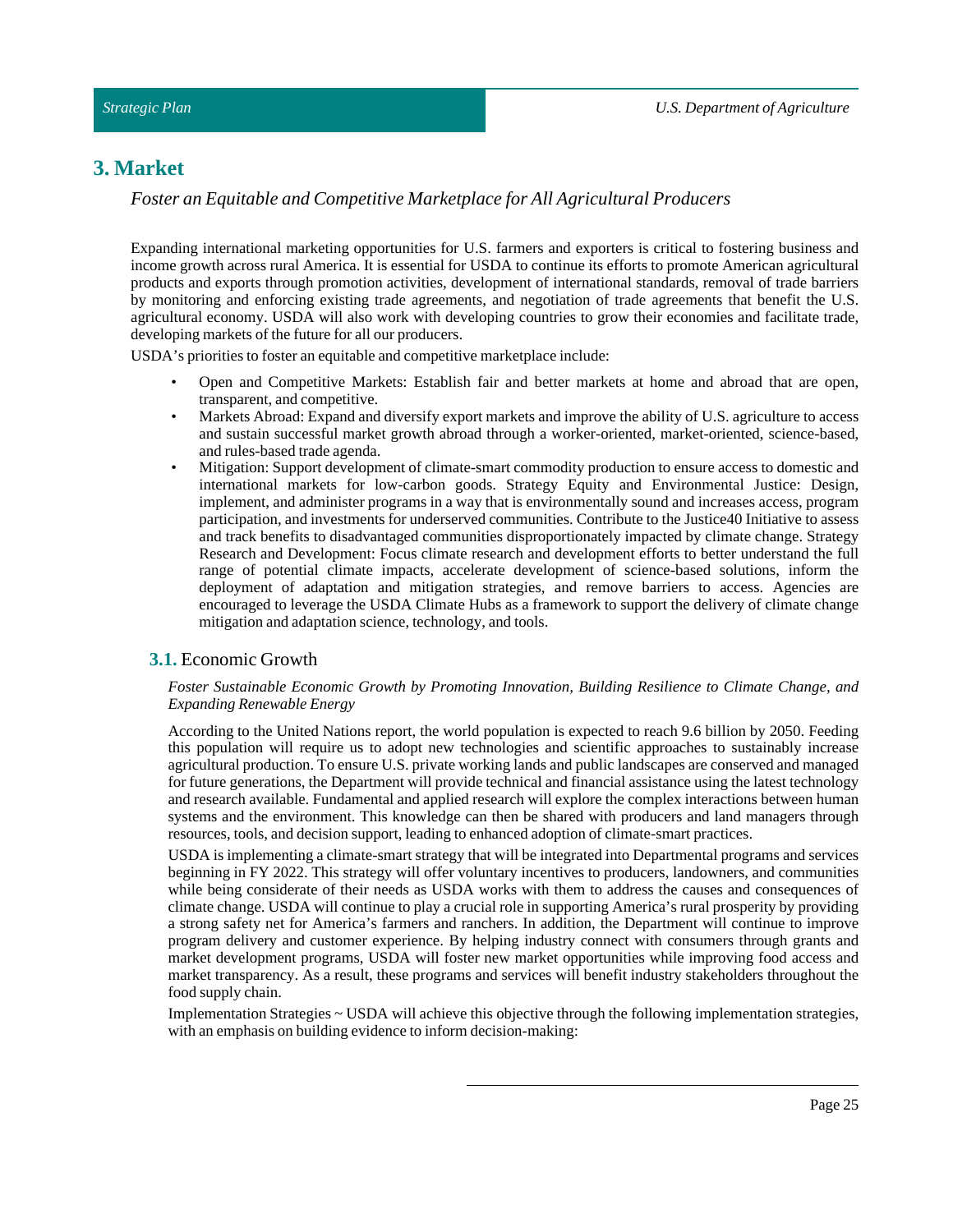### $Stakeholder(s):$

**Objective Leaders Farm Production and Conservation** **Office of the Chief Scientist** : *Research, Education, and Economics*

# **Office of the Chief Economist**

# <span id="page-25-0"></span>**Strategy 3.1.1.** Costs & Benefits

*Perform cost-benefit analyses ofthe implementation ofthe Farm Bill and other major programs.*

Perform cost-benefit analyses of the implementation of the Farm Bill and other major programs, such as Wildlife and Hurricane Indemnity Program Plus and the Market Facilitation Program. The findings of these analyses will help program officials, USDA leadership, and the public understand the impact of program changes and the initiation of new programs.

# <span id="page-25-1"></span>**Strategy 3.1.2.** Loan Applications

### *Simplify and streamline the Farm Loan Programs loan applications process.*

In support of Executive Order 14058, Transforming Federal Customer Experience and Service Delivery to Rebuild Trust in Government, FSA is reviewing its Farm Loan Programs loan applications to simplify and streamline the process and is beginning development of an integrated online application to modernize what is currently a manual process.

# <span id="page-25-2"></span>**Strategy 3.1.3.** Credit Barriers

### *Assess barriers to credit access.*

Assess barriers to credit access in Farm Loan Programs with a focus on underserved producers, the use of existing loan programs and needed program modifications to support climate-smart practices and technologies that will contribute to the Justice40 Initiative, and the effectiveness of credit activities to support farmers and ranchers starting and maintaining profitable operations. Customer surveys and expanded data collection and analytics will be used in the assessments and willinform recommendations and measuring outcomes.

### **Stakeholder(s):**

### **Underserved Producers**

# <span id="page-25-3"></span>**Strategy 3.1.4.** Credit Effectiveness

Conduct an analysis of the Farm Loan Program to determine how the effectiveness of credit activities can be *improved.*

# **Stakeholder(s): Farm Loan Program**

# <span id="page-25-4"></span>**Strategy 3.1.5.** Risks & Prices

*Analyze alternative strategies for discretionary National program decision-making associated with Agriculture Risk Coverage and PriceLoss Coverage Programs.*

This study will address issues such as determining the government cost impacts to changing the Agriculture Risk Coverage and Price Loss Coverage yield cascade and identifying the types of yields that should be used in situations where county yields are missing.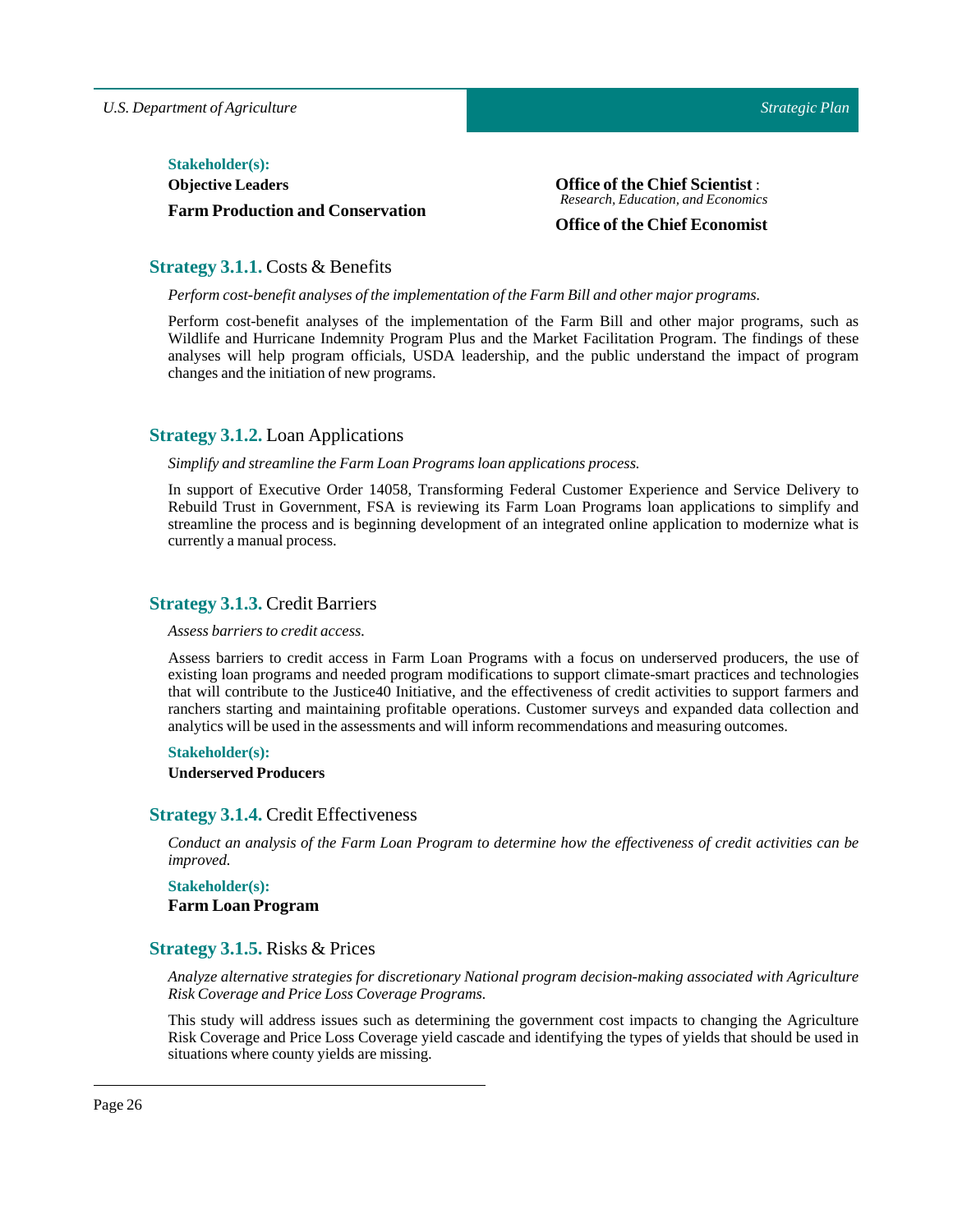# <span id="page-26-0"></span>**Strategy 3.1.6.** Programs

*Maintain and enhance implementation of major FSA programs.*

Through targeted analysis, identify strategies for maintaining and enhancing high-quality implementation of major FSA programs, including Agriculture Risk Coverage and Price Loss Coverage, Dairy Margin Coverage, livestock disaster programs, and others.

**Stakeholder(s): FSA**

# <span id="page-26-1"></span>**Strategy 3.1.7.** Foreign Investments

*Refine and streamline data collection processes and systems for in-house consolidation of Agricultural Foreign Investment Disclosure Actinitiatives.*

Refine and streamline data collection processes and systems for in-house consolidation of Agricultural Foreign Investment Disclosure Act initiatives so that they are easier to use, reduce resource needs, and improve the timeliness of data delivery. This initiative will focus on an access database that tracks foreign investment in U.S. agriculture (e.g., acquisition and disposition of land by foreign country of owner, U.S. State, and type of land).

# <span id="page-26-2"></span>**Strategy 3.1.8.** Hemp

*Understand the hemp market and determine what data should be collected.*

Identify the key data and information needed to better understand the current state of the hemp market and determine what data should be collected to support FSA and Risk Management Agency programs, including crop insurance, the Noninsured Crop Disaster Assistance Program, Farm Storage Facility Loan Program, and FSA credit programs.

### <span id="page-26-3"></span>**Strategy 3.1.9.** Climate Practices

*Support climate mitigation and adaptation efforts by quickly moving technologies and innovative practices from the testbed into practice.*

Support NRCS, FSA, and other USDA Agencies' climate mitigation and adaptation efforts by quickly moving technologies and innovative practices from the testbed into practice. Initiate new research efforts targeting high-impact and strategic innovations needed by NRCS and other Agencies. Leverage the Climate Hubs to connect research and program Agencies delivering science-based tools and technologies to producers.

| Stakeholder(s):      |  |
|----------------------|--|
| <b>USDA</b> Agencies |  |
| <b>NRCS</b>          |  |

**FSA**

# <span id="page-26-4"></span>**Strategy 3.1.10.** Demographic Profile

*Develop an interactive portalfor data providers to better understand the demographic profile of farm producers and advance racialjustice, equity, and opportunity.*

As part of this effort, the National Agricultural Statistics Service (NASS) will ease reporting barriers to provide a more complete profile of the farming population; conduct end-to-end data collection activities for a pilot survey and demonstrate the integration of existing data collection systems; integrate the portal with Farmers. gov; and design and implement an authentication process.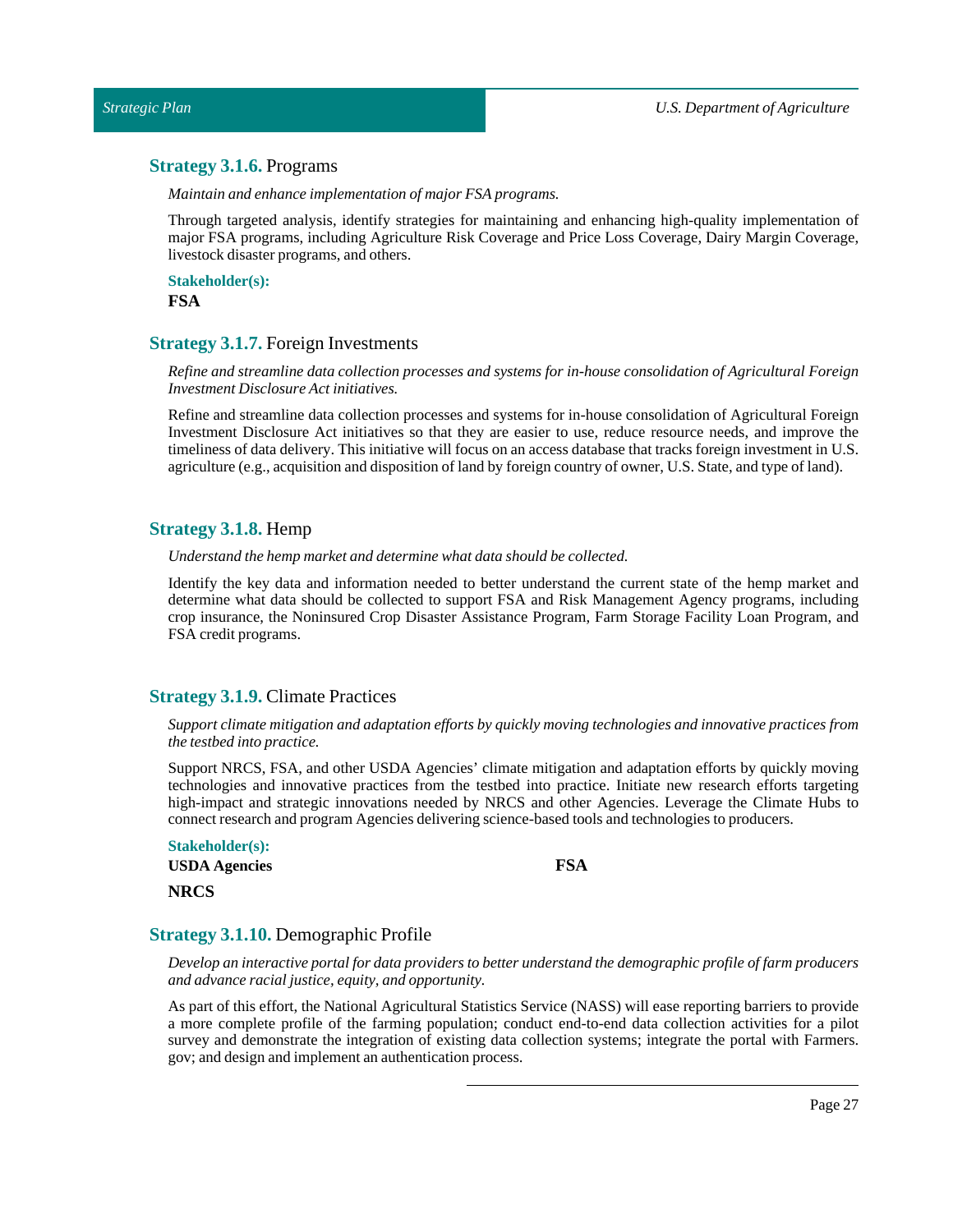# $Stakeholder(s):$

**Farm Producers**

# <span id="page-27-0"></span>**Strategy 3.1.11.** Debt & Land

*Implement debt relief and increase land retention opportunities for underserved farmers, ranchers, and foresters.*

More information on this implementation strategy can be found in the USDA Equity ActionPlan.

# **Stakeholder(s):**

**Underserved Farmers**

### **Underserved Foresters**

**Underserved Ranchers**

# <span id="page-27-1"></span>**3.2.** Technologies & Products

*Expand Markets for EmergingTechnologies, Sustainable Products, and Novel Products*

USDA links U.S. agriculture to the world by promoting agricultural exports, which are vital to the American agricultural sector. USDA's Foreign Agricultural Service (FAS) conducts export promotion activities, which help U.S. food and agricultural exporters take advantage of market opportunities. These opportunities are created by removing barriers to U.S. exports and by building trade capacity to increase demand for exports, including developing foreign markets for U.S. climate-smart agricultural products. USDA administers trade programs and activities, working in partnership with private-sector associations, land-grant universities, State and regional trade groups, U.S. food and agricultural exporters, and U.S. and foreign financial institutions. In addition, USDA's Office of the Chief Scientist (OCS) manages and provides oversight for international science and technology collaborations, which are critical to protecting and promoting USDA R&D provide the foundation upon which domestic and international markets grow.

External factors play a role in expanding international marketing opportunities. These factors include environmental conditions, such as variability in domestic and overseas crop production, natural disasters, disease outbreaks, pest infestations, and food contamination. Furthermore, important trading partners are considering criteria and preferences related to the greenhouse gas performance of agricultural commodities and products. USDA can help respond to this demand by preparing domestic producers to meet these new market opportunities.

Implementation Strategies ~ USDA will achieve this objective through the following implementation strategies, with an emphasis on building evidence to inform decision-making:

### **Stakeholder(s):**

**Objective Leaders**

**Office of the Chief Scientist** : *Research, Education, and Economics* **Trade and Foreign Agricultural Affairs Agricultural Marketing Service Office of the Chief Economist**

# <span id="page-27-2"></span>**Strategy 3.2.1.** Unfair Conduct

*Monitor market prices and conduct investigations of alleged unfair or anti-competitive conduct in the livestock, meat, and poultry industries.*

As part of the AMS Fair Trade Practices Program (Packers and Stockyards Division), monitor market prices and conduct investigations of alleged unfair or anti-competitive conduct in the livestock, meat, and poultry industries. The findings of these analyses will be provided to the Office of General Counsel and U.S. Department of Justice for legal action.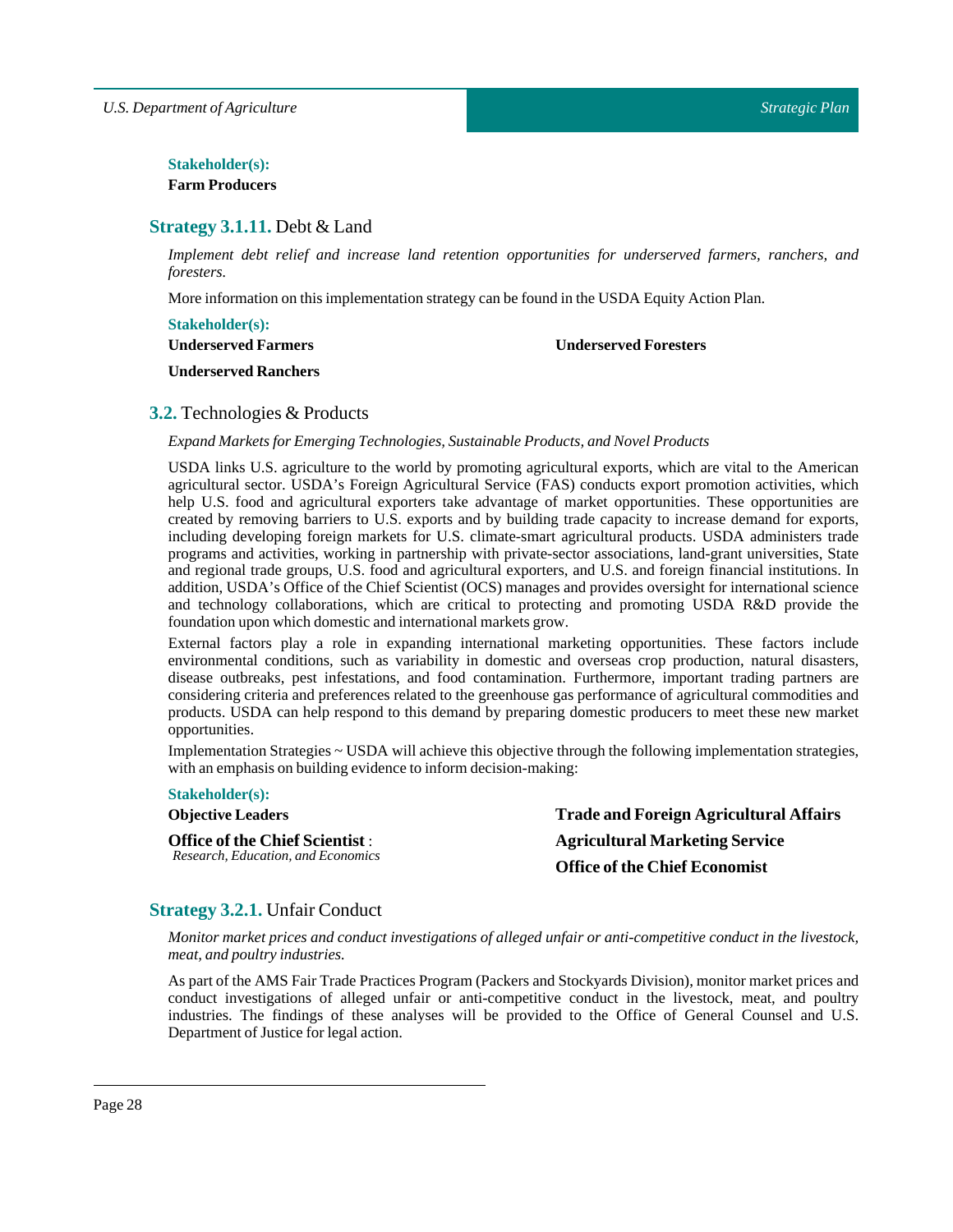### $Stakeholder(s):$

**AMS Fair Trade Practices Program U.S. Department of Justice** :

*Office of General Counsel*

# <span id="page-28-0"></span>**Strategy 3.2.2.** Market Opportunities

*Leverage research and data from the Research, Education, and Economics Mission Area to support projects that will create more and better market opportunities and drive innovation of commercially viable technologies and products.*

### <span id="page-28-1"></span>**Strategy 3.2.3.** Sustainable Products

*Create new market opportunities through the production of commodities that meet the growing demand for sustainable products.*

Implement the Climate-Smart Agriculture Partnership Initiative to create new market opportunities for producers and landowners through the production of commodities that meet the growing demand for sustainable products in the U.S. market, as well as the preservation and expansion of export opportunities for these commodities.

### **Stakeholder(s):**

### **Climate-Smart Agriculture Partnership Initiative**

### <span id="page-28-2"></span>**Strategy 3.2.4.** Bio-Based Products

#### *Supportthe increased development, purchase, and use of bio-based products.*

Support the increased development, purchase, and use of bio-based products through the Sustainable Aviation Fuel Grand Challenge, Bio-Preferred Program, and Wood Innovations Program. Bio-based fuels and products create new opportunities for creating sustainable options for existing markets and for new markets with products with enhanced attributes of performance and sustainability.

### **Stakeholder(s):**

**Sustainable Aviation Fuel Grand Challenge**

**Bio-Preferred Program Wood Innovations Program**

# <span id="page-28-3"></span>**Strategy 3.2.5.** Robotics & Imaging

*Research new, efficient, and cost-effective robotic and imaging systems.*

Research new, efficient, and cost-effective robotic and imaging systems for nondestructive quality assessment, grading, harvesting, and tracking of fruits and vegetables, incorporating artificial intelligence and advanced data analytics which deliver higher-quality products at more competitive costs, especially within international markets.

# <span id="page-28-4"></span>**Strategy 3.2.6.** R&D

*Develop a USDA-wide strategic framework to facilitate the protection and promotion of USDA R&D activities.*

The framework will support advancement of mutually beneficial strategic international science and technology collaborations, strengthening the protection of USDA R&D against foreign government interference and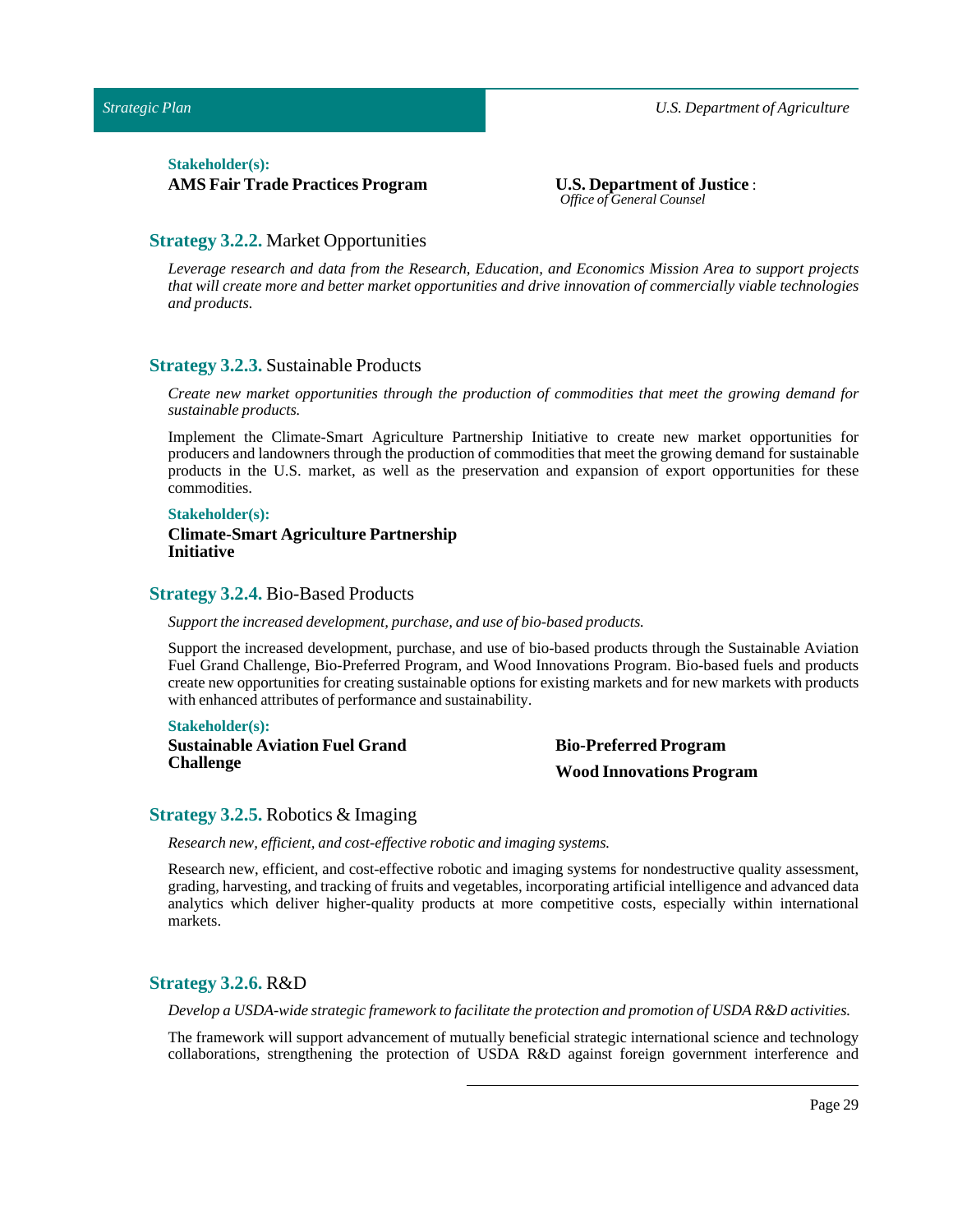exploitation and maintaining an open environment to foster research discoveries and innovation, all with an emphasis on critical and emerging technologies.

# <span id="page-29-0"></span>**Strategy 3.2.7.** Trade Issues

*Support engagement with foreign governments and industries on trade issues related to emerging technologies, sustainable products, and novel products.*

Leverage the USDA network of global agricultural attachés to support engagement with foreign governments and industries on trade issues related to emerging technologies, sustainable products, and novel products.

### **Stakeholder(s):**

**Global Agricultural Attachés**

**Industries**

**Foreign Governments**

# <span id="page-29-1"></span>**Strategy 3.2.8.** Organics

*Finalize organic rules that ensure a fair and competitive marketfor organic producers.*

Finalize organic rules that ensure a fair and competitive market for organic producers, including the Organic Livestock and Poultry Standard and Strengthening Organic Enforcement rule.

**Stakeholder(s): Organic Producers**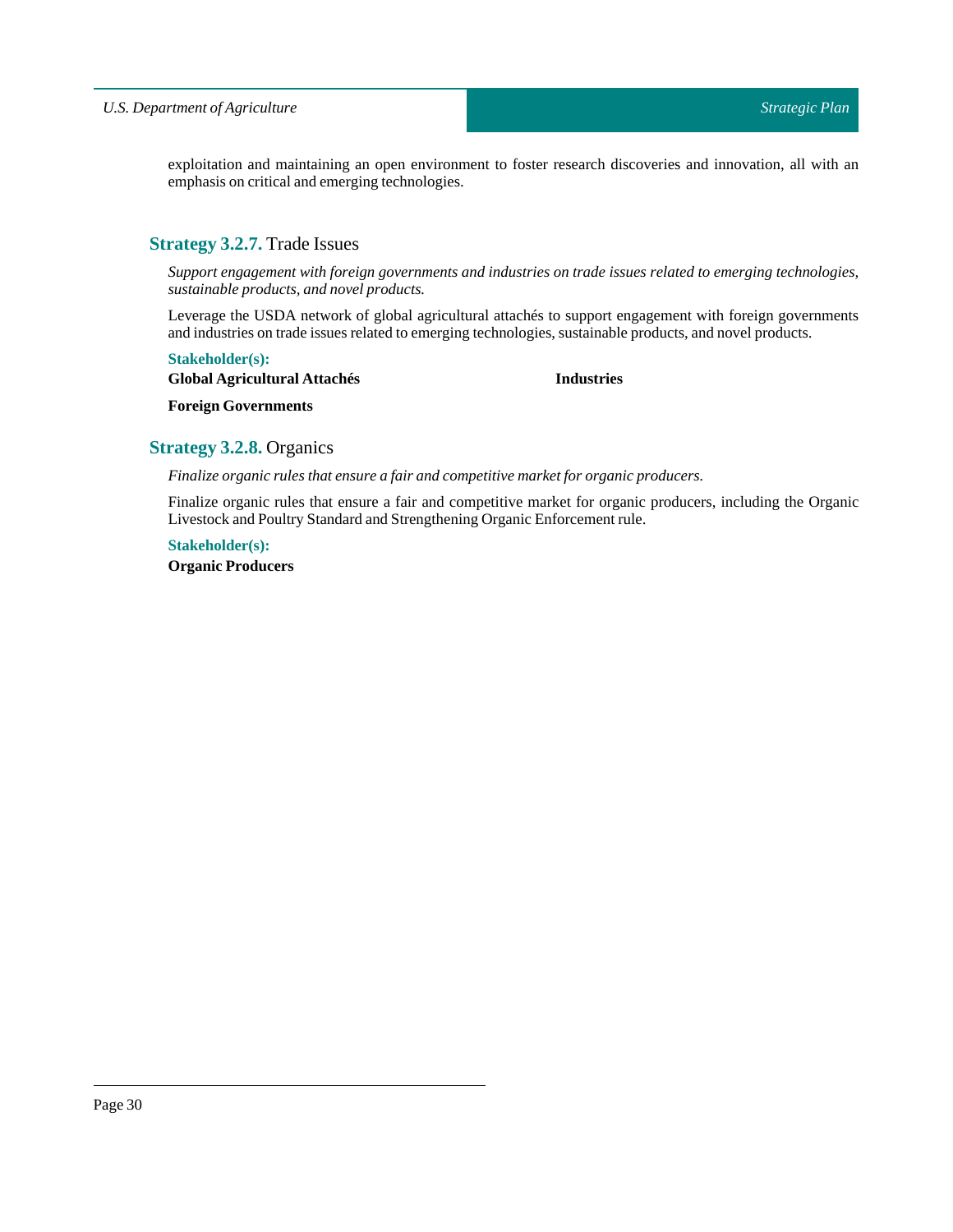### <span id="page-30-0"></span>**3.3.** Global Markets

### *Expand All Producers' Access to Global MarketsThrough Negotiation and Enforcement ofTrade Agreements*

Agricultural exports are crucial to the economic viability of U.S. farmers and ranchers. USDA strives to ensure that U.S. exporters can sell safe, wholesome food and agricultural products around the world. Supporting a rules-based global trading system, USDA negotiates, monitors, and enforces trade agreements to ensure global market opportunities for U.S. agriculture. USDA administers a number of programs to support the expansion of global market access and uses its market development programs to support the trade-policy efforts of industry partners. The Department also works with other government Agencies, trade associations, and organizations to maintain and establish transparent, science-based standards for U.S. agricultural products. To maintain a level playing field for exporters, USDA provides technical and scientific expertise to successfully address barriers to trade, such as tariffs, food safety, and animal and plant health issues. Through its monitoring and enforcement efforts, the Department will also ensure the realization of anticipated benefits when new agreements are implemented.

USDA relies on its worldwide network of agricultural representatives and partnerships with private-sector stakeholders to monitor foreign trade and regulatory actions that may affect exports. Removing existing barriers while preventing new ones from materializing will directly help U.S. producers thrive. USDA works to ensure that the same rules apply to countries worldwide through international standard setting, and that scientific principles are the basis for international standards and internationaltrade decisions.

Implementation Strategies ~ USDA will achieve this objective through the following implementation strategies, with an emphasis on building evidence to inform decision-making:

### **Stakeholder(s):**

# **Trade and Foreign Agricultural Affairs**:

*Objective Leader*

# <span id="page-30-1"></span>**Strategy 3.3.1.** Opportunities & Diversity

### *Identify and develop market opportunities and more diverse export markets.*

Identify and develop market opportunities and more diverse export markets through an economic global market review, more robust foreign engagement, trade agreements, and cooperative multilateral economic and trade forums.

# <span id="page-30-2"></span>**Strategy 3.3.2.** Rules & Policies

*Develop trade rules and policies related to climate change, sustainability, and innovative agriculture technologies.*

Engage in the development of trade rules and policies related to climate change, sustainability, and innovative agriculture technologies that advance the common vision of sustainable food systems by engaging and influencing outcomes in international institutions (e.g., Food and Agriculture Organization, Organization for Economic Cooperation and Development, World Organization for Animal Health, etc.) and through multilateral and bilateral engagements.

### **Stakeholder(s):**

### **International Institutions**

**Food and Agriculture Organization**

**Organization for Economic Cooperation and Development**

**World Organization for Animal Health**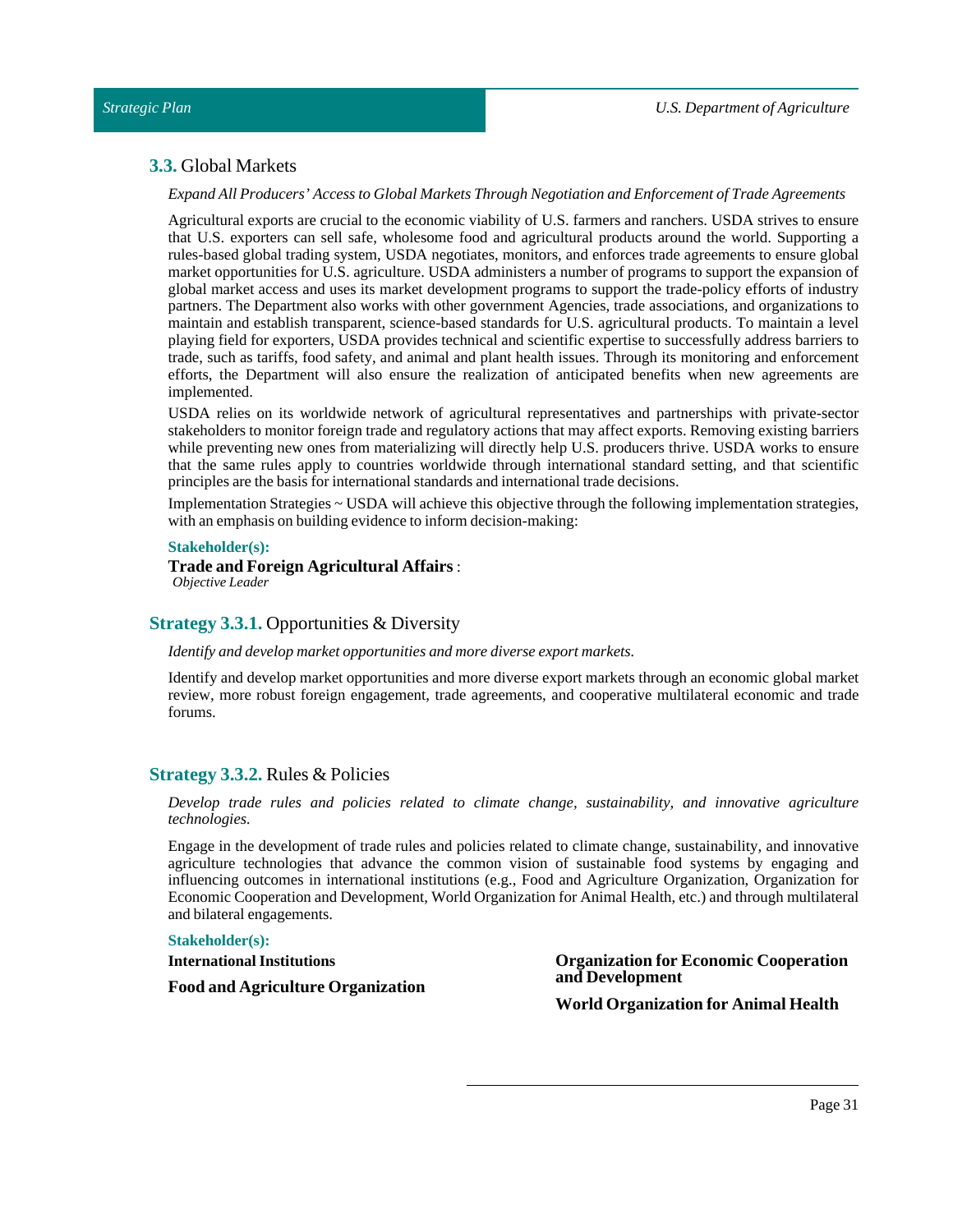# <span id="page-31-0"></span>**Strategy 3.3.3.** Trade Agreements

*Monitor and enforce existing trade agreements to ensure that USDA's partners fulfill commitments and address unfair practices and facilitate trade.*

**Stakeholder(s): USDA Partners**

# <span id="page-31-1"></span>**Strategy 3.3.4.** Non-Tariff Restrictions

*Develop a modelfor assessing the costs and potential gains from non-tariff measures restricting U.S. exports.*

# <span id="page-31-2"></span>**Strategy 3.3.5.** Principles

*Identify key principles for reforming the globaltrading system.*

Engage with other Federal agencies, Congress, and foreign governments to identify key principles for reforming the global trading system to promote more market-oriented, science-driven, and rule-based institutions.

**Stakeholder(s): Federal Agencies**

**Foreign Governments**

**Congress**

# <span id="page-31-3"></span>**Strategy 3.3.6.** Market Access

*Remove barriers to expanding market access for small and disadvantaged farmers and farm cooperatives.*

Remove barriers to expanding market access for small and disadvantaged farmers and farm cooperatives by providing targeted outreach and technical assistance. More information on this implementation strategy can be found in the USDA Equity Action Plan.

**Stakeholder(s):**

**Small Farmers**

**Farm Cooperatives**

**Disadvantaged Farmers**

# <span id="page-31-4"></span>**3.4.** International Marketing

*Expand International Marketing Opportunities and Build Demand in Developing Countries Through Delivery ofTechnical Assistance and Capacity Building*

USDA advances global competitiveness through the delivery of market development programs, technical assistance, and trade capacity building. These programs support the development of export markets and adherence to a rules-based trading system. USDA administers programs to build the capacity of developing countries to integrate into the global economy and become full trading partners with the United States. USDA works with these countries to move them along the agricultural market spectrum from developing to developed economies with promising demand potential.

The Department's market development programs assist U.S. exporters in increasing awareness and demand for their products worldwide. USDA also partners with domestic agricultural industries, foreign governments, and agricultural scientists, as well as overseas farmers, cooperatives, and businesses, to expand international marketing opportunities. Harnessing its extensive network of technical and scientific expertise, USDA successfully administers and implements these programs globally to the benefit of U.S. farmers and ranchers.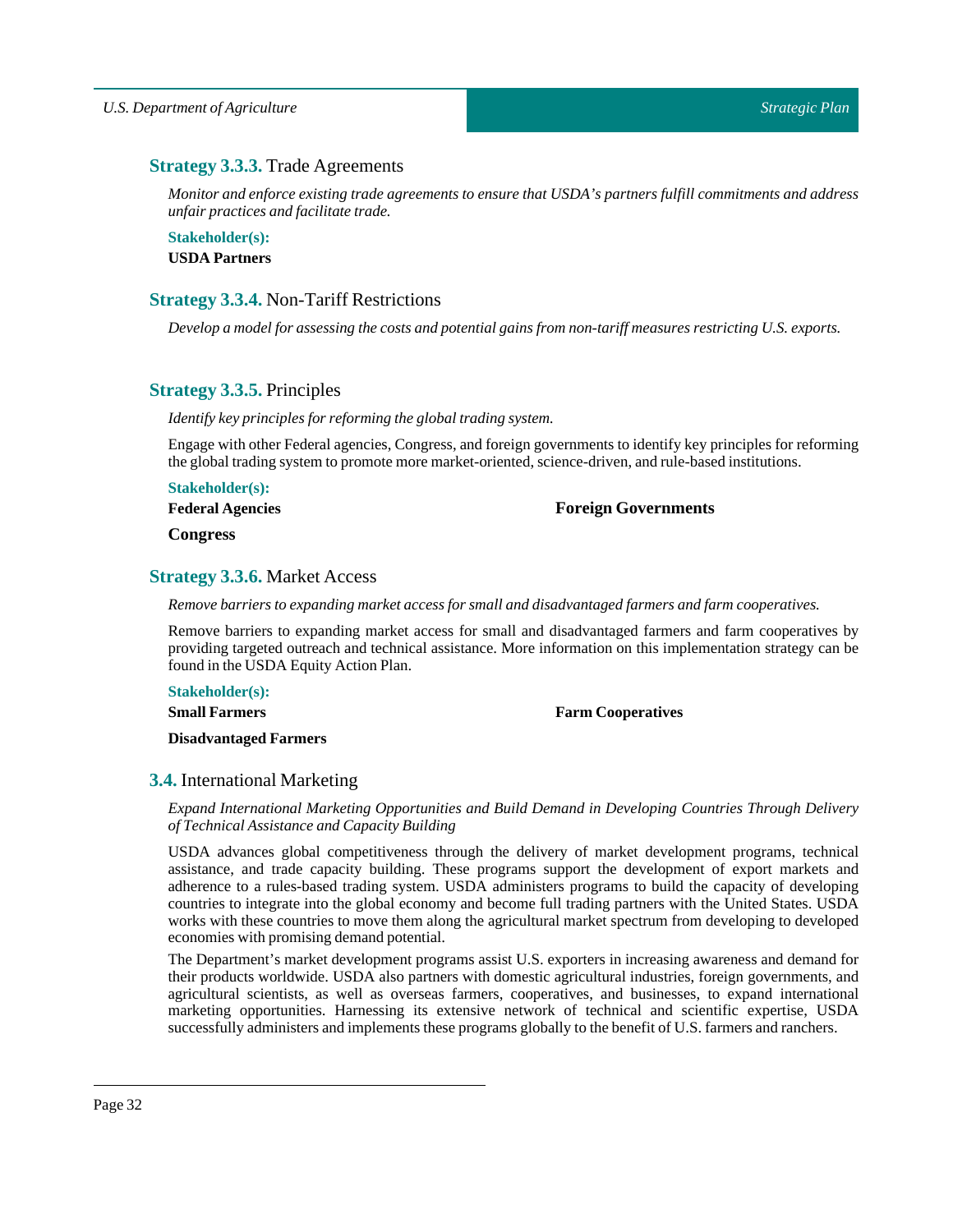Implementation Strategies ~ USDA will achieve this objective through the following implementation strategies, with an emphasis on building evidence to inform decision-making ... Together, these activities will help strengthen agricultural systems and develop new markets for U.S. exports in developing countries. USDA will achieve this by working with other Federal agencies and foreign counterparts to develop and adopt market-based policies and institutions to create demand for U.S. exports in strategic markets.

**Stakeholder(s):**

**Developing Countries Trade and Foreign Agricultural Affairs**: *Objective Leader*

# <span id="page-32-0"></span>**Strategy 3.4.1.** Applications & Funding

*Improve the efficiency and effectiveness of marketing programs by streamlining program application and funding processes.*

# <span id="page-32-1"></span>**Strategy 3.4.2.** Policies

*Promote agricultural economic development policies that support trade with emerging economies and countries.*

# **Stakeholder(s):**

### **Emerging Economies Emerging Countries**

# <span id="page-32-2"></span>**Strategy 3.4.3.** Mobile App

*Develop a mobile application for agribusiness trade missions, virtual trade events, and USDA-endorsed trade shows to facilitate increased participation.*

# <span id="page-32-3"></span>**Strategy 3.4.4.** Technical Assistance

*Develop and strengthen partnerships with minority-serving institutions in the implementation of international technical assistance program activities.*

# **Stakeholder(s): Minority-Serving Institutions**

### <span id="page-32-4"></span>**Strategy 3.4.5.** Collaboration

*Assess partnerships with the private sector and host-country governments to ensure successful collaboration and program sustainability.*

# **Stakeholder(s):**

**Private Sector Host-Country Governments**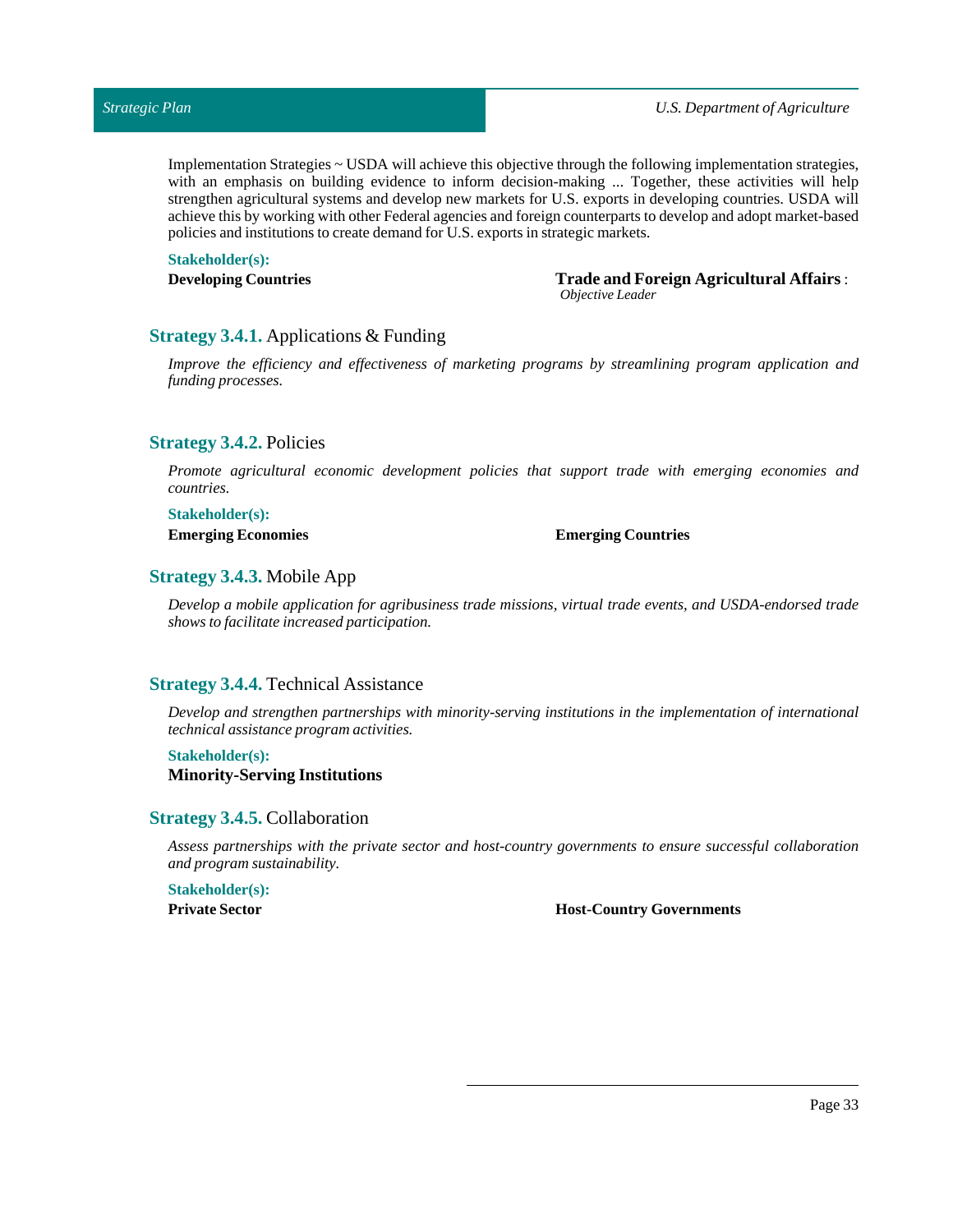# <span id="page-33-0"></span>**4. Food**

# *Make Safe, Nutritious Food Available to All Americans*

USDA plays a critical role in preventing foodborne illness and protecting public health, while ensuring Americans have access to healthy foods and beverages, as well as nutrition education that supports American agriculture and inspires public confidence. USDA is focused on ensuring that all Americans have consistent access to the safe, healthy, affordable foods and beverages essential to optimal health and well-being. While keeping the food supply safe, the Department must also reduce food insecurity and prioritize nutrition insecurity, which emphasizes providing Americans not just calories, but calories that matter for their health and well-being, as well as taking an equity lens to the Department's efforts to make safe, nutritious food available to all Americans.

To ensure that the food supply is safe, the Department will continue to enhance its food inspection system with the goal of reducing illnesses from meat, poultry, and egg products and drive compliance with food safety regulations. At the same time, USDA's research, education, and extension programs will continue to provide science, information, tools, and technologies to reduce the incidence of foodborne illness. USDA will continue to develop partnerships that support best practices in implementing effective programs to ensure that eligible populations have access to programs that support their nutrition needs.

USDA's priorities to ensure that all Americans have access to healthy, affordable foods and beverages include:

- Food Safety: Ensure the safety of the U.S. meat, poultry, and egg product supply, with a focus on mobilizing a stronger, more comprehensive effort to reduce Salmonella illnesses associated with poultry products.
- Nutrition Security: Expand access to and increase consumption of healthy and nutritious foods and beverages by all households, with a focus on racial and ethnic minority populations, lower income populations, and rural and remote populations. Apply innovative methods of healthy food procurement that include efforts to increase fair competition and equitable opportunities for small businesses.
- Child Nutrition and Health: Continue reducing food hardship while prioritizing nutrition security for children who rely on child nutrition programs administered across the Nation at schools and childcare centers during and after school and in summer. Continue supporting program administrators at the site level, including food service providers.
- Maternal and Infant Health: Focus on innovative strategies to enhance the Department's ability to improve maternal and infant health outcomes and reduce disparities through the Special Supplemental Nutrition Program for Women, Infants, and Children (WIC).
- Program Modernization: Work with partners across government to continue modernizing the delivery of nutrition program benefits through user-centered service design and more effective use of technology.

<span id="page-33-1"></span>To accomplish these priorities, USDA relies on its sound science, data, and research strategy to benefit all Americans. It is fundamental to the Department's work to continue to deliver services and programs effectively, efficiently, and with integrity to eligible individuals and households to ensure they have access to safe and nutritious food.

# **4.1.** Assistance & Access

### *Increase Food SecurityThrough Assistance and Access to Nutritious and Affordable Food*

USDA is committed to ensuring that every American has access to nutritious and affordable foods and beverages. The Food and Nutrition Service (FNS) is responsible for administering Federal domestic nutrition assistance programs while linking scientific research to the nutrition needs of consumers. The Department strives to make benefits accessible to those eligible to participate in nutrition assistance programs such as WIC and the Supplemental Nutrition Assistance Program (SNAP). While USDA's ultimate objective is for economic opportunity to make nutrition assistance unnecessary for as many individuals and families as possible, the Department recognizes that this is not feasible for certain populations, such as those with special needs. This is a mission that no single agency can meet independently.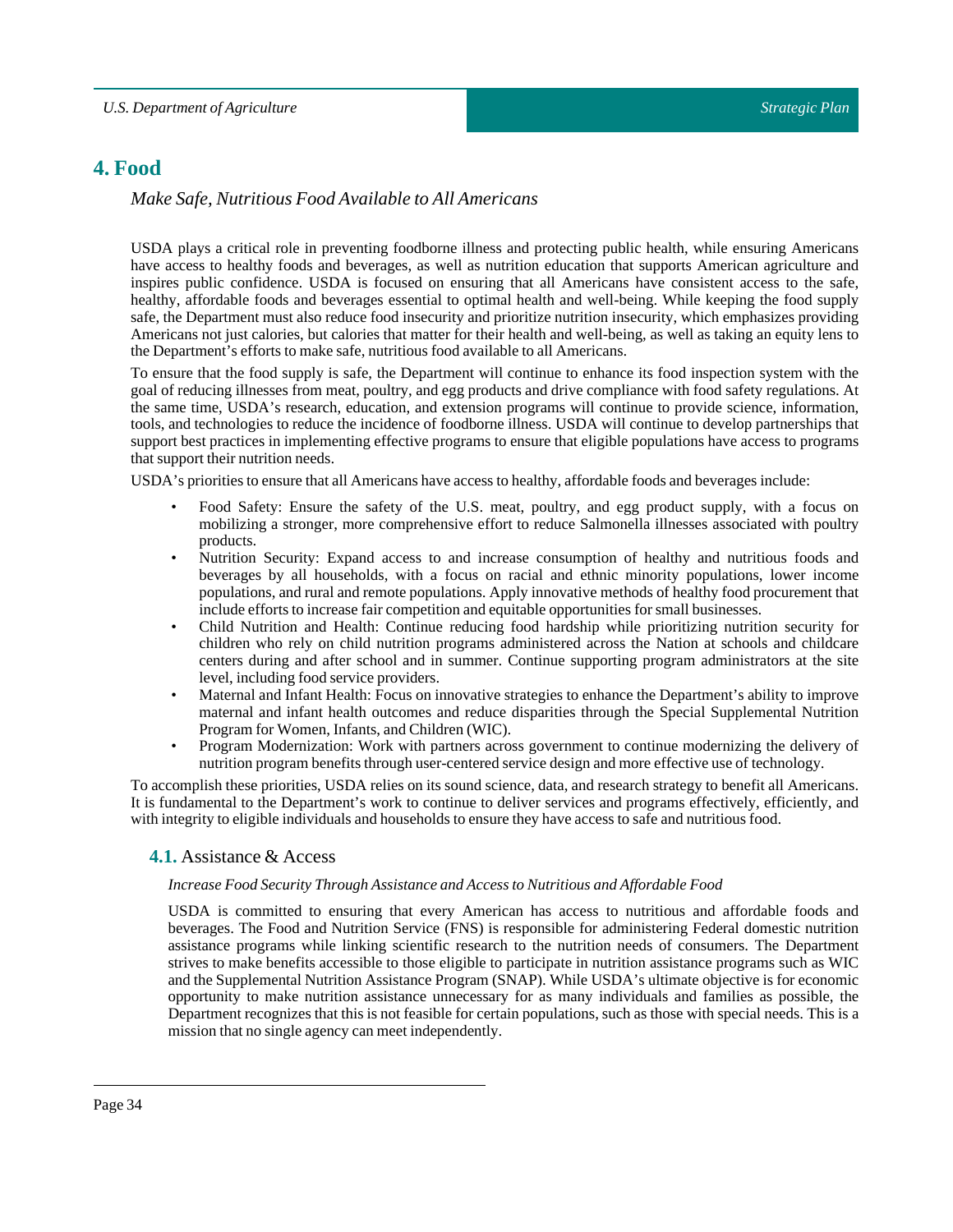All efforts by USDA seek to ensure that nutrition assistance programs positively impact the communities they serve. The Department will use all available opportunities, including new communication mechanisms, to serve customers innovatively, offer flexibility to partners, and administer programs as effectively as possible to serve targeted populations. USDA will continue to work with its partners across government, non-government organizations, academic institutions, and the private sector to implement effective programs and ensure that all Americans have access to programs that support their nutrition needs.

Implementation Strategies ~ USDA will achieve this objective through the following implementation strategies, with an emphasis on building evidence to inform decision-making:

### **Stakeholder(s):**

# **Food and Nutrition Service** :

*Objective Leader*

# <span id="page-34-0"></span>**Strategy 4.1.1.** Key Factors

*Study the key factors associated with variations in food security rates in persistent-poverty counties to better understand the relationship between poverty, well-being, and food security.*

The study will include representative surveys and interviews in at least six persistent-poverty counties. This evaluation is included in the Department-wide FY 2023 Evaluation Plan.

### **Stakeholder(s): Persistent-Poverty Counties**

### <span id="page-34-1"></span>**Strategy 4.1.2.** Mobile Technologies

*Analyze the extentto which mobile technologies affect participant access to SNAP benefits.*

This study will be piloted in up to five States to analyze participant access, ease of use, and program integrity to facilitate decisions around broadly authorizing the use of mobile technologies. This evaluation is included in the Department-wide FY 2023 Evaluation Plan.

# <span id="page-34-2"></span>**Strategy 4.1.3.** Data & Reporting

*Support improved State agency data collection and reporting processes for SNAP Nutrition Education and promote evidence-based nutrition education and obesity prevention interventions.*

Support improved State agency data collection and reporting processes for SNAP Nutrition Education and promote evidence-based nutrition education and obesity prevention interventions through a combination of educational strategies and social marketing coupled with policy, system, and environmental interventions to promote healthy eating and active living.

### **Stakeholder(s):**

**State Nutrition Agencies**

# <span id="page-34-3"></span>**Strategy 4.1.4.** Benefits

### *Strengthen Pandemic Electronic Benefit Transfer and subsequently implement the Summer Electronic Benefit Transfer program.*

Leverage existing research, preliminary data, and results from rigorous demonstration efforts to strengthen Pandemic Electronic Benefit Transfer and subsequently implement the Summer Electronic Benefit Transfer program to provide nutritious meals to children during the summer, when only 13.8% of children receiving free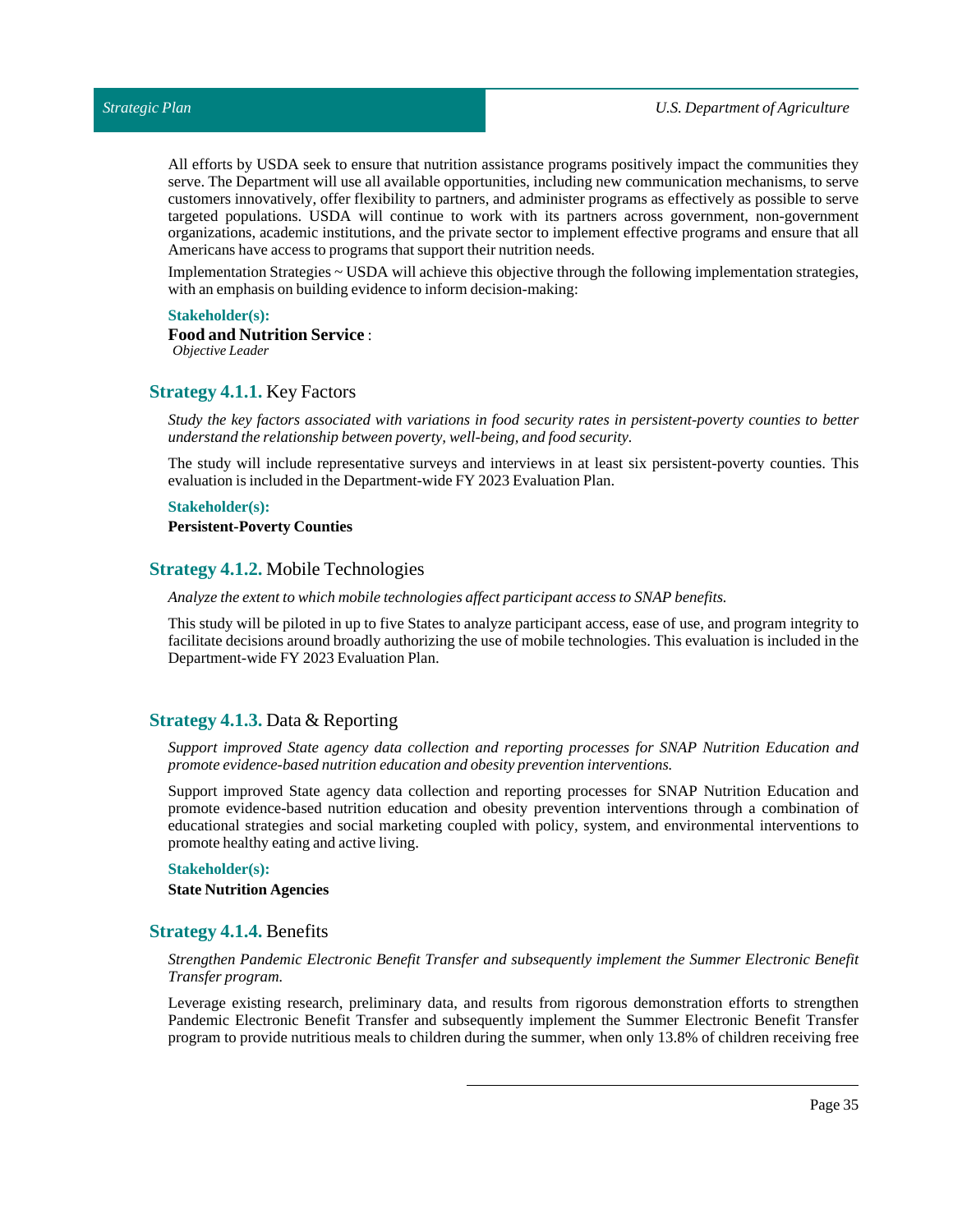and reduced-price lunches during the school year participates in summer child feeding programs, or during school closures.

# <span id="page-35-0"></span>**Strategy 4.1.5.** WIC Program

Expand the ability to use WIC benefits via online purchasing and support WIC State Agencies that are pursuing *online ordering and online transactions.*

Bringing these shopping innovations to participants is expected to improve the WIC shopping experience, increase equity in the program by allowing participants to shop like all other shoppers, and increase WIC benefit redemptions.

# **Stakeholder(s):**

# **WIC Program WIC State Agencies**

# <span id="page-35-1"></span>**Strategy 4.1.6.** Participation

Understand declines in participation in WIC and the role of social, economic, and policy contexts of local *communities in overall Federal nutrition assistance program participation.*

Conduct research to better understand declines in participation in WIC and the role of social, economic, and policy contexts of local communities (e.g., broadband availability and adoption) in overall Federal nutrition assistance program participation.

# <span id="page-35-2"></span>**Strategy 4.1.7.** Emergency Food

*Understand the emergency food landscape and measure the ongoing impact of grants.*

Evaluate State agency implementation of The Emergency Food Assistance Program Reach and Resiliency grants to better understand the emergency food landscape and measure the ongoing impact of the grants in expanding access to the Emergency Food Assistance Program in rural, Tribal, and underserved communities.

### **Stakeholder(s):**

**Emergency Food Assistance Program**

**Rural Communities**

**Tribal Communities Underserved Communities**

# <span id="page-35-3"></span>**Strategy 4.1.8.** Science & Equity

*Promote and enhance nutrition security by aligning benefits with the latest science, modernizing the Department's nutrition assistance programs to improve access, and prioritizing equity every step ofthe way.*

# <span id="page-35-4"></span>**Strategy 4.1.9.** Plan & Initiative

*Develop a Nutrition Security Promotion Plan and create an Administrator Initiative on Nutrition Security to chart progress over atleastthe nextthree years.*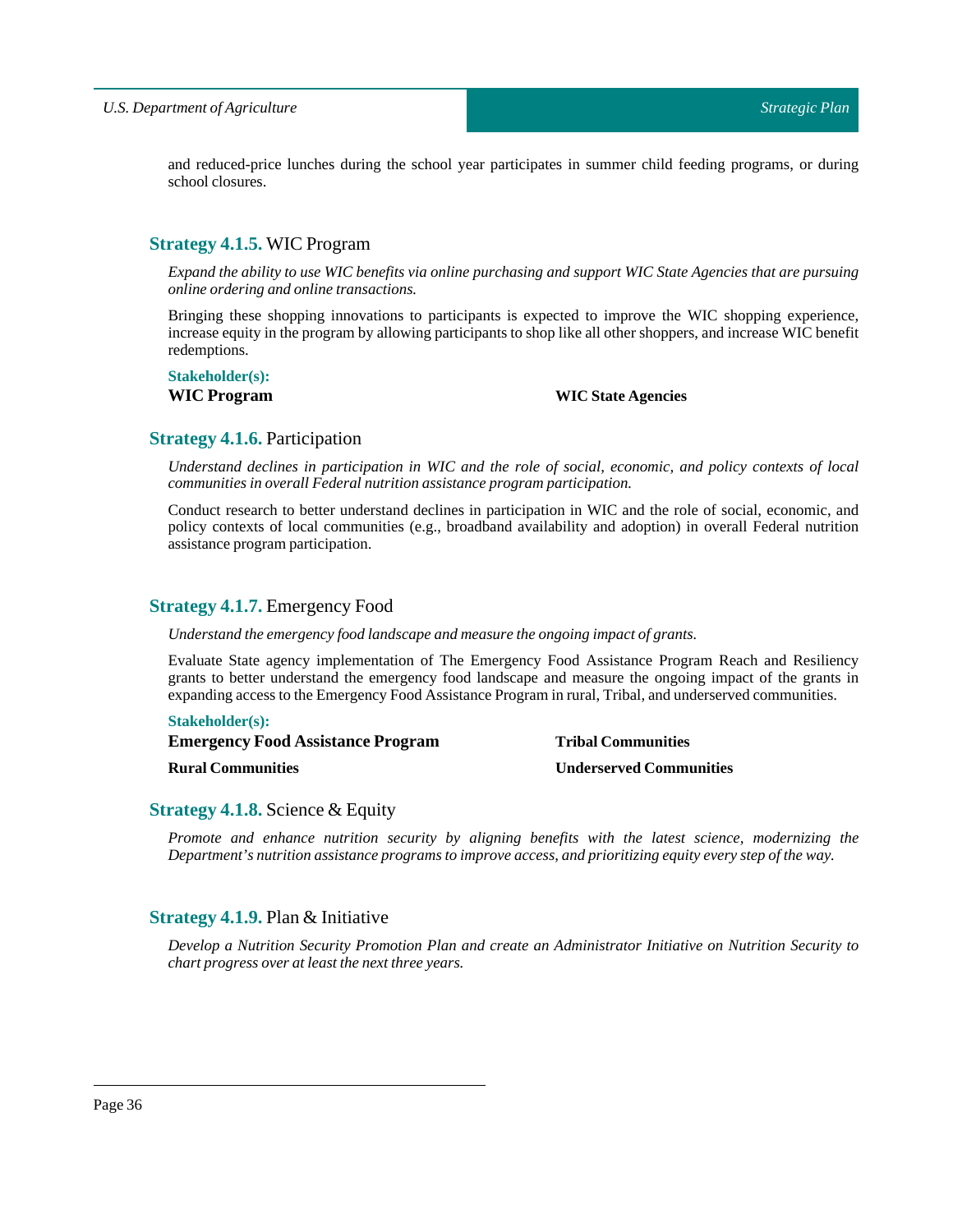# <span id="page-36-0"></span>**Strategy 4.1.10.** Nutrition Professionals

*Prioritize nutrition security and develop a more diverse, equitable, and inclusive pipeline of nutrition professionals.*

Develop innovative strategies to prioritize nutrition security and develop a more diverse, equitable, and inclusive pipeline of nutrition professionals through collaborative relationships with land-grant universities and stakeholders through a variety of programs. These programs include the Expanded Food and Nutrition Education Program, Gus Schumacher Nutrition Incentive Program, Community Food Projects, and Agriculture and Food Research Initiatives projects. Collaborative relationships could cover areas such as diet, health, and chronic disease; food and human health; and dietary biomarkers, among others.

### **Stakeholder(s):**

| <b>Nutrition Professionals</b>               | <b>Gus Schumacher Nutrition Incentive</b>        |
|----------------------------------------------|--------------------------------------------------|
| <b>Land-Grant Universities</b>               | Program                                          |
| <b>Expanded Food and Nutrition Education</b> | <b>Community Food Projects</b>                   |
| Program                                      | <b>Agriculture and Food Research Initiatives</b> |

# <span id="page-36-1"></span>**Strategy 4.1.11.** SNAP Applications

*Evaluate the extent to which robotic process automation improves the efficiency of SNAP application processing.*

This evaluation is included in the Department-wide FY 2023 Evaluation Plan.

### **Stakeholder(s): SNAP**

### <span id="page-36-2"></span>**4.2.** Dietary Choices

### *Encourage Healthy Dietary Choices through Data-Driven, Flexible, Customer-Focused Approaches*

USDA shapes programs and policies and develops knowledge resources to promote healthy eating at individual, family, household, and community levels. The Department further uses these tools to promote fruit and vegetable consumption and other healthy eating behaviors through public-private partnerships and cutting-edge technologies. The Department is also working to improve access to healthful, locally produced food in underserved communities through a multifaceted strategy focused on food production, distribution, and both traditional and non-traditional retail options.

The Department is committed to working collaboratively with other Federal agencies, State partners, and other interested stakeholders on an array of strategies to reduce childhood obesity and prioritize nutrition security. For example, through WIC, USDA is encouraging participating mothers to breastfeed their infants by strengthening breastfeeding policy and program activities. USDA will also work to ensure that schools and childcare providers have the resources and flexibility to serve top-quality, healthy, and appealing meals.

Implementation Strategies ~ USDA will achieve this objective through the following implementation strategies, with an emphasis on building evidence to inform decision-making:

### **Stakeholder(s):**

**Food and Nutrition Service** : *Objective Leader*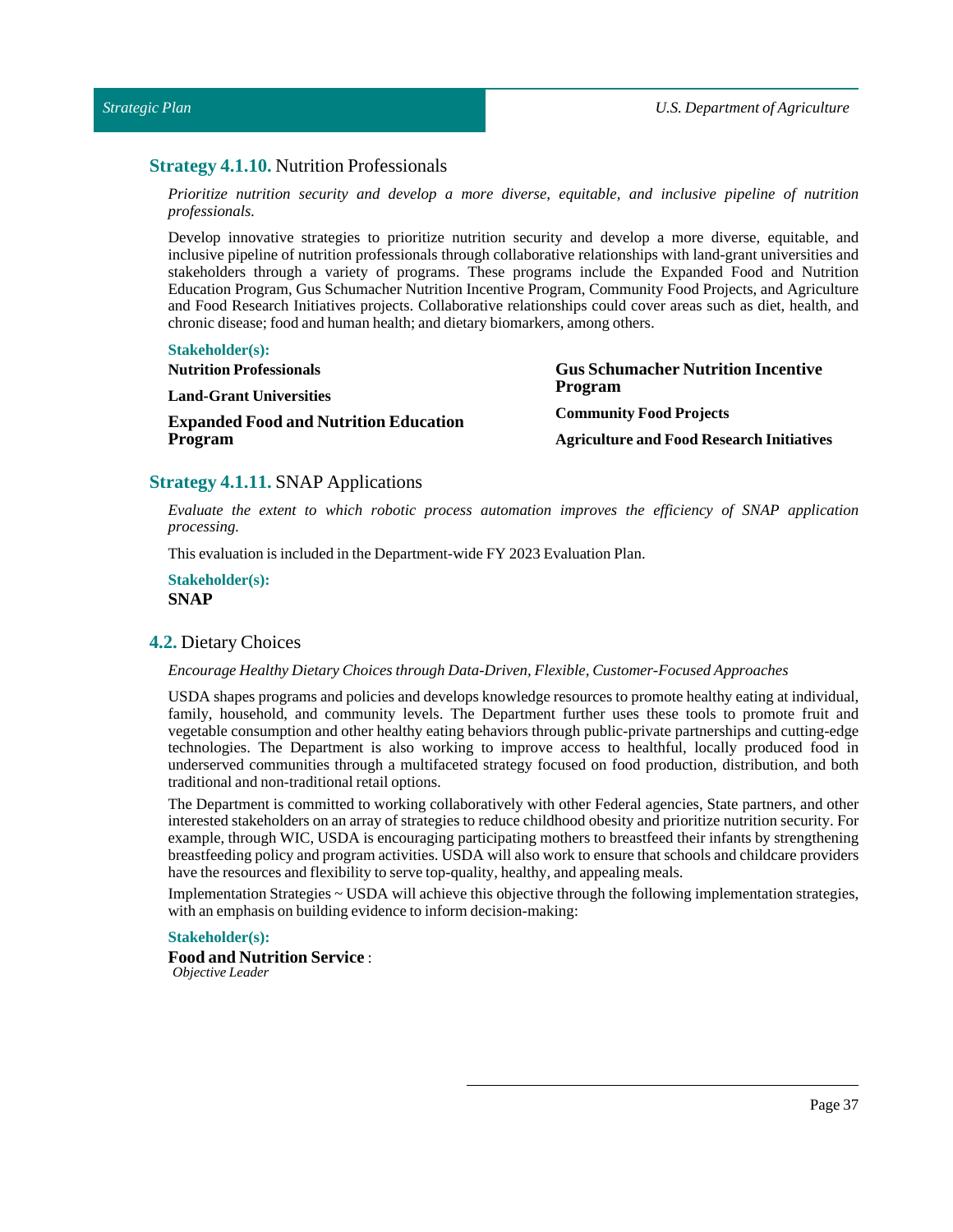# <span id="page-37-0"></span>**Strategy 4.2.1.** Maternal & Infant Health

*Continue examining the associations between participation in WIC and maternal and infant health outcomes.*

Continue examining the associations between participation in WIC and maternal and infant health outcomes (e. g., maternal mortality) in partnership with the Agency for Healthcare Research and Quality. Hold a stakeholder meeting to discuss the results of this assessment and plan future studies and actions.

# <span id="page-37-1"></span>**Strategy 4.2.2.** Schools

*Conduct an analysis of the Farm to School Program.* 

Conduct an analysis of the Farm to School Program, which aims to educate students on agriculture, food, and nutrition and increase the availability of local foods in child nutrition programs. As part of this effort, examine disparities in and barriers to access to local foods and participation in other Farm to School activities.

# **Stakeholder(s): Farm to School Program**

# <span id="page-37-2"></span>**Strategy 4.2.3.** Mobile Technologies

# *Pilotthe use of mobile technologies for the purpose of accessing SNAP benefits.*

Through the Mobile Payment Pilot, design and execute five pilot projects to determine if the use of mobile technology should be authorized nationwide. Work in collaboration with State Agencies to allow some SNAP participants to input their Electronic Benefit Transfer card into a mobile device and make SNAP purchases at the point-of-sale without the presence of the Electronic Benefit Transfer card. Strategy Develop and launch, using grant funding and in collaboration with selected grantees, an online ecommerce platform and a suite of services for farmers and markets that participate in SNAP. Increase the participation of Direct Market Farmers and Farmers Markets in SNAP online purchasing and provide easier access to fresh produce and healthy meal options for SNAP recipients.

**Stakeholder(s): SNAP**

# <span id="page-37-3"></span>**Strategy 4.2.4.** Studies & Evaluations

*Conduct studies and evaluations of USDA child nutrition programs.*

Conduct a suite of studies and evaluations of USDA child nutrition programs, on topics such as the association between meal costs and quality and the variation in local school wellness policies by the income, racial, or ethnic diversity of the school. Conduct single-topic studies with shorter timeframes to respond to emerging policy and program needs.

# **Stakeholder(s): Child Nutrition Programs**

# <span id="page-37-4"></span>**Strategy 4.2.5.** Research & Evaluation

*Carry out additional research and evaluation activities identified in the FNS Research and Evaluation Plan aligned to this strategic objective.*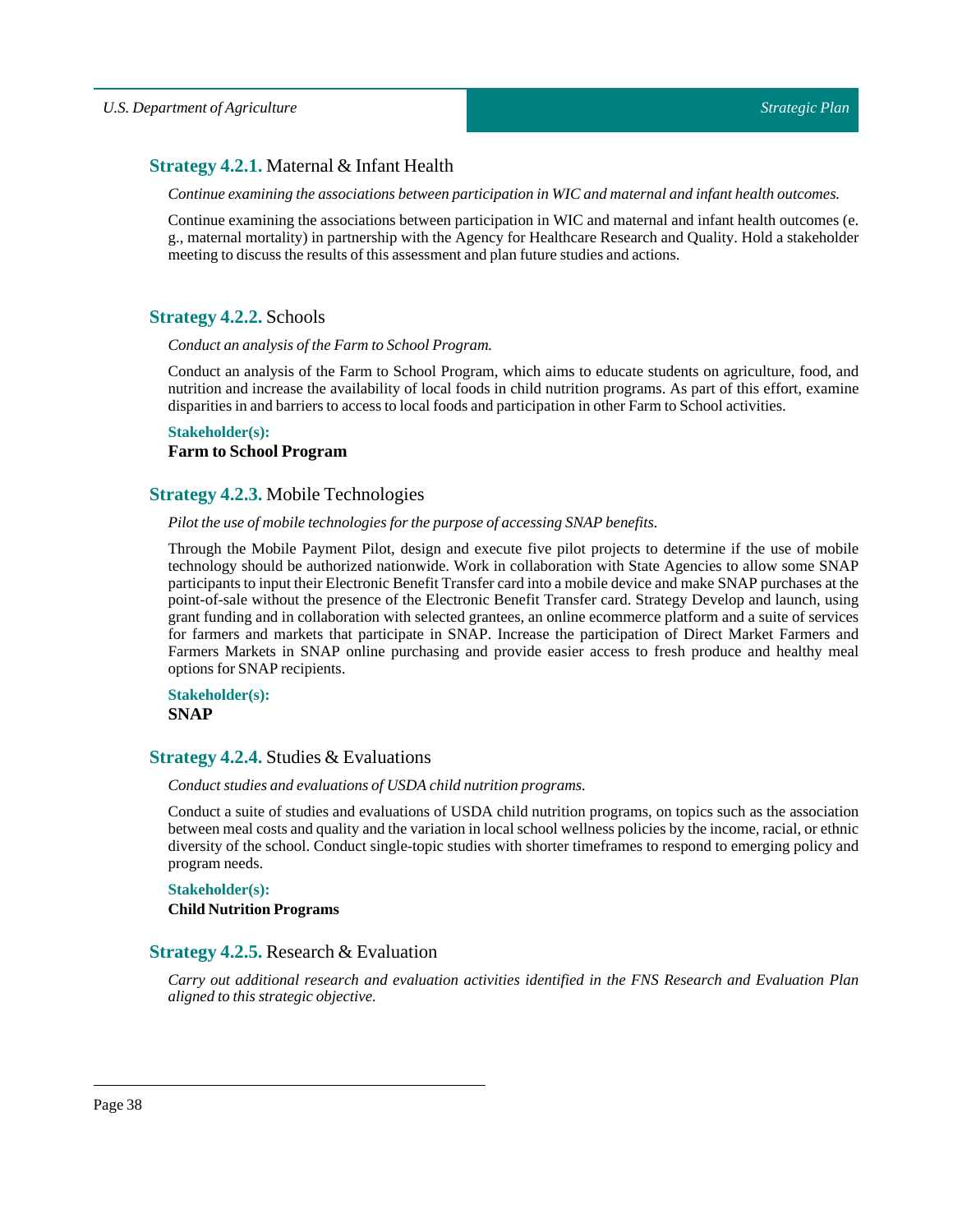# <span id="page-38-0"></span>**4.3.** Foodborne Illness

*Prevent Foodborne Illness and Protect Public Health*

USDA will continue to invest in innovation of its inspection strategies, policies, and scientific approaches so that fewer people in the U.S. become ill from foodborne pathogens. Specifically, Salmonella in poultry remains a significant food safety concern in the U.S. More than 1 million Salmonella illnesses occur annually, with over 23% attributed to poultry consumption. The Department is committed to reducing Salmonella illnesses associated with poultry products and is taking a stronger, more comprehensive approach to protecting consumers. USDA is also strengthening ongoing collaboration with a broad range of stakeholders to enhance and promote food safety. USDA works with international partners and standards-setting organizations (e.g., the Codex Alimentarius Commission) to develop science-based international food safety standards, which will help ensure the safety of imported foods.

Implementation Strategies ~ USDA will achieve this objective through the following implementation strategies, with an emphasis on building evidence to inform decision-making:

### **Stakeholder(s):**

### **Food Safety and Inspection Service** :

*Objective Leader ~ The USDA Food Safety and Inspection Service (FSIS) is committed to protecting public health, including the health of consumers and the safety of workers, by ensuring the safety of the Nation's commercial supply of meat, poultry, and egg products. Thousands of inspectors across the Nation*

*work to achieve this mission every day by verifying industry compliance with U.S. food safety regulations. USDA's regulatory oversight and enforcement extends to both imported and domestically produced food products and assures consistent application of regulations and statutes.*

# <span id="page-38-1"></span>**Strategy 4.3.1.** Salmonellosis

*Identify next steps for reducing salmonellosis.*

Collaborate with the Food and Drug Administration, the Centers for Disease Control and Prevention, industry, consumer advocates, and academics to identify next steps for reducing salmonellosis to reach the Healthy People 2030 Goals. Strategy 4.3.2Approve pilot projects in poultry slaughter and processing establishments that will test different control strategies for Salmonella contamination in poultry products. Begin collection of data that will be analyzed by FSIS to determine whether it supports changes to the Agency's existing Salmonella control strategies. Strategy 4.3.4Seek advice from the National Advisory Committee for Microbiological Criteria in Foods, an independent Federal advisory committee, on how FSIS can build on the latest science to improve its approach to Salmonella control in poultry. Strategy 4.3.5Conduct priority research to address data gaps and develop new laboratory methods to guide future Salmonella policy. Strategy 4.3.6Conduct research to support USDA programs that aim to ensure food safety, including the Food Safety Outreach Project and Agriculture and Food Research Initiatives, in a variety of areas, such as food safety and defense, novel foods and innovative manufacturing technologies, and mitigating antimicrobial resistance across the food chain.

### **Stakeholder(s):**

**Food and Drug Administration Centers for Disease Control and Prevention**

### **Industry**

**Consumer Advocates Academics**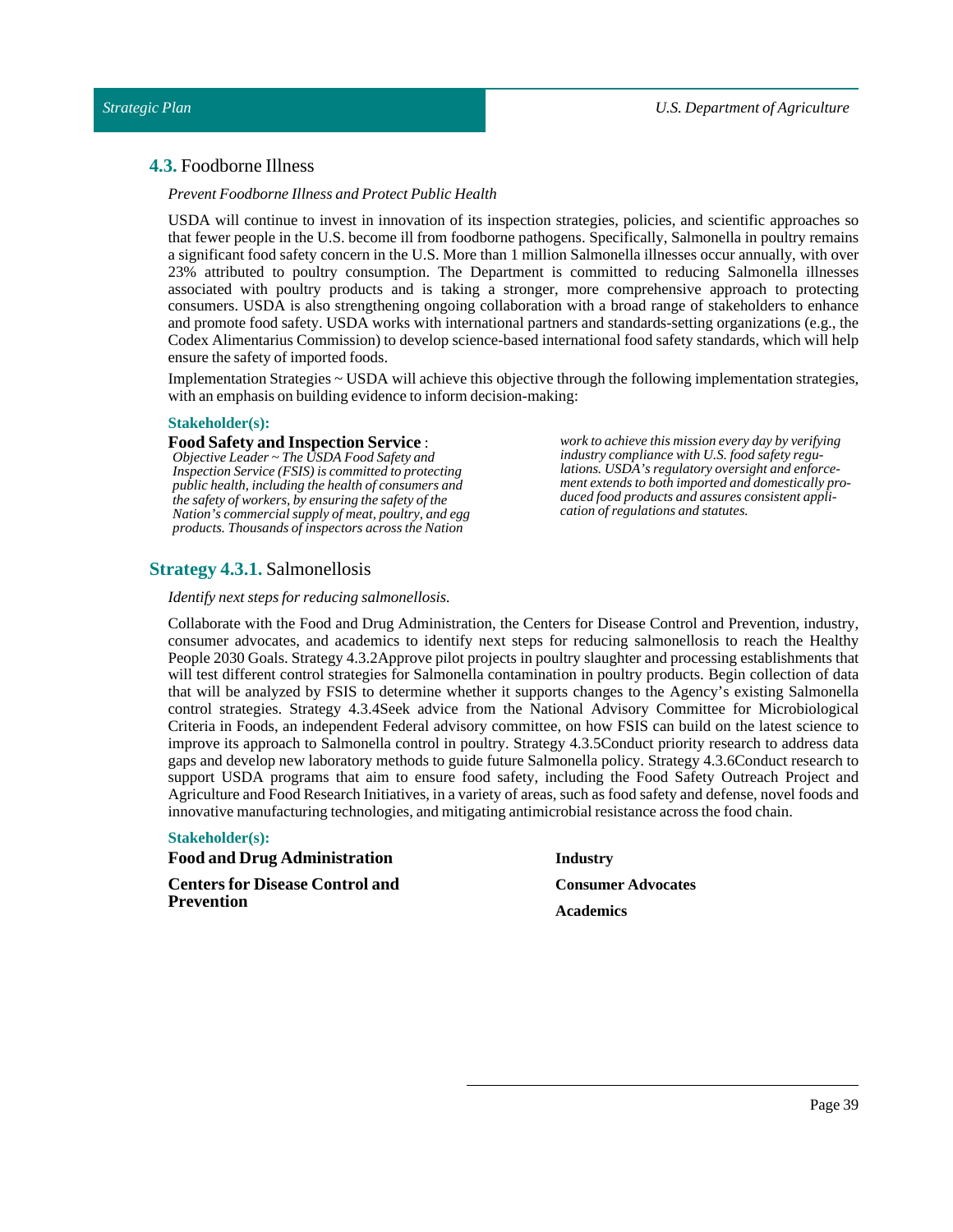# <span id="page-39-0"></span>**5. Rural & Tribal Communities**

*Expand Opportunities for Economic Development and Improve Quality of Life in Rural and Tribal Communities*

### **Stakeholder(s)**

### **Rural Communities Tribal Communities**

Rural America provides our Nation's food and energy resources, produces the fiber for goods and manufacturing, contributes more than 35% of our Nation's military members, and operates about 80% of the Nation's critical infrastructure lifelines. Unfortunately, it is also where the country's majority of underserved communities and persistently poor families reside and where repeat disaster losses and climate change risks occur. It is also home to the country's fastest aging population, as well as the majority of the Nation's aging infrastructure. USDA is taking bold action to promote rural prosperity and economic development by providing technical assistance and financing investments in rural water, electric, broadband, housing, community facilities, local and regional food systems, and rural businesses and cooperatives. USDA will leverage funds, stimulate private-public partnerships, and collaborate with communities to increase economic opportunities in underserved communities and build rural infrastructure. This includes working with Federal partners and various stakeholder groups to help rural and Tribal communities thrive.

USDA's priorities for improving the quality of life in rural and Tribal communities include:

- Build Trust: Prioritize upholding civil rights and building trust with underserved communities, including Tribal Nations, through equitable and inclusive customer service and actions.
- Reduce Barriers to Access: Design, implement, and administer programs in a way that increases access and program participation for underserved communities, including but not limited to communities of color; farmworkers; immigrants; refugees; veterans; people with disabilities; LGBTQ+ individuals; and young, small-scale, and beginning farmers.
- Invest in Underserved Communities: Ensure USDA investments and services are directed to persistently poor, socially vulnerable, or high-need places, using data to understand who benefits from USDA programs and services, in alignment with the objectives of the Justice40 Initiative.
- Foster Innovation and Partnership: Ensure that rural and Tribal communities are economically competitive, can foster innovation, and leverage regional partnerships.

# <span id="page-39-1"></span>**5.1.** Infrastructure

### *Improve Rural and Tribal Community Infrastructure, Including Affordable E-Connectivity, Cornerstone Community Facilities, Sustainable and Reliable Power, and Clean and Safe Water and Sewer Systems*

USDA is committed to building infrastructure in rural and Tribal America so people can be safe and healthy, with the opportunity to drive local and global economies no matter where they live. In rural and Tribal communities, broadband provides access to jobs, banking, and markets for farmers and small businesses. USDA will work to bring reliable broadband to rural people where they are—in their homes, communities, and businesses—to reach areas without sufficient access and move the Nation towards 100% high-speed coverage for all Americans. The Biden-Harris Administration has prioritized the development of broadband infrastructure to strengthen education, health care, public services, and economic opportunity throughout rural America. USDA will further promote healthy communities and the sustainable growth and diversification of local rural and Tribal economies, as well as increased capacity to participate successfully in regional, National, and global economies, through investment in health care, education, and other community facilities.

These efforts rely on bedrock investments in sustainable, reliable power and clean water and sewer systems. USDA's historic work to electrify the Nation continues through voluntary investments and risk management that will help cut a path to fight climate change while maintaining the vitality of rural electric cooperatives. Under the leadership of the Biden-Harris administration, USDA will upgrade power infrastructure, improve access to clean drinking water and sewer systems, and invest in strategic rural infrastructure to make these communities economically viable and livable, investing in the people who need it most.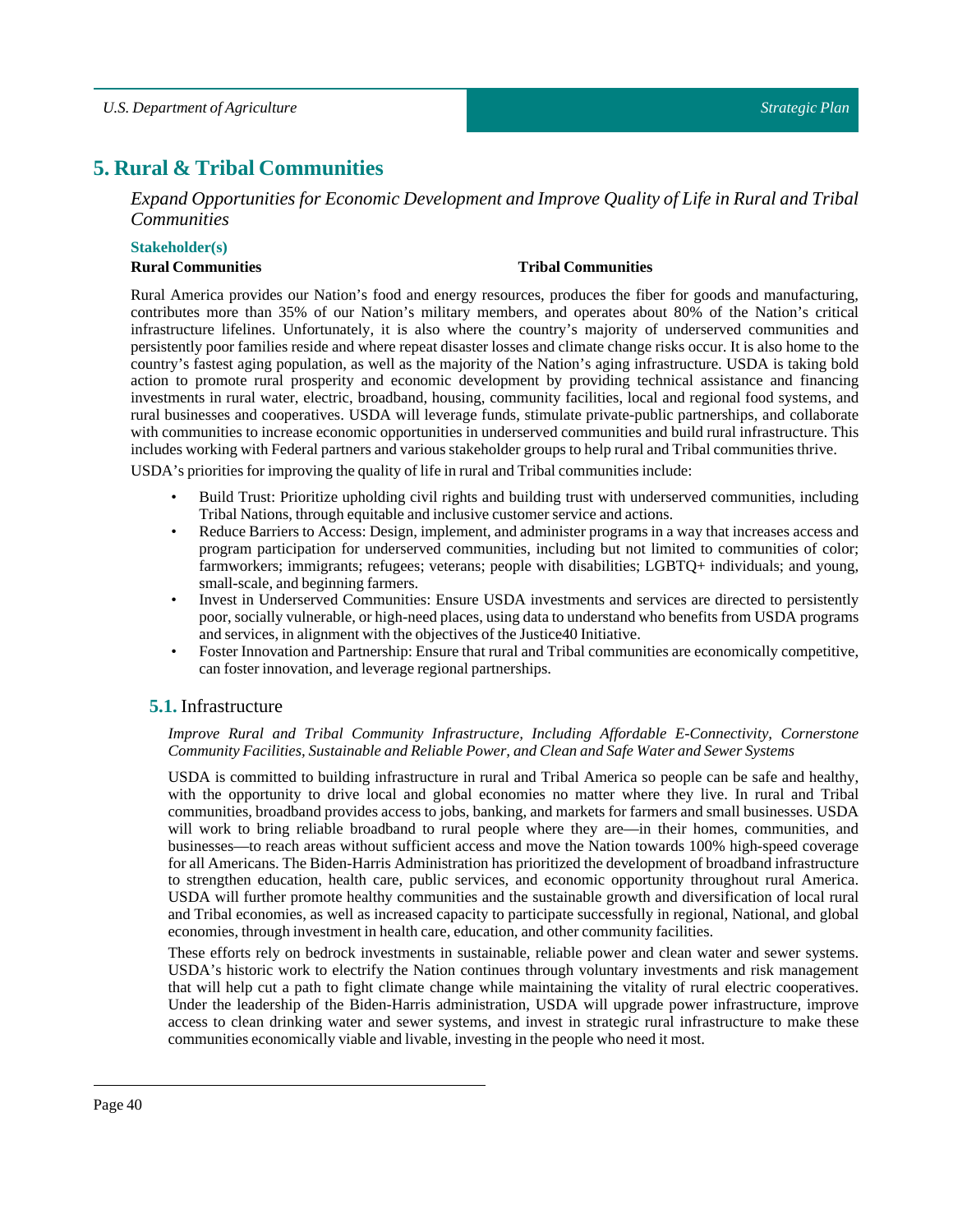Implementation Strategies ~ USDA will achieve this objective through the following implementation strategies, with an emphasis on building evidence to inform decision-making:

**Stakeholder(s): Rural Development** : *Objective Leader*

**Rural Communities Tribal Communities**

# <span id="page-40-0"></span>**Strategy 5.1.1.** Prosperity

*Enable rural communities to charttheir own courses toward prosperity.*

Strong digital economies enable rural communities to chart their own courses toward prosperity. Access to broadband is at the foundation of digital economy ecosystem strategies, which include growing the economy with digital jobs, technical skill-building, entrepreneurship, and smart amenities to retain and attract working-age adults in rural communities. Rural Development is committed to exploring and implementing innovative approaches to supporting the funding of broadband across its portfolio of loan and grant programs in order to alleviate the rural e-connectivity gap. Rural Development is expanding its outreach and technical assistance efforts and continues to reduce loan processing times through the streamlining of work processes and staff training.

#### **Stakeholder(s):**

**Rural Communities**

### <span id="page-40-1"></span>**Strategy 5.1.2.** Broadband

### *Evaluate the impact of USDA broadband programs.*

Evaluate the impact of USDA broadband programs on broadband availability, use, economic outcomes (e.g., property values, household income, employment) and social outcomes (e.g., population growth, health care access and availability, telemedicine). This evaluation is included in the Department-wide FY 2023 Evaluation Plan.

### <span id="page-40-2"></span>**Strategy 5.1.3.** Water & Environment

### *Evaluate the impact ofthe Water and Environmental Programs.*

Evaluate the impact of the Water and Environmental Programs on service availability, affordable water quality for underserved communities, property values (residential, agricultural, and commercial property), income and earnings, poverty, and population growth across the rural-urban continuum. This evaluation is included in the Department-wide FY 2023 Evaluation Plan.

### **Stakeholder(s):**

**Water and Environmental Programs Underserved Communities**

### <span id="page-40-3"></span>**Strategy 5.1.4.** Performance Indicators

*Develop performance indicators to measure the extent to which USDA leverages funds, stimulates public-private partnerships, and engages in collaboration to build ruralinfrastructure.*

This infrastructure includes broadband, community facilities, safe and affordable housing, and health services and facilities.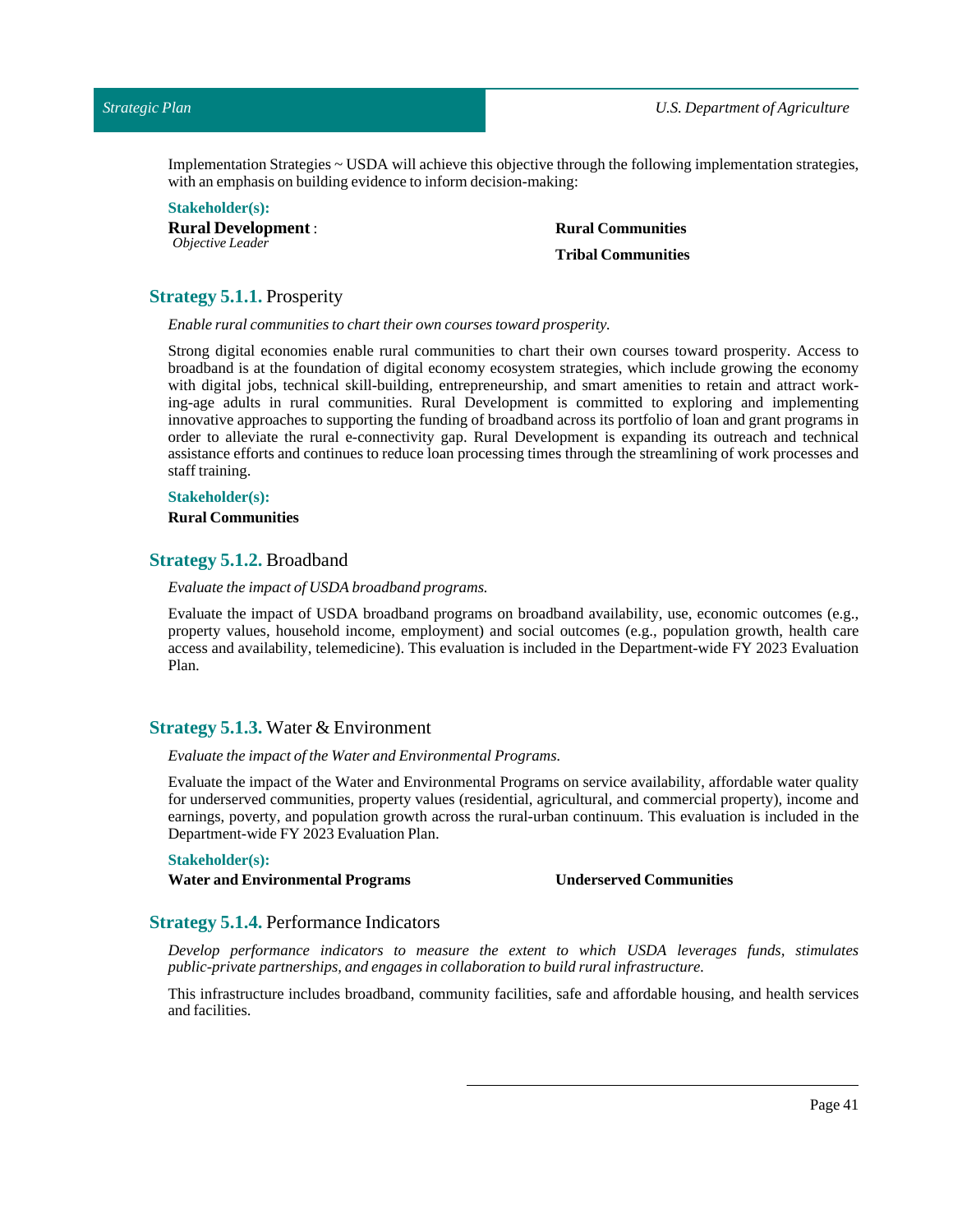# <span id="page-41-0"></span>**Strategy 5.1.5.** Socioeconomic Well-Being

*Evaluate the collective impact of program investments on the socioeconomic well-being of rural communities.*

Evaluate the collective impact of program investments on the socioeconomic well-being of rural communities as measured by the Economic Innovation Group's Distressed Communities Index. This evaluation is included in the Department-wide FY 2023 Evaluation Plan.

### **Stakeholder(s):**

# **Rural Communities Distressed Communities**

# <span id="page-41-1"></span>**Strategy 5.1.6.** Dashboards

*Develop Key Performance Dashboards to track the performance of relevant programs and provide actionable information to decision makers.*

# **Stakeholder(s): Decision Makers**

# <span id="page-41-2"></span>**Strategy 5.1.7.** Facilities

*Evaluate the impact of Community Facilities Program funding on rural hospital closings and education (e.g., school quality).*

This evaluation is included in the Department-wide FY 2023 Evaluation Plan.

# **Stakeholder(s):**

**Community Facilities Program**

**RuralSchools**

**Rural Hospitals**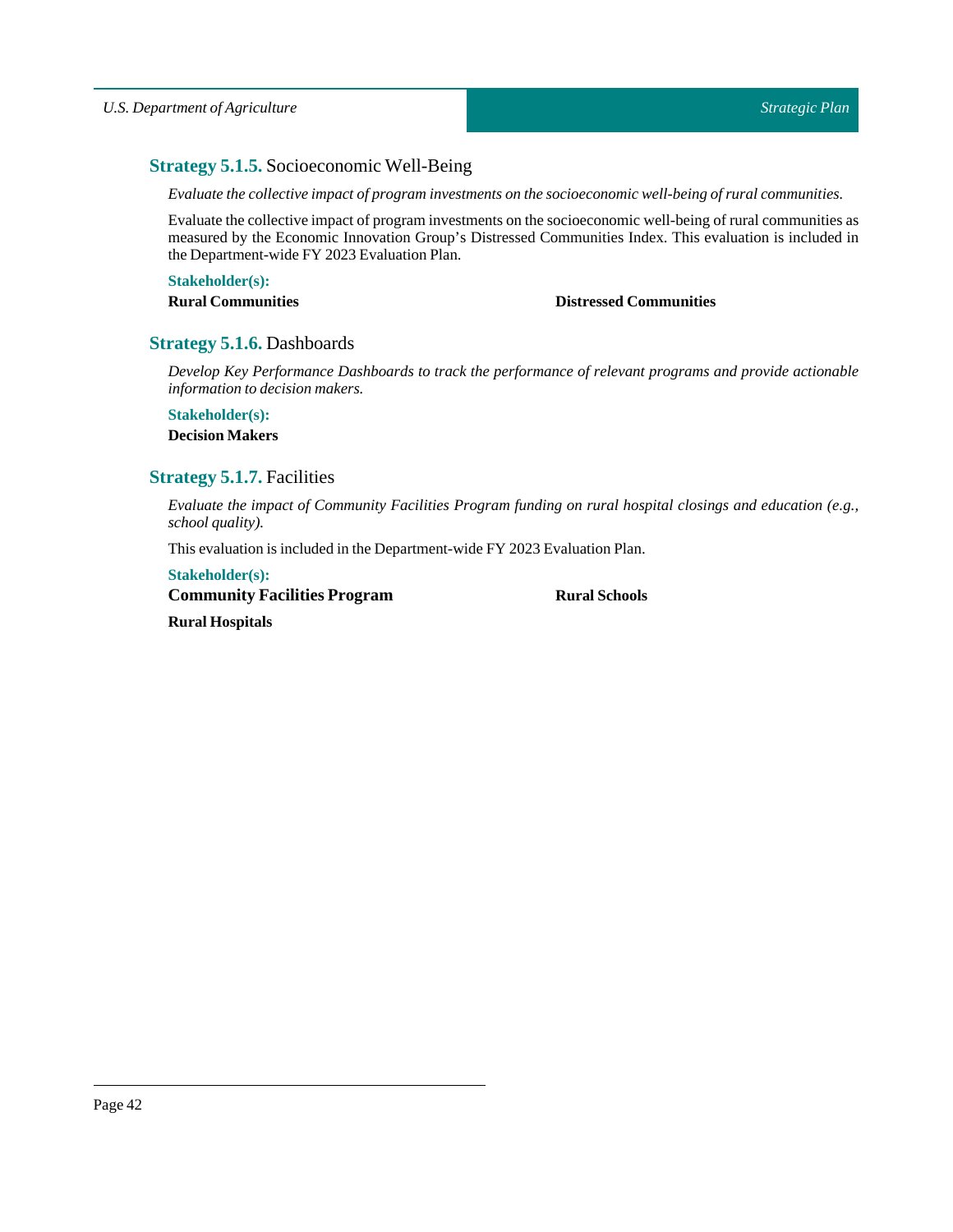# <span id="page-42-0"></span>**5.2.** Housing

*Boostthe Financial Security of Rural andTribal Communities through Access to Affordable Housing*

Access to affordable and safe housing is at the foundation of strong communities, healthy families, and vibrant economies. USDA is committed to ensuring that people living in rural and Tribal communities have equitable and affordable access to housing. The Department is on the frontlines of the affordable housing crisis and is committed to ensuring access to housing security in rural and Tribal communities. This commitment includes not only the building, repairing, and preserving of housing, but also reducing barriers to accessing housing and maintaining housing security. During the COVID-19 pandemic, USDA has worked to reduce foreclosures and evictions across rural America. Under President Biden's American Rescue Plan, USDA was provided with funding to provide re-financing opportunities to distressed homeowners, as well as vital rental assistance to rent-overburdened tenants.

As USDA works to address rural housing challenges, Rural Development will improve delivery of its housing programs and resources by embedding key Departmental priorities such as climate and equity. This includes continuing to identify opportunities to make housing more accessible, expanding outreach into underserved rural and Tribal communities, and committing to creating more sustainable and energy efficient housing. In doing so, Rural Development will help keep families in rural America financially secure in their homes, especially in the face of the COVID-19 pandemic.

Implementation Strategies ~ USDA will achieve this objective through the following implementation strategies, with an emphasis on building evidence to inform decision-making:

### **Stakeholder(s):**

**Rural Development** : *Objective Leader*

### <span id="page-42-1"></span>**Strategy 5.2.1.** Participation & Inclusion

*Continue to expand stakeholder participation and facilitate the involvement of local, Tribal, and State governments to supportinclusive rural prosperity efforts.*

This is particularly important to addressing the affordable housing crisis and partnering to encourage the increase in the production and maintenance of single-family houses in rural and Tribal areas.

**Stakeholder(s):**

**Local Governments**

**State Governments**

**Tribal Governments**

### <span id="page-42-2"></span>**Strategy 5.2.2.** Housing

*Take a holistic approach to leveraging affordable housing to grow economic prosperity for rural and Tribal communities.*

**Stakeholder(s):**

**Rural Communities Tribal Communities**

### <span id="page-42-3"></span>**Strategy 5.2.3.** Construction & Repair

*Conduct analyses of housing stock to identify geographies of greatest need for new construction, repair, and preservation funding.*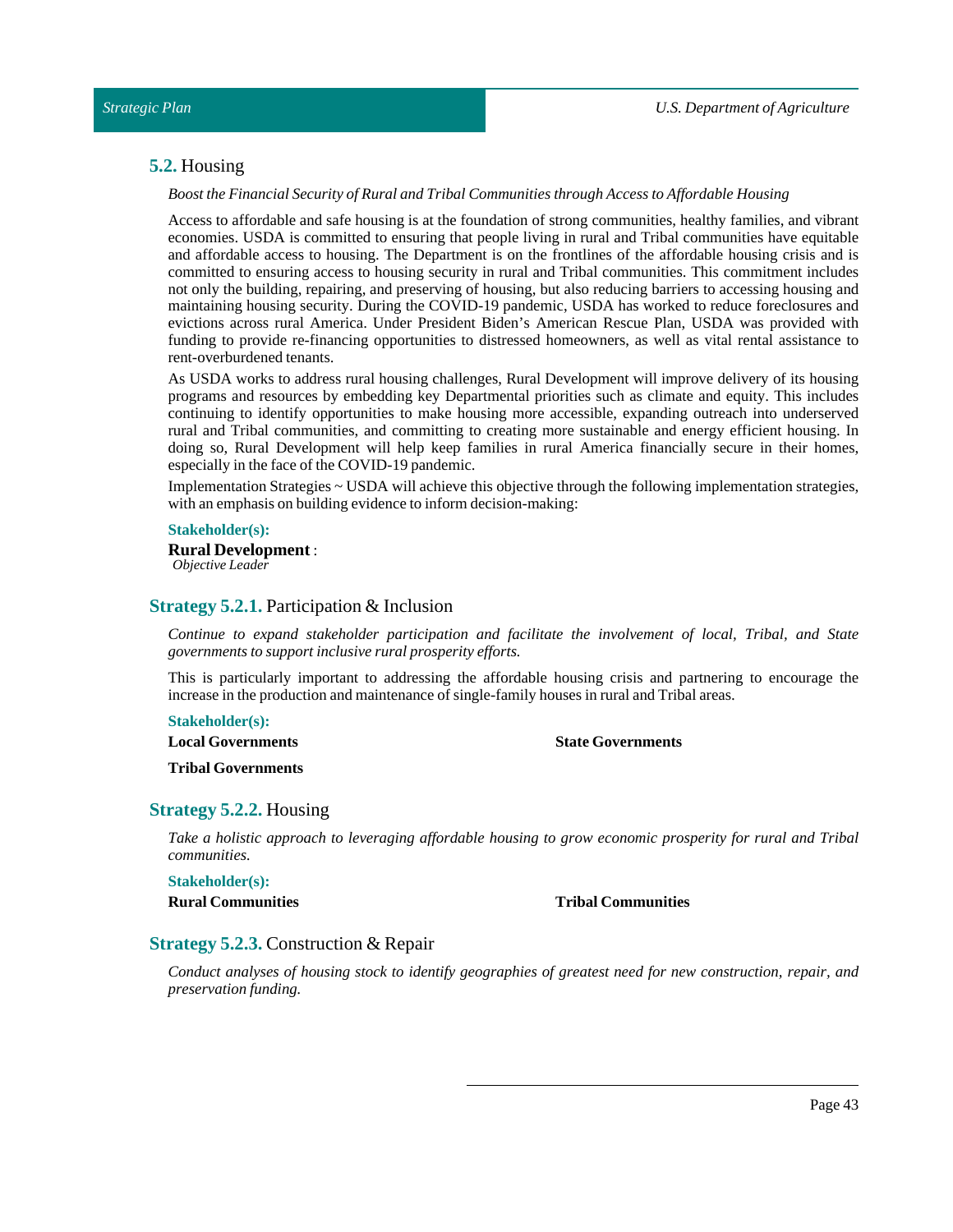# <span id="page-43-0"></span>**Strategy 5.2.4.** Energy Consumption

*Reduce baselining energy consumption in USDA multifamily properties.*

Implement the Environmental Protection Agency's Portfolio Manager, which will assist in reducing baselining energy consumption in USDA multifamily properties.

### **Stakeholder(s):**

# **Environmental Protection Agency USDA Multifamily Properties**

# <span id="page-43-1"></span>**Strategy 5.2.5.** Greenhouse Gas

*Set goals to reduce greenhouse gas emissions in rural housing.*

Partner with Federal agencies such as the U.S. Department of Energy and the White House Council on Environmental Quality to set goals to reduce greenhouse gas emissions in rural housing.

### **Stakeholder(s):**

### **Federal Agencies**

# **Council on Environmental Quality**

# **U.S. Department of Energy**

# <span id="page-43-2"></span>**5.3.** Capacity, Sustainability & Vitality

### *Increase Capacity, Sustainability, and Economic Vitality in Rural andTribal Communities*

At USDA, we work to increase prosperity in rural communities and for the people who call these communities home. We believe that local and Tribal governments and nonprofit organizations are critical to the success of their communities. Beyond infrastructure, these entities are on the front line of local community and economic development, and their effectiveness is a determining factor in the well-being of their communities. Similarly, businesses and cooperatives play a critical role in sustaining and growing local economies in rural and Tribal areas. However, too many local partners struggle to access Federal resources and develop public-private partnerships. USDA seeks to provide resources that help these local efforts have the expertise and staffing needed to tackle hard local problems. Capacity building resources include effective technical assistance, strategic use of information technology, regular and meaningful stakeholder engagement, and improved customer experience. USDA programs prioritize access to capital and financing for businesses and cooperatives in rural and Tribal communities to create jobs, grow the tax base, and cultivate a diverse, equitable economy.

In the spirit of building back better, this Administration will prioritize economic development and growth in rural America by making it central to USDA's mission. The Rural Partners Network, launching in spring 2022, is a collaboration among Federal agencies and local partners to advance equitable rural prosperity through local job creation, infrastructure development, and community improvement to benefit everyone who lives in a rural community. The Network, led by USDA Rural Development, is pursuing this goal by applying a broad strategy to make it easier for all rural communities to access a full range of Federal programs and funding opportunities, as well as by using a focused, localized strategy for in-depth, place-based community economic development support.

Under the Rural Partners Network, multiple Federal agencies are committing staff, tools, and resources to provide communities with a seamless, all-of-government experience. Using a complement of technical assistance tools and resources, USDA will help boost the economic and developmental capacities of the Nation's communities, encouraging long-term rural growth and success, especially in communities of need in states, Tribes, colonias, and territories.

The Proposed Rural Partnership Program in President Biden's American Jobs Plan will help rural regions, including Tribal Nations, build on their unique assets and realize their vision for inclusive community and economic development. This program will empower rural regions by supporting locally led planning and capacity-building efforts and by providing flexible funding to meet critical needs.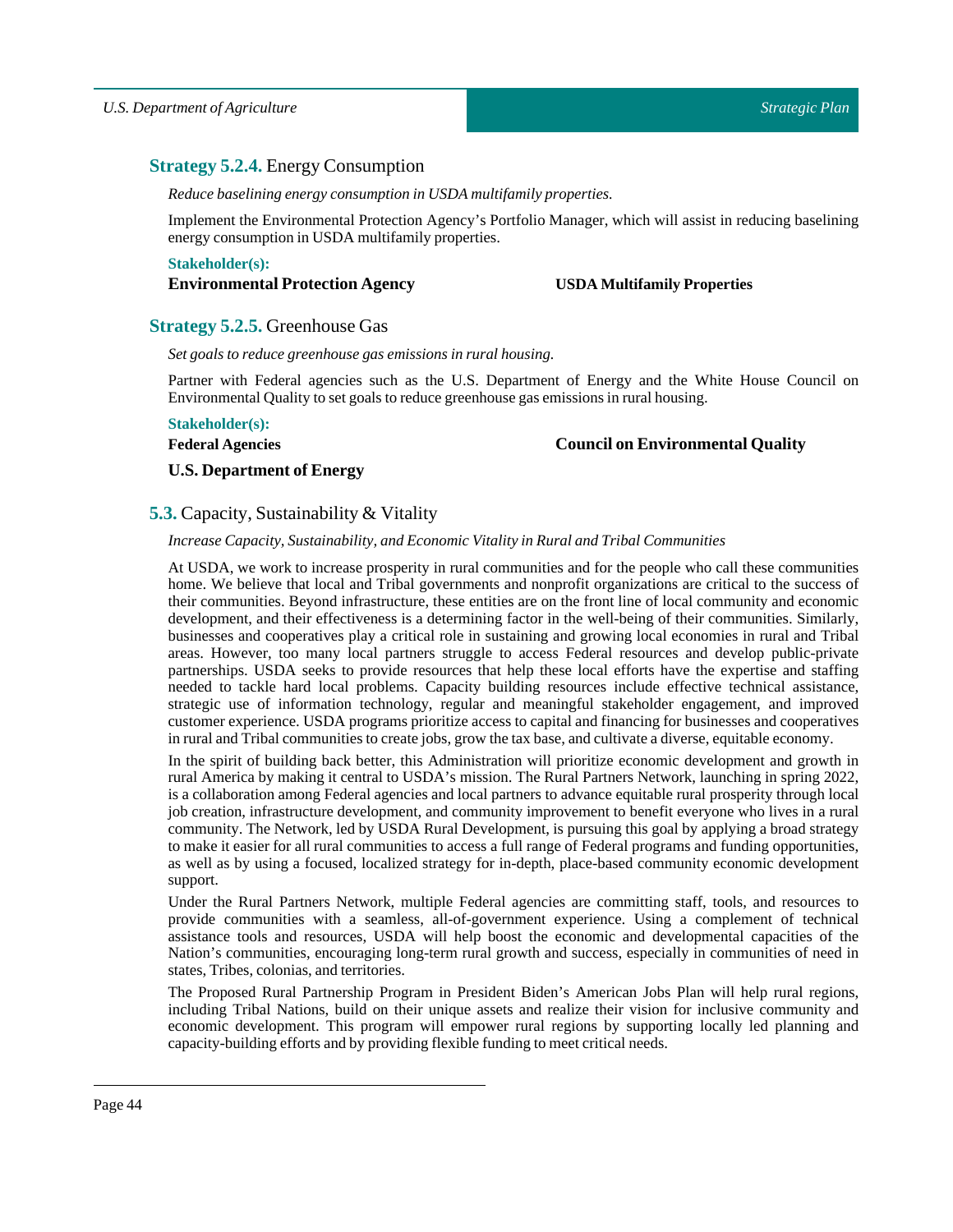The Department will harness its vast resources to target underserved communities and those who have been marginalized to help them realize their full potential. Through funding, technical assistance, and focused capacity-building initiatives, USDA will bolster the ability of rural and Tribal areas to thrive, ensuring sustainable growth that builds generational wealth and enriches communities.

Implementation Strategies ~ USDA will achieve this objective through the following implementation strategies, with an emphasis on building evidence to inform decision-making:

#### **Stakeholder(s):**

**Rural Development** : *Objective Leader*

# **Rural Communities Tribal Communities**

# <span id="page-44-0"></span>**Strategy 5.3.1.** Efficiency & Effectiveness

*Efficiently and effectively foster rural prosperity and economic development.*

Collaborate with other Federal agencies, State and local governments, non-profits, and the private sector on place-based and sector-based strategies (e.g., leveraging Federal funds across agencies, layering technical assistance, and coordinating sectoral development such as food supply chain support and outdoor recreation) to more efficiently and effectively foster rural prosperity and economic development. This will be a focus of the new Rural Partners Network.

| <b>Stakeholder(s):</b>   |                               |
|--------------------------|-------------------------------|
| <b>Federal Agencies</b>  | <b>Non-Profits</b>            |
| <b>State Governments</b> | <b>Private Sector</b>         |
| <b>Local Governments</b> | <b>Rural Partners Network</b> |

### <span id="page-44-1"></span>**Strategy 5.3.2.** Capital & Assistance

*Expand technical assistance and access to capital for businesses and cooperatives in rural and Tribal communities.*

Expand technical assistance and access to capital for businesses and cooperatives in rural and Tribal communities, including the ability to leverage other financing opportunities through public-private partnerships.

### **Stakeholder(s):**

**Businesses** : *in rural and Tribal communities* **Cooperatives** : *in rural and Tribal communities*

### <span id="page-44-2"></span>**Strategy 5.3.3.** Census of Agriculture

*Improve outreach to underserved and hard-to-reach populations, remove barriers to participation, and engage ruralfarming communities to participate in the Census of Agriculture.*

Strategy Evaluate how to prioritize distressed, underserved, persistently-poor, and marginalized communities in existing and new programs and tailor assistance accordingly.

**Stakeholder(s):**

**Hard-to-Reach Populations Rural Farming Communities**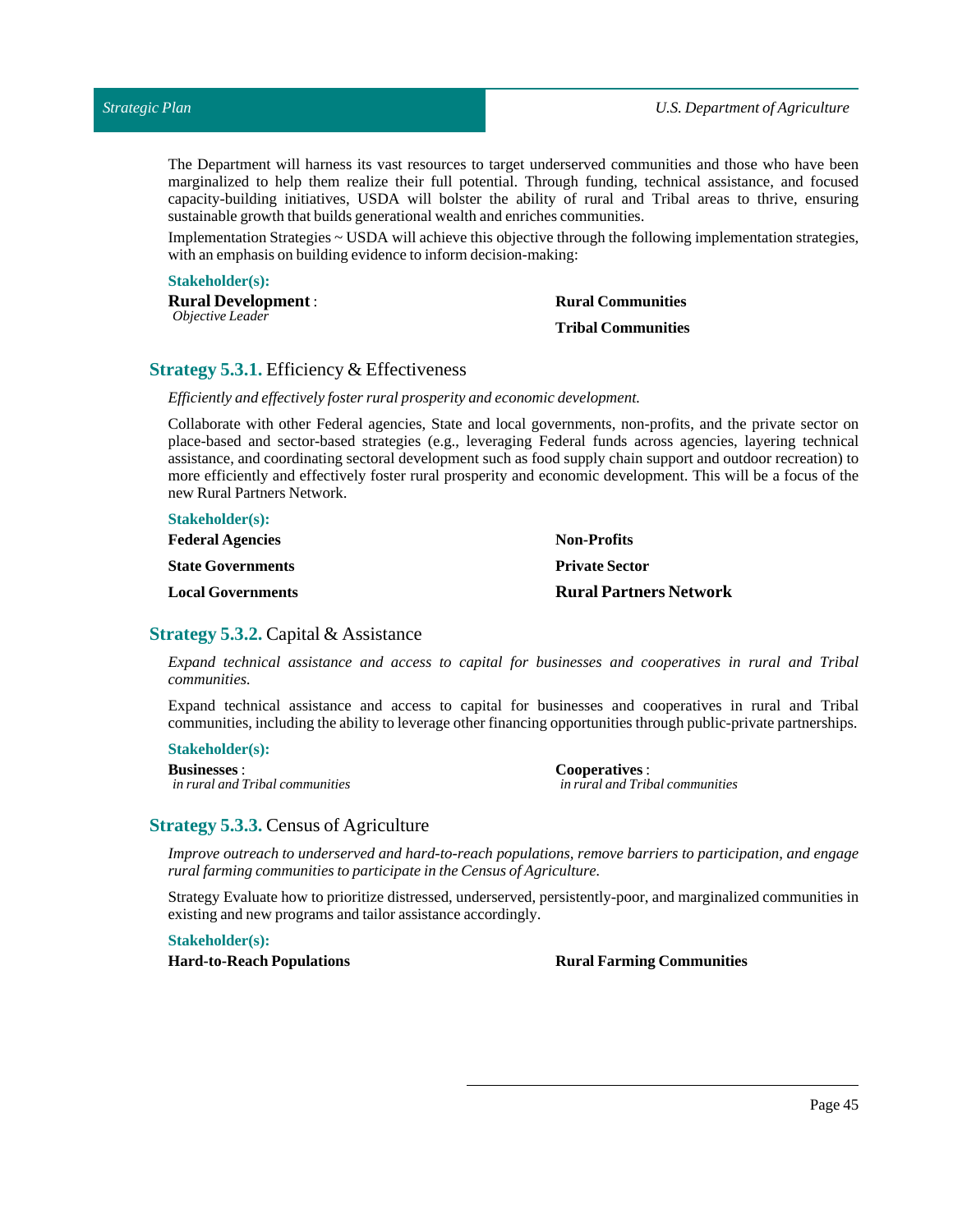# <span id="page-45-0"></span>**Strategy 5.3.4.** Capital & Benefits

*Increase access to capital and economic benefits in underserved communities.*

Increase access to capital and economic benefits in underserved communities through targeted technical assistance, improved grants policy, Justice40 initiatives, workforce development programs, and other such initiatives. More information on this implementation strategy can be found in the USDA Equity Action Plan.

# **Stakeholder(s):**

**Underserved Communities**

# <span id="page-45-1"></span>**Strategy 5.3.4.** Procurement

*Expand procurement opportunities for small-disadvantaged businesses.*

Meaningfully expand procurement opportunities for small-disadvantaged businesses through targeted industry outreach and a renewed emphasis on supplier diversity. More information on this implementation strategy can be found in the USDA Equity Action Plan.

### **Stakeholder(s):**

### **Small-Disadvantaged Businesses**

# <span id="page-45-2"></span>**Strategy 5.3.5.** Tribal Communities

*StrengthenTribal sovereignty and advanceTribal self-determination.*

Strengthen Tribal sovereignty and advance Tribal self-determination by improving government-to-government relations with these communities. More information on this implementation strategy can be found in the USDA Equity Action Plan.

# **Stakeholder(s): Tribal Communities**

# <span id="page-45-3"></span>**5.4.** Environmental Justice

### *Promote Environmental Justice by Maximizing Sustainable and Green Economic Development in Rural and Tribal Communities*

Rural and Tribal communities are disproportionately impacted by the effects of climate change and other stressors, such as negative health impacts from air and water pollution and disruptions to critical food systems. For the many rural Americans whose livelihoods are dependent on the agriculture, forestry, and outdoor recreation industries, the threat of climate change is particularly dire, and these communities are often limited in their ability to adapt due to economic or social constraints. Growth in green jobs is critical for enhancing the sustainable economic growth of these communities.

USDA is committed to making meaningful investments in rural America that will help pave the way in clean, renewable energy infrastructure and production and energy efficiency improvements that will create new job and market opportunities. The Department will continue to leverage existing partnerships with rural and Tribal communities to understand the most critical climate vulnerabilities and risks, identify barriers to adaptation, and develop solutions that promote environmental justice and address the causes of climate change. In alignment with the Biden-Harris Administration's focus on equity, USDA will strive to ensure that programs and resources intended to mitigate the effects of climate change are distributed equitably and are accessible to those most in need.

Implementation Strategies ~ USDA will achieve this objective through the following implementation strategies, with an emphasis on building evidence to inform decision-making: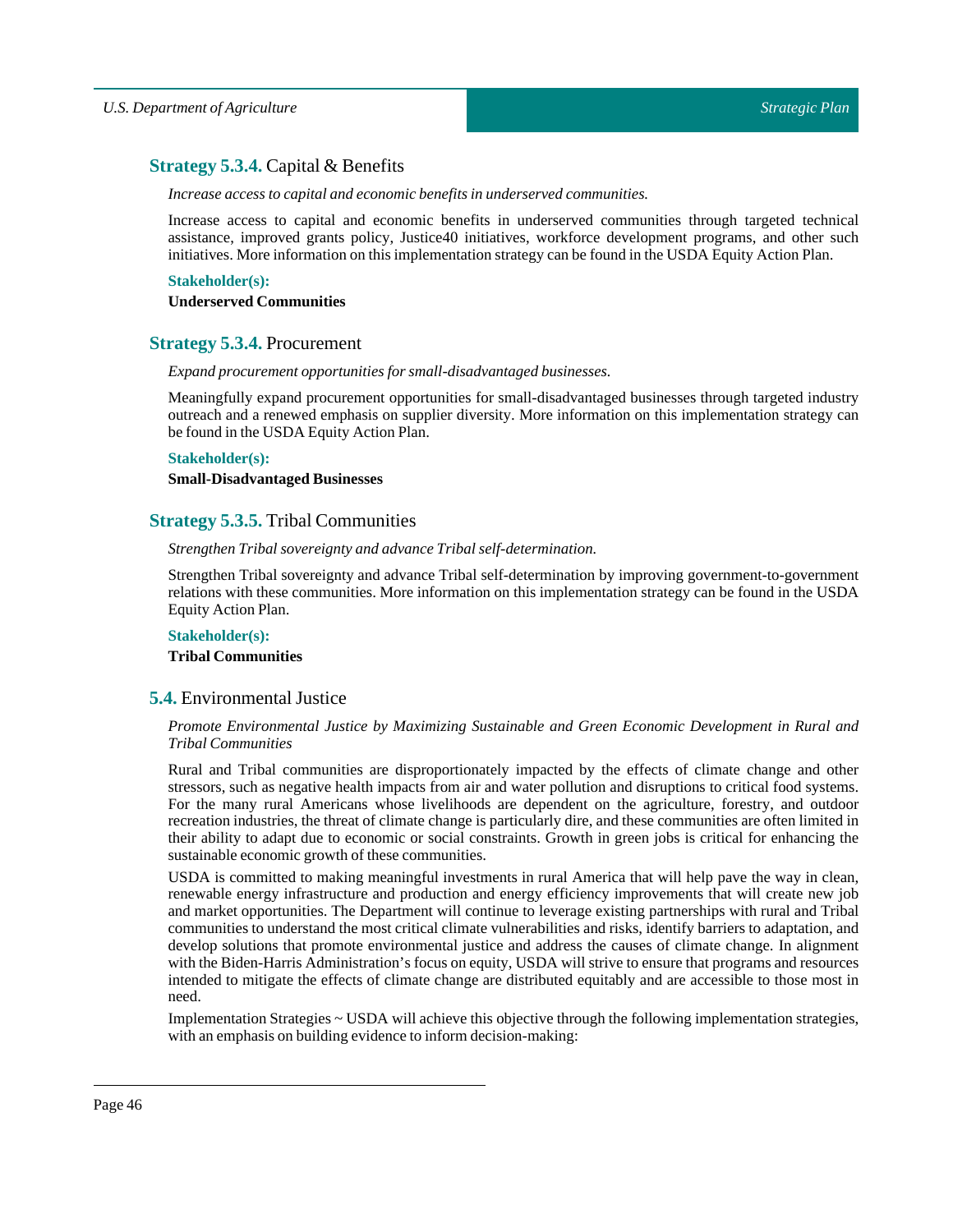### Stakeholder(s):

**Rural Development** : *Objective Leader*

**Rural Communities Tribal Communities**

# <span id="page-46-0"></span>**Strategy 5.4.1.** Justice40

*Maximize the benefits of the Justice40-covered programs.* 

Maximize the benefits of the Justice40-covered programs by mapping disadvantaged communities using the Distressed Communities Index (DCI), awarding priority points for projects that support administration priorities like climate impact and equity, establishing key performance indicators documenting investments to distressed communities, engaging communities through better outreach, and finding opportunities across the Mission Area to advance climate justice aims.

### **Stakeholder(s):**

### **Disadvantaged Communities**

# <span id="page-46-1"></span>**Strategy 5.4.2.** Communities

#### *Increase investmentin coal, oil and gas, and power plant communities.*

Increase investment in coal, oil and gas, and power plant communities to create good-paying jobs, spur economic revitalization, remediate environmental degradation, and support energy workers.

#### **Stakeholder(s):**

### **Carbon Energy Communities**

#### **Energy Workers**

#### **Rural Communities** :

*Rural and Tribal communities are disproportionately impacted by the effects of climate change and other stressors, such as experiencing negative health impacts from air and water pollution and disruptions to critical food systems.*

### **Tribal Communities**

### **Interagency Working Group on Coal and Power Plant Communities and Economic Revitalization** :

*As a member of the Interagency Working Group on Coal and Power Plant Communities and Economic Revitalization, Rural Development is encouraging*

*and awarding priority points to projects that improve the livelihoods of community residents and meet pollution mitigation or clean energy goals.*

#### **Rural Development** :

*This is part of Rural Development's framework for prioritizing projects that address the key challenges facing rural America. This funding priority supports the Administration's mission to help the people of rural America build back better, by helping them recover economically from the impacts of the CO-VID-19 pandemic, by ensuring all rural residents have equitable access to Rural Development programs, and by reducing climate pollution and increasing resiliency to the impacts of climate change.*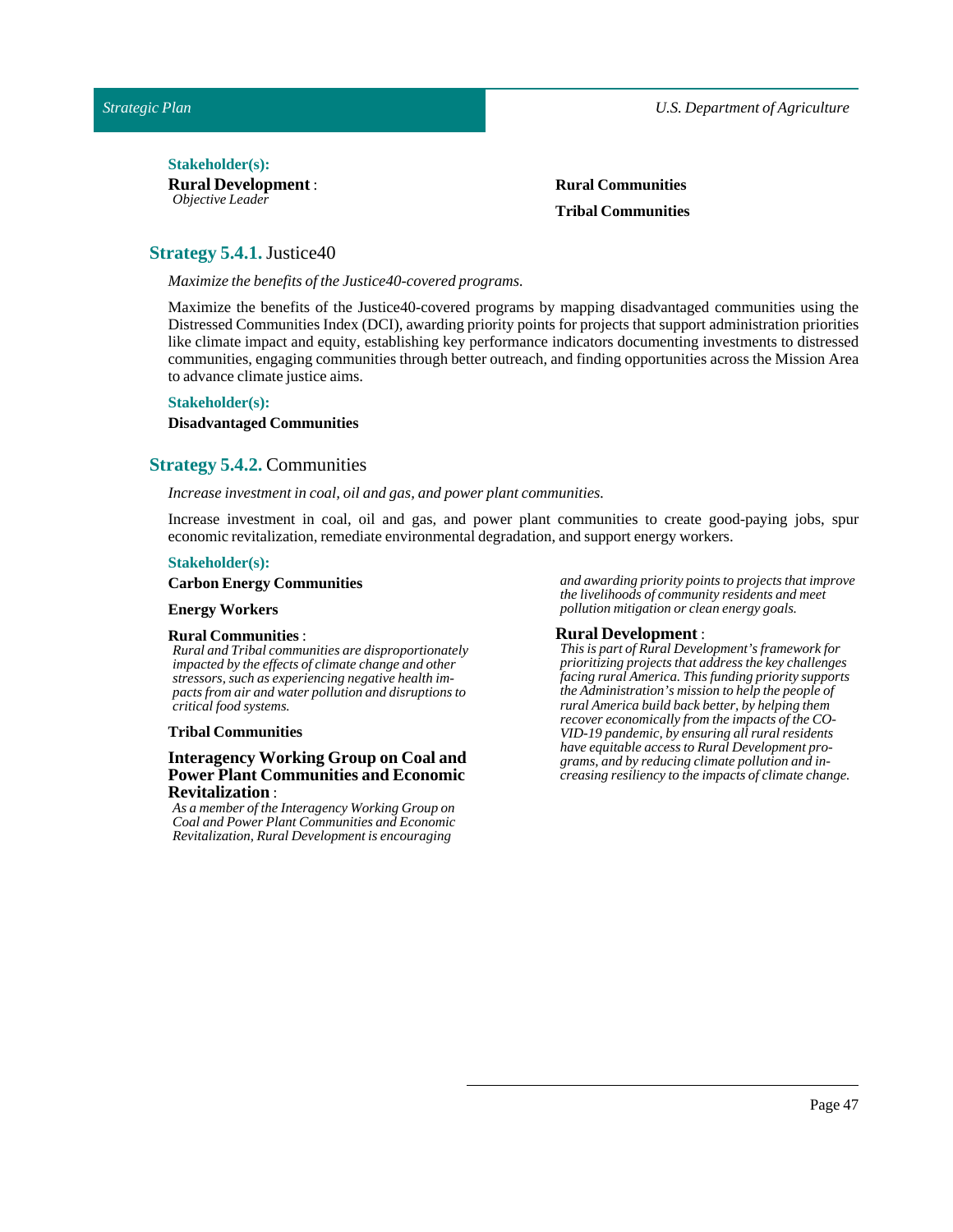# <span id="page-47-0"></span>**Strategy 5.4.3.** Infrastructure Investments

*Explore the impact ofinfrastructure investments on greenhouse gas emissions.*

Explore the impact of infrastructure investments on greenhouse gas emissions through an assessment of the Rural Utilities Service. Explore how the impact of dollars invested can be measured and captured post-project completion without creating unnecessary burden on program recipients.

**Stakeholder(s): Rural Utilities Service**

# <span id="page-47-1"></span>**Strategy 5.4.4.** Science

*Catalog climate and environmental science programs supporting disadvantaged communities.*

Lead efforts across the Research, Education, and Economic Mission Areas to catalog all climate and environmental science programs supporting disadvantaged communities. Identify metrics to track the benefits of such programs to program recipients.

### **Stakeholder(s):**

### **Disadvantaged Communities**

# <span id="page-47-2"></span>**Strategy 5.4.5.** National Forests

*Monitor and assess the recreational use of National Forest System lands.*

Monitor and assess the recreational use of National Forest System lands to identify areas of greater use, determine how National Forest Service lands are currently being used, and inform resource decisions.

# <span id="page-47-3"></span>**Strategy 5.4.6.** Recreation

*Improve performance measurement around recreation to reflect inclusive and increase access to communities of diversity.*

This includes reviewing current surveying methods and implementing additional questions around visitor experience, demographics, etc. and reviewing and revising current outreach methods to ensure inclusivity and access.

# **Stakeholder(s):**

**Communities of Diversity**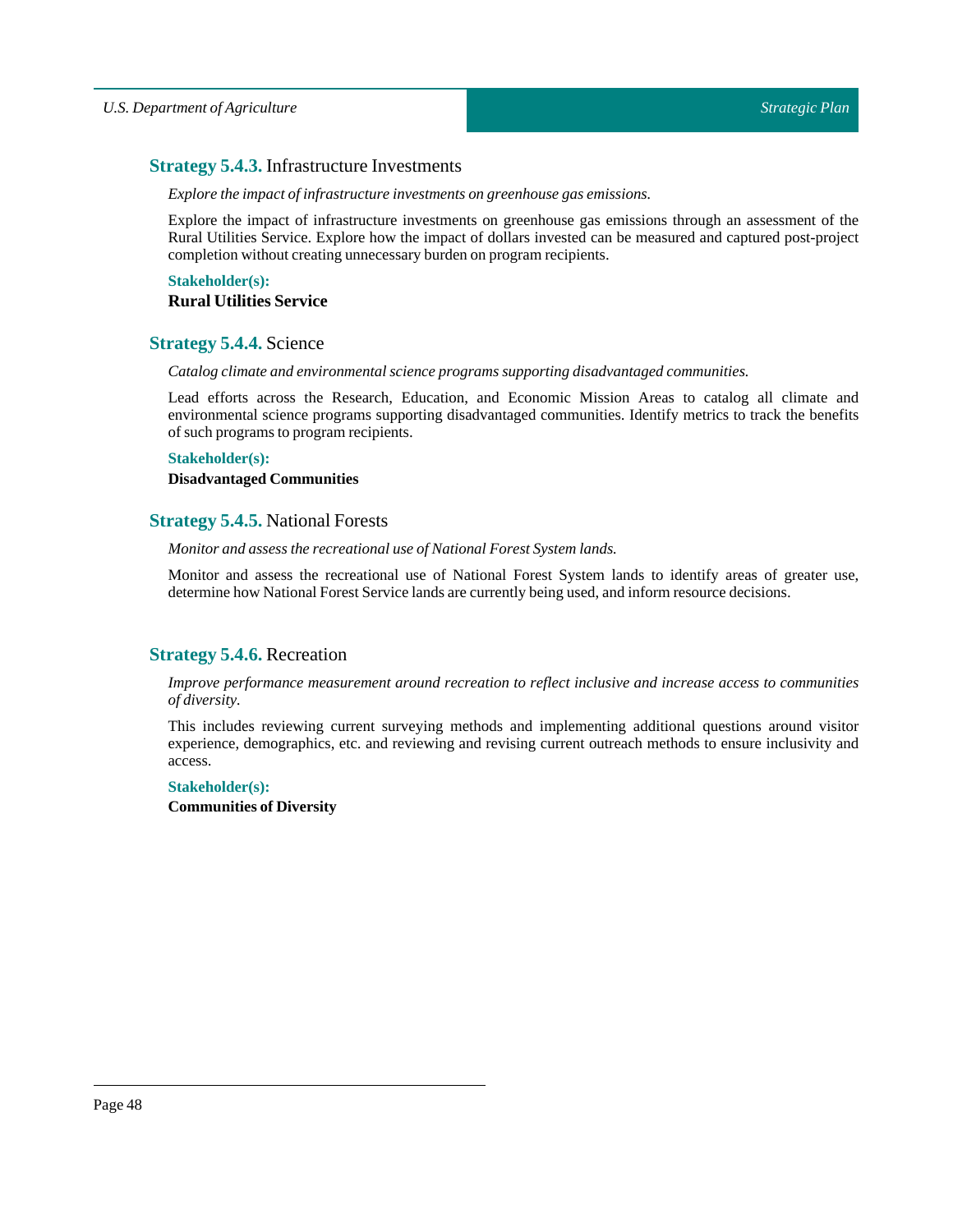# <span id="page-48-0"></span>**6. Workforce**

*Attract, Inspire, and Retain an Engaged and Motivated Workforce that's Proud to Represent USDA*

At USDA, we are committed to reaching new heights by recruiting, onboarding, supporting, and retaining a diverse and talented workforce and cultivating a workplace environment that is collaborative, serviceoriented, mission-centered, healthy, inclusive, and welcoming. This includes leaders and staff who work together to build a culture that welcomes, respects, and supports everyone in reaching their highest potential by ensuring equal opportunity compliance, providing proactive civil rights, and championing USDA's zerotolerance policy for unlawful discrimination and sexual harassment for all employees. We believe this focus on organizational culture will enable us to build the USDA back better as a premier organization and model employer thatlives by its values.

As the landscape of talent continues to evolve, it is imperative that USDA seek to continuously find ways to attract talent that represents the diversity of America. The COVID-19 pandemic has also catapulted leaders to rethink and reimagine where and how we work. In the coming years, we will build on best practices for a hybrid work environment and continue to evaluate the future of work at USDA. As such, we are committed to being a learning organization that tolerates risk-taking, explores the untested and unknown, and nurtures innovative ideas at all levels of the organization. We will prioritize learning and training throughoutthe employee experience at USDA.

USDA's strategies to make the Department a great place for everyone to work and an employer of choice include:

- Employee Health, Wellness, and Safety: Prioritize employee health and safety and take concrete steps to support employee wellness and mental health.
- Modern Workplace: Reimagine how we work using new tools such as data dashboards to make data-driven decisions and create sustainable efficiencies around process and business operations.
- Diversity, Equity, Inclusion and Accessibility: Uphold civil rights; advance diversity, equity, inclusion, and accessibility; and create a culture that respects, welcomes, and supports all employees, including LGBTQ+ individuals and people with disabilities.
- Time Management and Process Improvement: Encourage all employees to be creative and innovative with an eye towards improving existing processes and systems to reduce processing times and paperwork, build trustin government, and ensure time is well spent.
- Science, Data, Evaluation and Continual Learning: Strive to be a data-driven, customer experience-centered, learning organization that embraces innovation, makes smart and equitable decisions about technology and procurement, builds an infrastructure for the challenges of today and tomorrow, insists on continuous improvement, and listens to feedback.

# <span id="page-48-1"></span>**6.1.** Culture

### *Foster a Culture of Civil Rights, Diversity, Equity, Inclusion, Accessibility,Transparency, and Accountability*

USDA is committed to the values of equity and inclusion, rooted in justice and equal opportunity for our employees and those we serve. Under the leadership of the Biden-Harris Administration, the Department is taking bold, historic action to root out generations of systemic racism, deeply integrate equity into decisionmaking and policymaking, and build equitable systems and programming for all Americans. USDA is standing up an independent Equity Commission to examine USDA programs and services and make recommendations as to how the Department can advance equity by reducing barriers to access for historically undeserved communities. The Department also launched its inaugural Racial Justice and Equity Internal Working Group to review internal systems and processes and identify inequities, challenges, and opportunities for improvement.

Understanding how USDA both advances and inhibits equity and opportunity for our existing and potential customers requires employees at every level to listen carefully to and meaningfully engage customers; build relationships with a diverse set of stakeholders and partners; take a critical look at our data; and examine the design, implementation, and impact of programs and systems throughout the Department. From equitable contracting and procurement decisions to the implementation of staffing plans including diverse recruiting,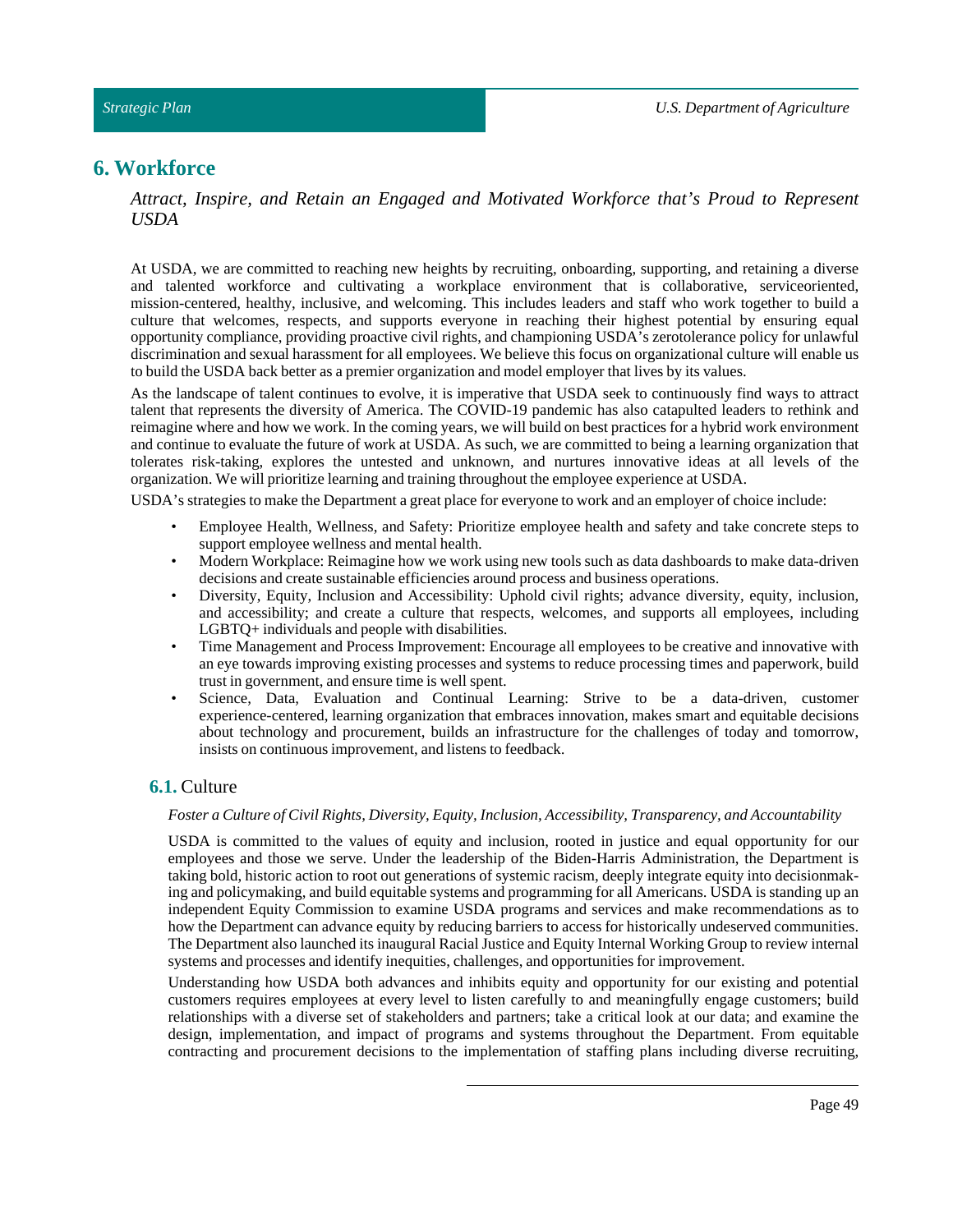hiring, training, rewarding, and promoting, there are opportunities for equity throughout. As we strengthen the culture and support for our workforce, USDA has a responsibility to attract and invest in the next generation of agricultural leaders through a premier internship experience. USDA leaders will make time and space for internal review and reflection so that we can build an organization, culture, and workforce with the necessary skills and tools to ensure knowledge management, efficiency, and inclusion.

Implementation Strategies ~ USDA will achieve this objective through the following implementation strategies, with an emphasis on accountability and building evidence to inform decision-making:

### **Stakeholder(s):**

**Objective Leaders** : *All Mission Areas and Agencies*

### <span id="page-49-0"></span>**Strategy 6.1.1.** Work

### *Implement* "Future of Work" strategies.

Implement "Future of Work" strategies that enable USDA to effectively oversee and implement staff, operations, and program delivery in a hybrid environment. This should include a synergistic relationship between administrative and program leaders and staff.

# <span id="page-49-1"></span>**Strategy 6.1.2.** Culture

*Establish and build a community well-equipped and prepared to implement and drive cultural changes.*

Establish and build a community of senior executives, hiring managers, supervisors, and leadership teams who are well-equipped and prepared to implement and drive cultural changes with Diversity, Equity, Inclusion, and Access (DEIA); transparency; and accountability in mind.

| <b>Stakeholder(s):</b>   |                         |
|--------------------------|-------------------------|
| <b>Senior Executives</b> | <b>Supervisors</b>      |
| <b>Hiring Managers</b>   | <b>Leadership Teams</b> |

# <span id="page-49-2"></span>**Strategy 6.1.3.** Engagement & Ideation

*Institutionalize employee engagement strategies, foster idea sharing, and ensure diverse perspectives are truly welcome in every Agency and program.*

# <span id="page-49-3"></span>**Strategy 6.1.4.** Unions

*Facilitate a productive and collaborative relationship with union officials.*

**Stakeholder(s): Union Officials**

# <span id="page-49-4"></span>**Strategy 6.1.5.** Practices

*Leverage best practices and system changes that ensure the work environment is safe, respectful, inclusive, free from harassment, and enables allleaders and employees to cross-collaborate and do their best work.*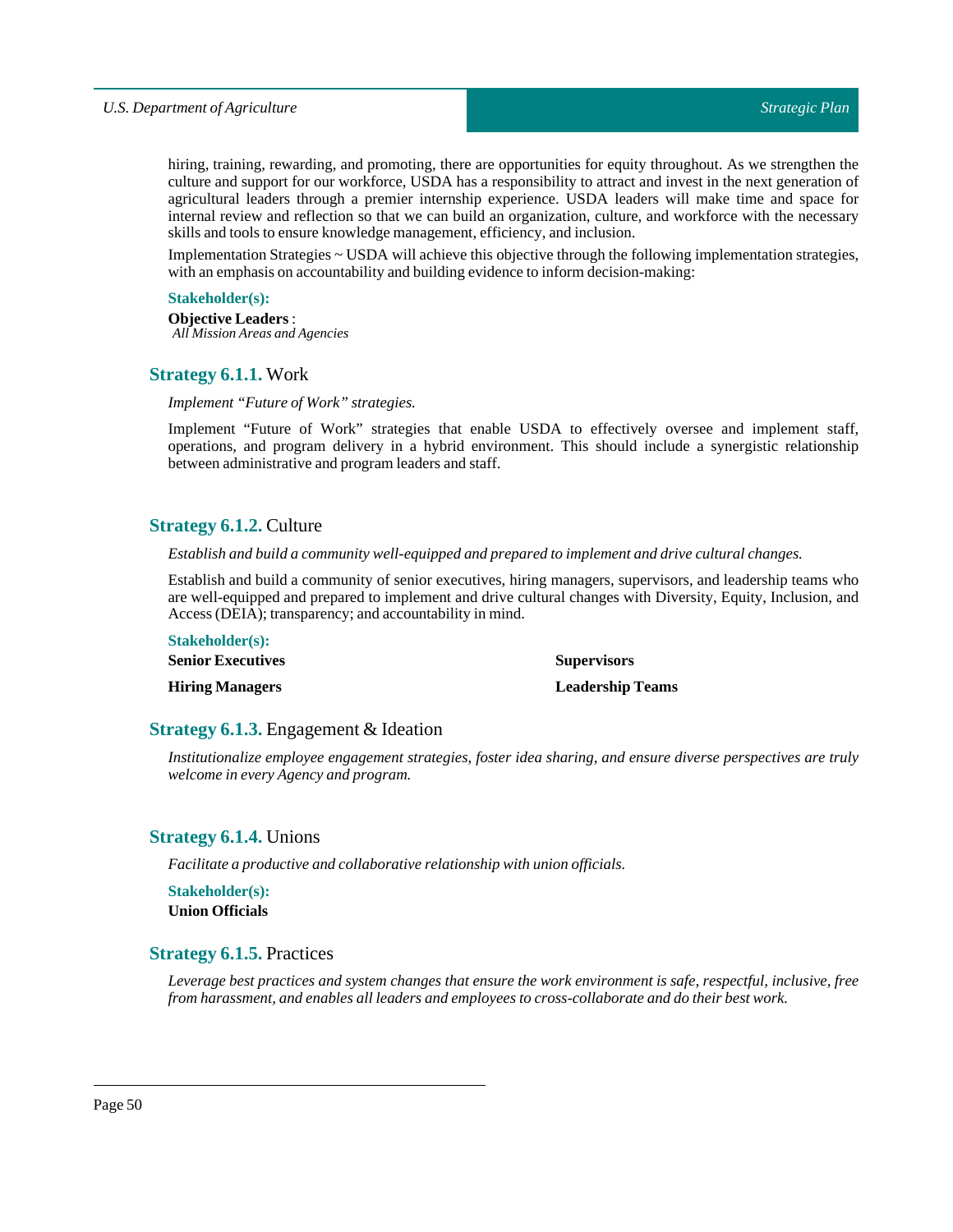# <span id="page-50-0"></span>**Strategy 6.1.6.** Outcomes

### *Drive equity outcomes.*

Develop workforce strategies that intentionally utilize Equal Employment Opportunity Management Directive 715 and the Federal Employee Viewpoint Survey to inform DEIA actions and leverage special hiring authorities to efficiently drive urgent equity outcomes. More information on this implementation strategy can be found in the USDA Equity Action Plan.

### <span id="page-50-1"></span>**6.2.** Inclusion & Performance

### *Establish a Customer-Centric, Inclusive, High-Performing Workforce that is Representative of America and the Communities We Serve*

The Department strives to make USDA a great place to work for everyone, with a focus on restoring the confidence and morale of the workforce following the COVID-19 pandemic. Through their mission delivery, engaged and empowered employees will find creative solutions to unexpected challenges; they will bring innovation to their customer service delivery; they will display curiosity and collaboration across Agency and Mission Area lines; they will celebrate each other's thoughts and experiences; and they will serve as ambassadors to recruit and retain a talented workforce that will ensure USDA's continued future success and evolution.

To maintain a high-performing, customer-centric workforce, USDA will continue to foster a work environment that maximizes employee performance, which is directly tied to an individual's level of empowerment and engagement. Through mutual respect and collaboration, USDA leadership will make the Department a safe, fair, and rewarding workplace for all employees. We want USDA staff to be passionate and engaged, carrying out the important work every day that will help move our Nation forward.

Implementation Strategies ~ USDA will achieve this objective through the following implementation strategies, with an emphasis on building evidence to inform decision-making:

### **Stakeholder(s):**

**Objective Leaders** : *All Mission Areas and Agencies*

### <span id="page-50-2"></span>**Strategy 6.2.1.** DEIA

*Enable USDA to hire, train, retain, and manage diverse talents.* 

Develop and implement a DEIA strategic plan that will enable USDA to hire, train, retain, and manage diverse talents who are able to serve and represent the communities we serve.

# <span id="page-50-3"></span>**Strategy 6.2.2.** Workforce Development

*Increase access to workforce development opportunities.*

Assess staff recruitment and selection practices as they relate to DEIA to develop partnerships and improved outreach strategies aimed atincreasing access to workforce development opportunities.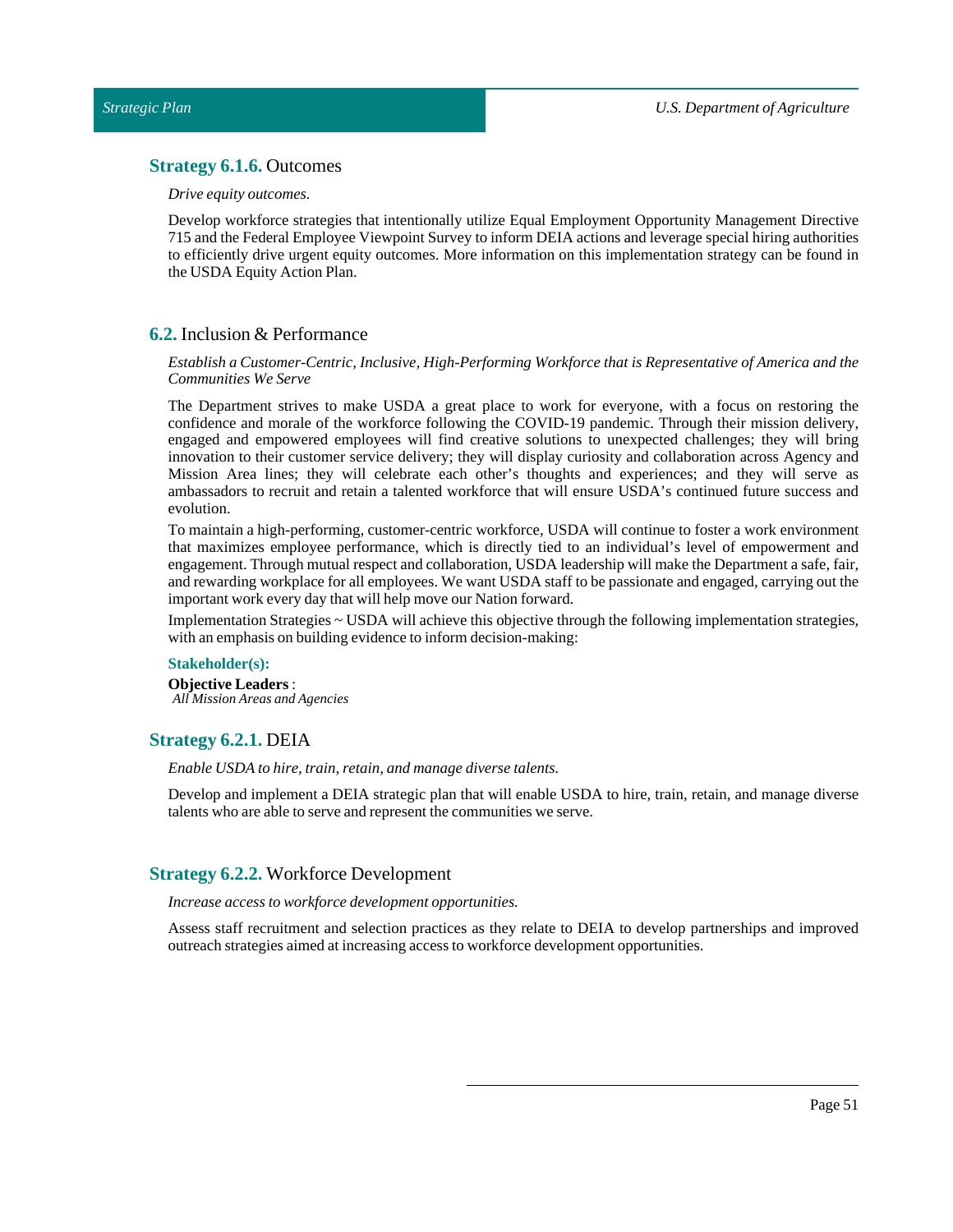# <span id="page-51-0"></span>**Strategy 6.2.3.** Position Descriptions

*Conduct a review of position descriptions and scope and complexity of duties to perform statistical and comparative analyses of USDA in relation to similar positions in the labor market.*

# <span id="page-51-1"></span>**Strategy 6.2.4.** Talent

*Meet USDA's increasing talent demands.*

Strategically utilize existing youth and workforce development programs such as Job Corps Civilian Conservation Centers, Public Land Corps, Land Grant University Partnerships, and other special hiring authorities as diverse talent pipelines to meet USDA's increasing talent demands.

**Public Land Corps**

**Land Grant University Partnerships**

#### **Stakeholder(s):**

**Youth Programs**

**Workforce Development Programs**

**Job Corps Civilian Conservation Centers**

# <span id="page-51-2"></span>**Strategy 6.2.5.** Customer Service

*Improve customer service in underserved communities.*

Implement internal DEIA training, dialogue, and other tools and resources to enable the USDA workforce to improve customer service in underserved communities. More information on this implementation strategy can be found in the USDA Equity Action Plan.

### **Stakeholder(s):**

**Underserved Communities**

# <span id="page-51-3"></span>**Strategy 6.2.6.** Outreach & Feedback

*Integrate coordinated stakeholder engagement, diversity outreach, and customer feedback as standard practices in process improvement and program delivery.*

More information on this implementation strategy can be found in the USDA Equity Action Plan.

# <span id="page-51-4"></span>**Strategy 6.2.7.** FACA

*Ensure that Federal Advisory Committee Act committees and boards become more diverse over time through creative recruitment strategies.*

More information on this implementation strategy can be found in the USDA Equity Action Plan.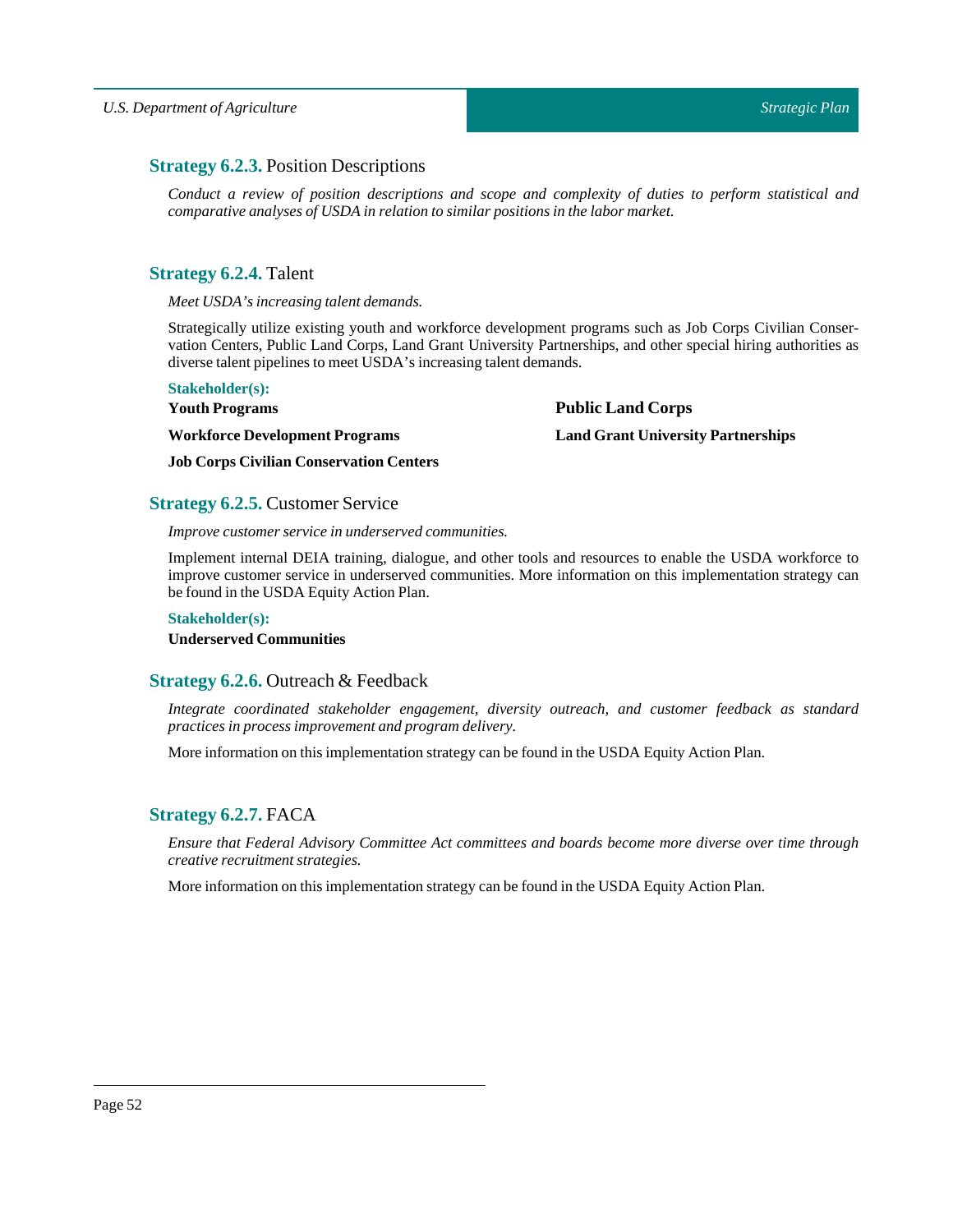# <span id="page-52-0"></span>**Strategy 6.2.8.** Translation

*Assess needs and provide translated outreach materials and translation services for underserved communities and customers that have limited English proficiency.*

More information on this implementation strategy can be found in the USDA Equity ActionPlan.

# **Stakeholder(s):**

**Underserved Communities Customers with Limited English Proficiency**

### <span id="page-52-1"></span>**6.3.** Technology

#### *Promote USDA Operational ExcellenceThrough Better Use ofTechnology and Shared Solutions*

The Department strives to fully leverage modern human-centered design, data, technology, and digital services to provide our internal and external customers with easy-to-navigate online tools to increase access to our critical programs and services. Enterprise-wide shared technology and data services will help increase the Department's capacity to make data-driven policy decisions, track progress, and support evidence-building within USDA's research and statistical agencies, while also increasing data shared with external researchers. Increasing shared services and modernizing legacy IT systems will move the Department towards a future where customer-facing programs are seamlessly integrated with back-end IT that can be continually modified in response to changing customer needs.

USDA is making better use of data and enabling advanced analytics, such as geospatial modeling, to improve the delivery of services and programs. The Department's enterprise data and analytics platform is bringing data together from across different parts of the organization to support cross-cutting analytics. The capabilities of data scientists and analysts have been expanded with the development of a data science workbench, which enables advanced analytics needed for more sophisticated insights.

Cybersecurity is a foundational shared service and represents a core component of improving digital service delivery and internal systems by ensuring secure, reliable access to USDA products and services.

Implementation Strategies ~ USDA will achieve this objective through the following implementation strategies, with an emphasis on building evidence to inform decision-making:

### **Stakeholder(s):**

**Objective Leaders** : *All Mission Areas and Agencies*

### <span id="page-52-2"></span>**Strategy 6.3.1.** Research

*Initiate creation of a centralized USDA Research/Researcher tool to improve customer experience and increase access to information aboutthe Department's research efforts.*

**Stakeholder(s): Researchers**

### <span id="page-52-3"></span>**Strategy 6.3.2.** Service Delivery

Launch four pilot programs in support of Executive Order No. 14058 to digitize service delivery to the American *public from end to end using customer experience best practices.*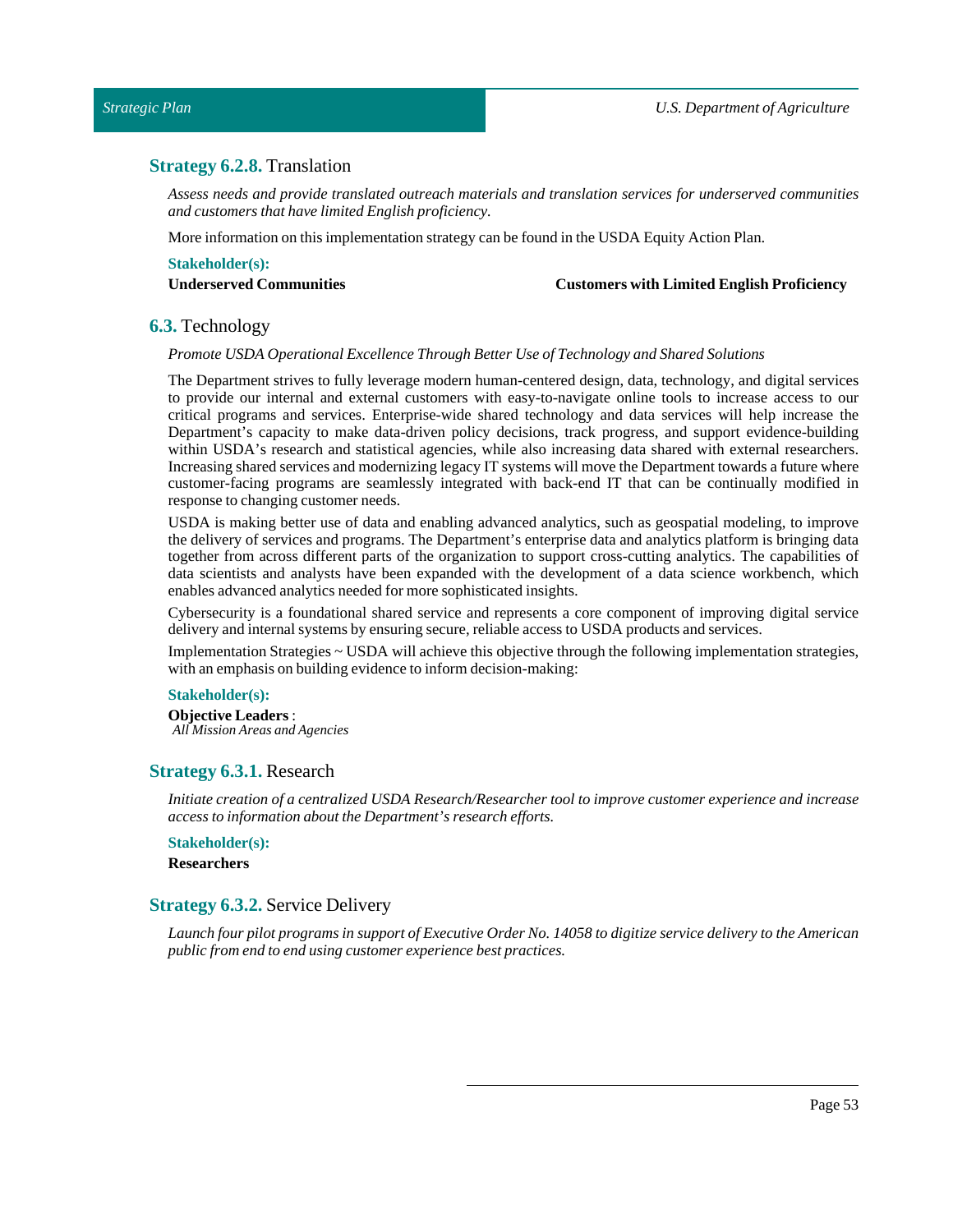# <span id="page-53-0"></span>**Strategy 6.3.3.** IT Workforce

*Investin the modernization ofthe IT workforce to support a customer-center, data-driven environment.*

**Stakeholder(s):**

**IT Workforce**

# <span id="page-53-1"></span>**Strategy 6.3.4.** Policies & Systems

*Streamline program policies and modernize application systems reduce barriers, increase access, and improve the customer experience.*

More information on this implementation strategy can be found in the USDA Equity ActionPlan.

# <span id="page-53-2"></span>**Strategy 6.3.5.** Cloud Platform

*Continue adoption of the USDA enterprise cloud platform.* 

Continue the adoption of the USDA enterprise cloud platform by NASS, NRCS, and the Risk Management Agency and other Agencies to enable greater access to data for collaboration, enhanced analytics and reporting capabilities, and new data sharing capabilities with external stakeholders and researchers.

**Stakeholder(s): NASS NRCS**

**Risk Management Agency**

# <span id="page-53-3"></span>**Tactic 6.3.5.1.** Collaboration

*Enable greater access to data for collaboration.*

# <span id="page-53-4"></span>**Tactic 6.3.5.2.** Analytics & Reporting

*Enable greater access to data for enhanced analytics and reporting capabilities.*

# <span id="page-53-5"></span>**Tactic 6.3.5.3.** Data Sharing

*Enable greater access to data for new data sharing capabilities with external stakeholders and researchers.*

**Stakeholder(s): Researchers**

# <span id="page-53-6"></span>**Strategy 6.3.6.** USDA Priorities

*Deliver data analytics, dashboards, and other data visualizations to support data-driven decision-making.*

Deliver data analytics, dashboards, and other data visualizations to support data-driven decision-making for Department-wide priorities such as climate, Justice40, and equity to present integrated views into USDA programs and services supporting these executive priorities.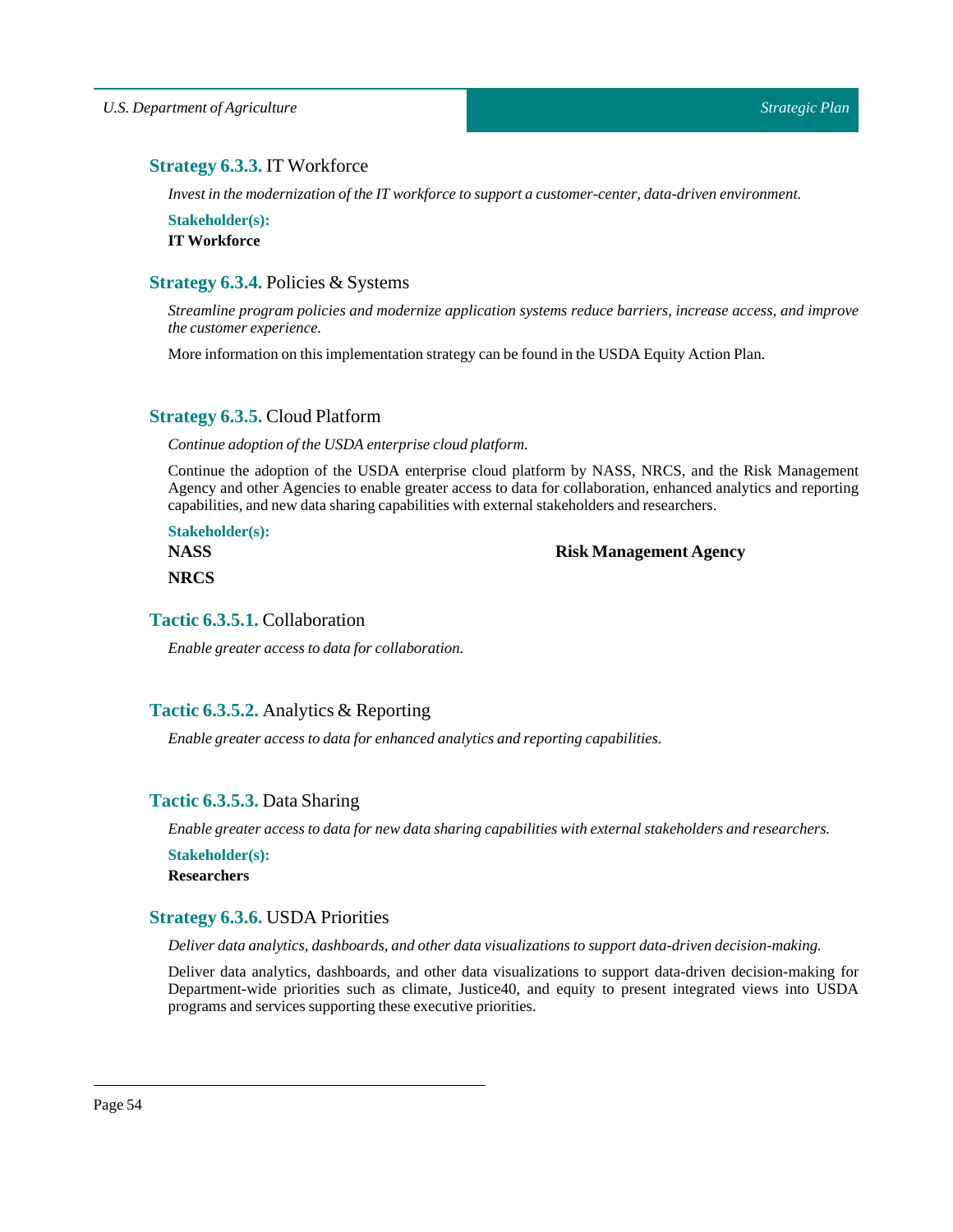# <span id="page-54-0"></span>**Strategy 6.3.7.** Geospatial Data Hub

*Create a centralized hub for geospatial data and applications.*

Create a centralized hub for geospatial data and applications at USDA to allow customers to integrate remote sensing, survey, trade, fire management, forestry, emergency response, climate change, underserved communities, and other data and applications.

# <span id="page-54-1"></span>**Strategy 6.3.8.** Aerial Systems

*Advance initiatives to harmonize the deployment of Unmanned Aerial Systems.*

Advance initiatives to harmonize the deployment of Unmanned Aerial Systems to support emergency response, smart agriculture, and employee safety, while ensuring the cybersecurity of the supporting technologies.

| <b>Stakeholder(s):</b>      |                  |
|-----------------------------|------------------|
| <b>Emergency Responders</b> | <b>Companies</b> |
| <b>Farmers</b>              | <b>Employees</b> |

# <span id="page-54-2"></span>**Strategy 6.3.9.** Geospatial Data

*Put big data and advanced analytics atthe reach of USDA customers.*

Develop initiatives to optimize geospatial data pipelines to put big data and advanced analytics at the reach of USDA customers so they can easily leverage geospatial data products from the new generation of earth observing satellites and other remote sensing devices.

# <span id="page-54-3"></span>**Strategy 6.3.10.** Communication

### *Implement a modern USDA enterprise communications network.*

Implement a modern USDA enterprise communications network that consolidates 17 fragmented, disparate Agency networks into a higher-performing, modern, and more secure enterprise network that enables increased data sharing, improved USDA customer service, and a combined savings and cost avoidance more than \$500 million over the next 11 years.

### <span id="page-54-4"></span>**Strategy 6.3.11.** Missions

*Continue to partner with USDA Mission Areas and industry to embrace shared cloud services, reflecting best practices for increased data sharing and customer experience.*

# <span id="page-54-5"></span>**Strategy 6.3.12.** Robitics

*Pursue automation via the Robotics Process Automation.*

Continue to pursue automation via the Robotics Process Automation and internal systems and tools development and enhancement to simultaneously reduce cost associated with repetitive or administrative activities or reduce cycle times, thus improving customer experience.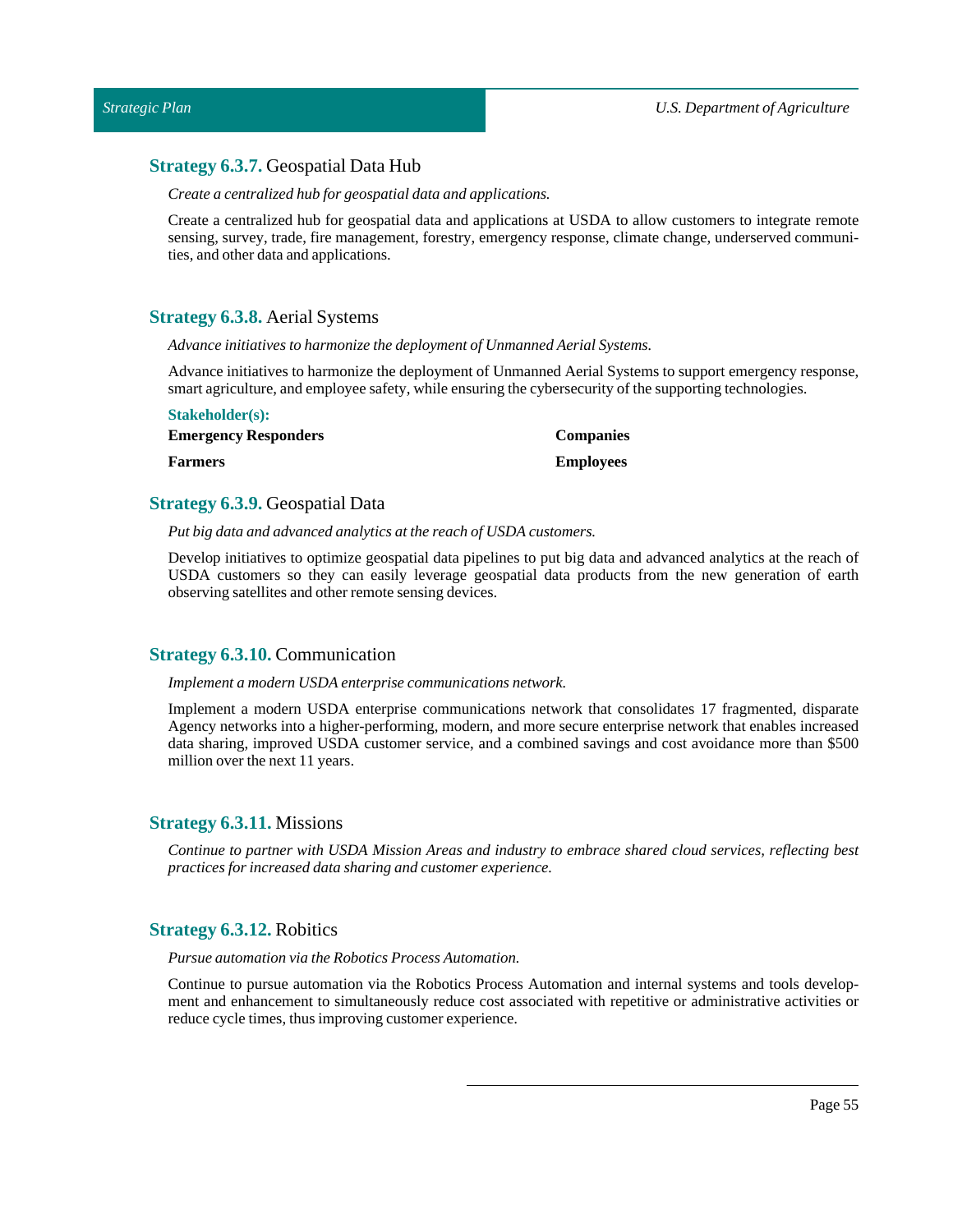# <span id="page-55-0"></span>**Strategy 6.3.13.** Cybersecurity

*Strengthen the USDA cybersecurity posture through continuous process improvement, policy revision, and the implementation of modern enterprise cyber technologies.*

# <span id="page-55-1"></span>**Strategy 6.3.14.** Cybersecurity Data

*Improve how we collect, analyze, and measure cybersecurity data by centralizing security information and event management, while also improving reporting of cybersecurity data.*

# <span id="page-55-2"></span>**Strategy 6.3.15.** Vulnerabilities

*Optimize the real-time visibility of vulnerabilities for improved detection and incident response using end point management tools.* 

# <span id="page-55-3"></span>**Strategy 6.3.16.** Network Security

*Integrate firewall and network security capabilities across USDA Mission Areas, with the goal of achieving \$2.4 million in cost savings.*

# <span id="page-55-4"></span>**Strategy 6.3.17.** Customer Relationships

*Understand the customer journey and begin the development of a Customer Relationship Management capability.*

Continue collaboration between the Client Experience Center and Office of Customer Experience to better understand the customer journey and begin the development of a Customer Relationship Management capability.

# <span id="page-55-5"></span>**Strategy 6.3.18.** Shared Services

*Implement common shared services and innovative solutions to increase agility and Service Level Agreements with Mission Areas.*

These include: the Enterprise Depot, which delivers customer-centric capabilities to keep people productive regardless of where they work; and Managed Print Services, which delivers an enormous economy of scale for printing.